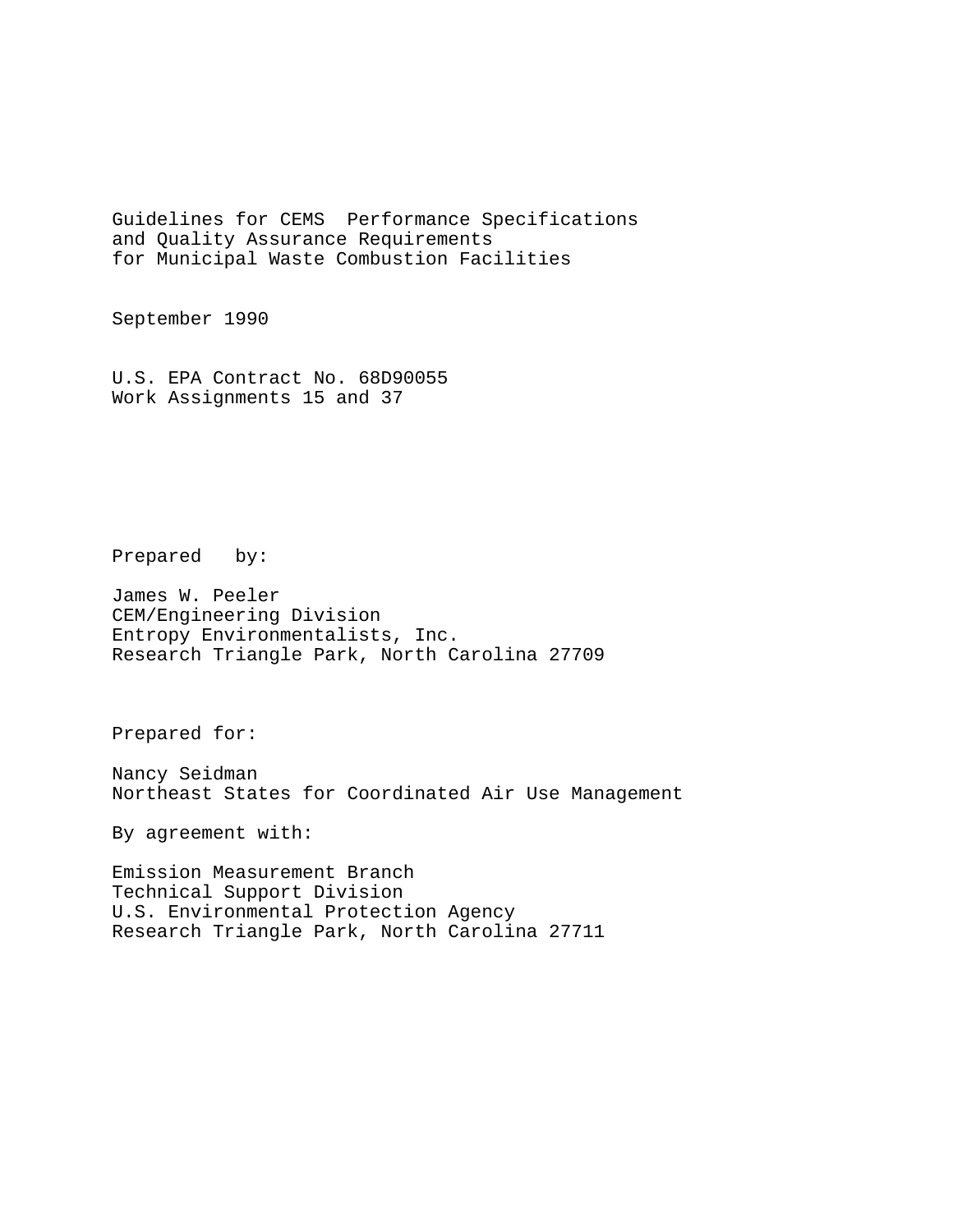#### ACKNOWLEDGEMENTS

This guideline document is based on discussions of a workgroup organized by the Northeast States for Coordinated Air Use Management (NESCAUM). The workgroup was created to provide guidance to state and local agencies which use or plan to use continuous emission monitoring systems (CEMS) to determine compliance at municipal waste combustion (MWC) facilities. The guidelines are intended to promote consistency in designing and operating CEMS and reporting monitoring data. The document reflects the recommendations of state and federal agency staff. In addition, a draft of these guidelines was distributed to other agencies, CEM equipment vendors, and MWC owners and operators. Their comments and suggestions were reviewed and discussed by the workgroup and appropriate changes were made to the guidelines.

This project was funded by the NESCAUM states, the US Environmental Protection Agency Regional Offices in Boston, New York, and Philadelphia, the Stationary Source Compliance and Technical Support Divisions of the US Environmental Protection Agency's Office of Air Quality Planning and Standards, and the US Environmental Protection Agency's Office of Research and Development in the Atmospheric Research and Exposure Assessment Laboratory. We thank all of the people who helped fund this project.

The workgroup was organized and managed by Nancy L. Seidman, Special Projects Director of NESCAUM. The workgroup members were drawn from state and federal agencies. The members of the workgroup are listed below.

California Air Resources Board - Robert Fletcher, Peter Ouchida

Connecticut Bureau of Air Management - Carl Dodge, Mark Peak, Joe Ulevicus

Maine Bureau of Air Quality Control - Jane Longfellow, Scott Mason

Massachusetts Division of Air Quality Control - Ed Braczyk, Robert Quevillon, William Sullivan

New Hampshire Air Resources Division - Andrew Bodnarik, Jack Glenn

New Jersey Division of Environmental Quality - Ed Choromanski, Don Patterson

New York Division of Air Resources - Frank Buckman, Robert Kerr, Tim Ross

NESCAUM - Nancy Seidman

Ohio Division of Air Pollution Control - Tammy Hilkens Pennsylvania Bureau of Air Quality Control - Joe Nazzaro Vermont Air Pollution Control Division - Brian Fitzgerald

U.S. Environmental Protection Agency

Region I, Boston - Tom Elter, Mary Ellen Stanton Region II, New York - Ann Zownir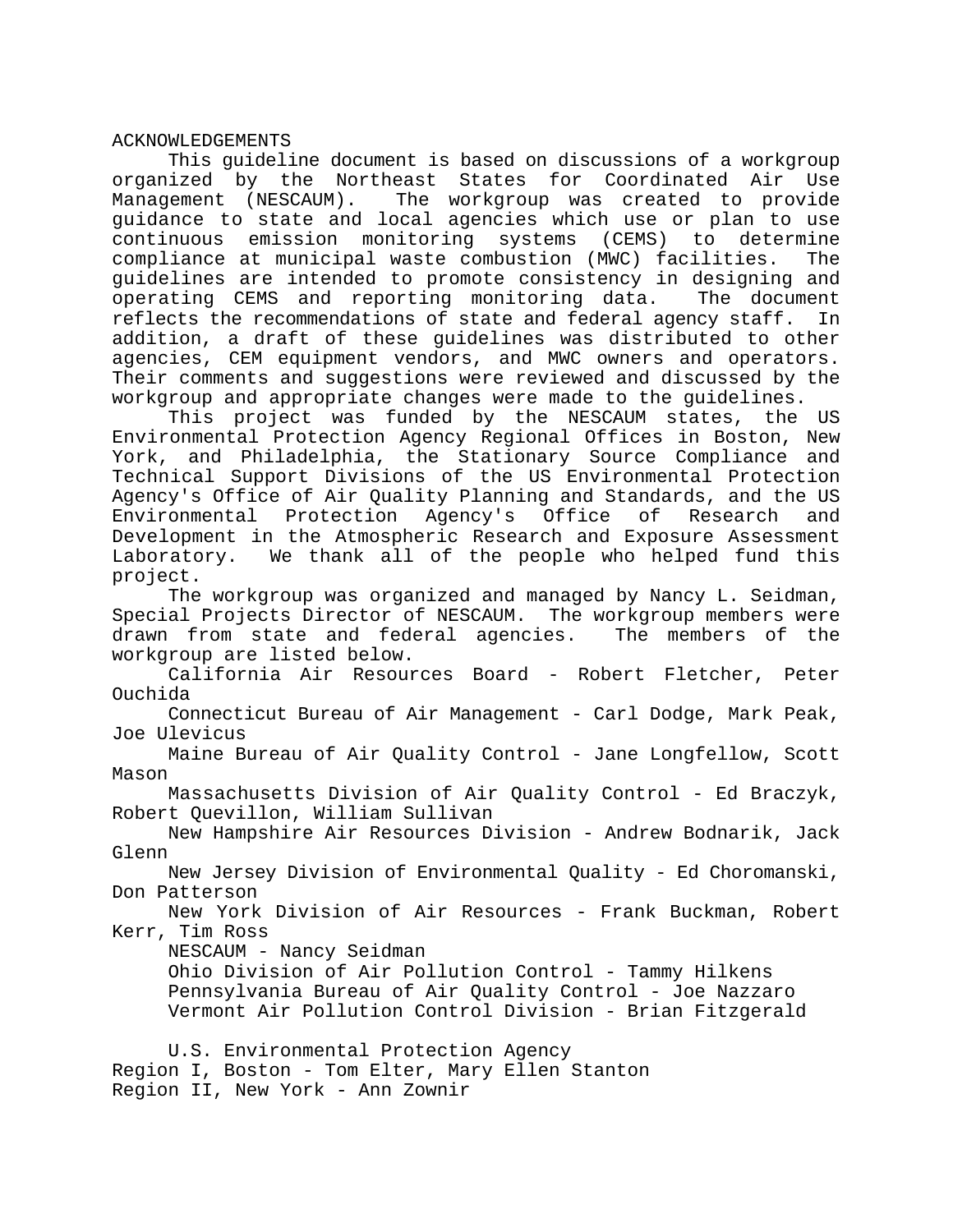Region II, Philadelphia - Robert Vollaro

Office of Air Quality Planning and Standards, Stationary Source Compliance Division - Louis Paley

Office of Air Quality Planning and Standards, Technical Support Division - Terry Harrison, Gil Wood

Office of Research and Development, Atmospheric Research and the Exposure Assessment Laboratory - Tom Logan

James W. Peeler and George W. Walsh of Entropy Environmentalists, Inc. participated in workgroup meetings, helped direct the efforts of the workgroup, and prepared this document.

We gratefully acknowledge the time invested by the workgroup. Their assistance and expertise made this project possible.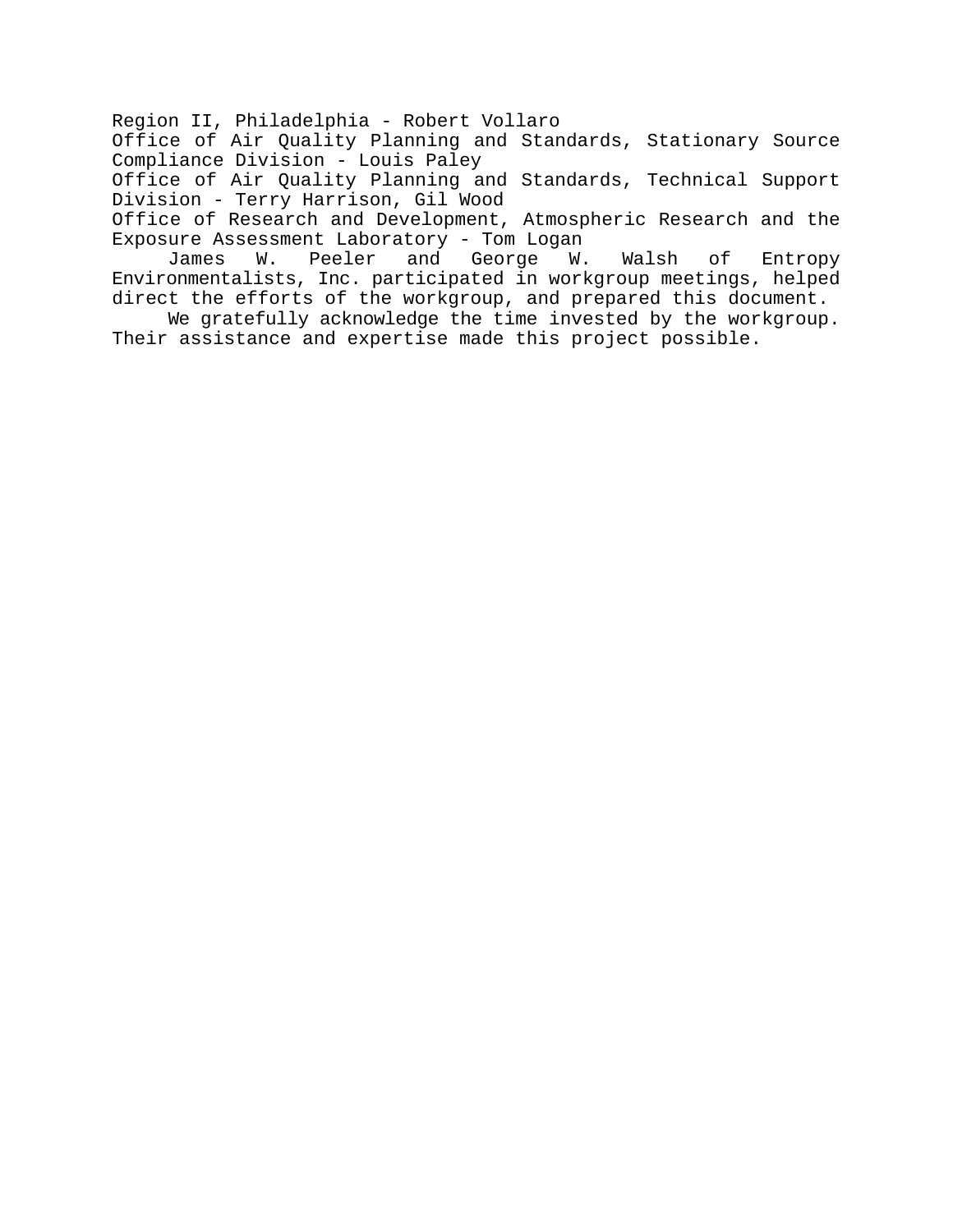CONTENTS

Page Section 1 SUMMARY 1

- Section 2 PERFORMANCE SPECIFICATIONS FOR SO2 AND NOx CEMS 7 AT MUNICIPAL WASTE COMBUSTION FACILITIES
- Section 3 PERFORMANCE SPECIFICATIONS FOR CO CEMS 15 AT MUNICIPAL WASTE COMBUSTION FACILITIES
- Section 4 PERFORMANCE SPECIFICATIONS FOR HCl CEMS 21 AT MUNICIPAL WASTE COMBUSTION FACILITIES
- Section 5 QUALITY ASSURANCE REQUIREMENTS FOR SO2, NOx, 25 CO, AND HCl CEMS
- Section 6 EQUIPMENT AND PERFORMANCE SPECIFICATIONS FOR 33 OPACITY CEMS AT MUNICIPAL WASTE COMBUSTION FACILITIES

Section 7 QUALITY ASSURANCE REQUIREMENTS FOR OPACITY CEMS 37

Appendix Comparison of Accuracy Specifications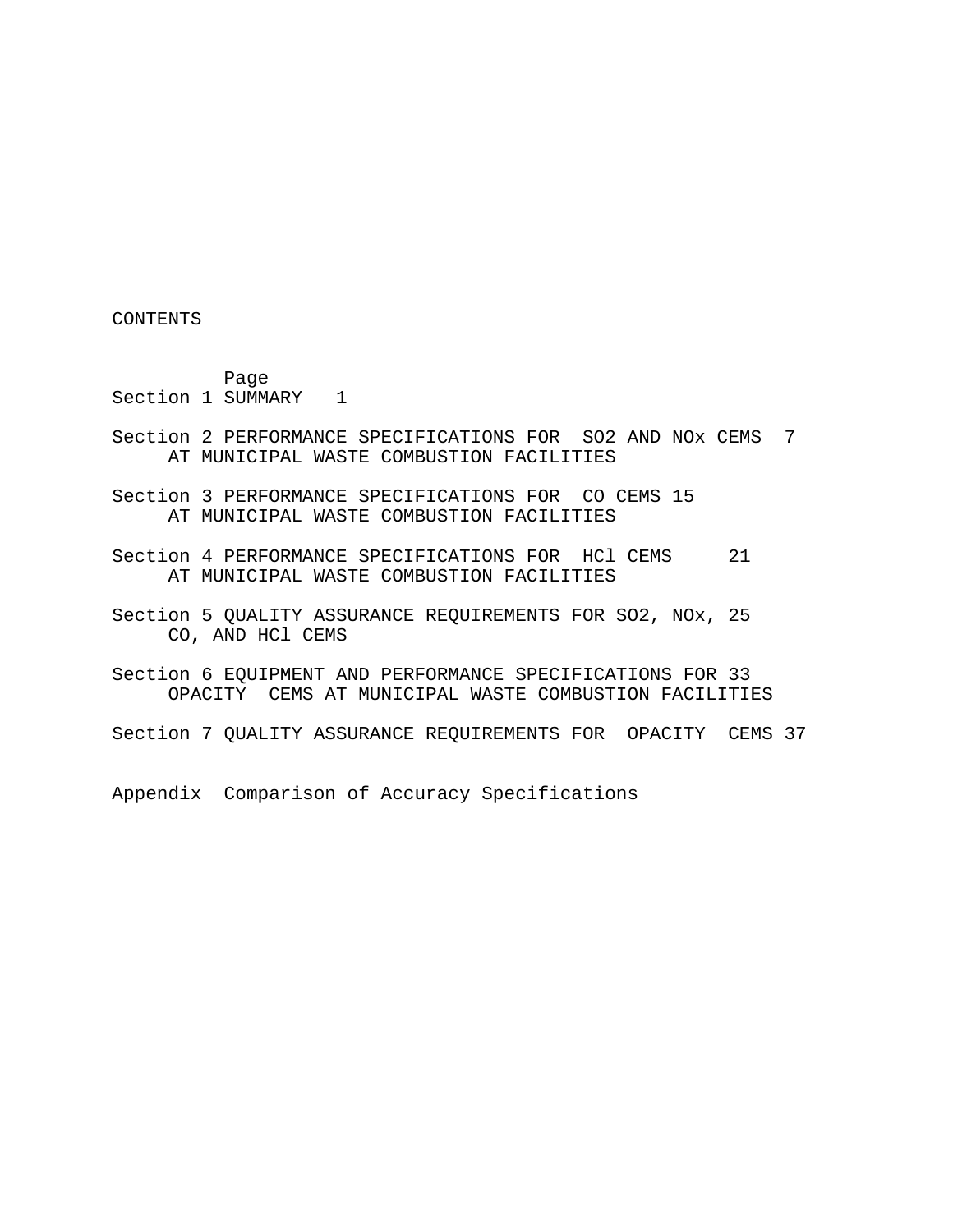SECTION 1 -- SUMMARY

This guideline document is based on discussions of a workgroup organized by the Northeast States for Coordinated Air Use Management (NESCAUM). The workgroup was created to provide guidance to state and local agencies which use or plan to use continuous emission monitoring systems (CEMS) to determine compliance at municipal waste combustion (MWC) facilities. The guidelines are intended to promote consistency in designing and operating CEMS and reporting monitoring data. The document reflects the recommendations of state and federal agency staff. In addition, a draft of these guidelines was distributed to other agencies, CEM equipment vendors, and MWC owners and operators. Their comments and suggestions were reviewed and discussed by the workgroup and appropriate changes were made to the guidelines.

The NESCAUM recommendations reflect a consensus of the workgroup participants arrived at through discussions during several meetings. The resulting recommendations reflect the collective experience, opinions, and judgement of the workgroup participants from the regulatory agency perspective. The scope of this project did not include the acquisition or analysis of data or other information to serve as the basis for specific requirements or recommendations.

The NESCAUM workgroup recommends that states adopt regulations which require the use of CEMS to determine compliance with emission standards on a continuous basis at MWC facilities. The regulations should:

· Establish initial certification procedures and requirements for CEMS

Define quality assurance  $(QA)$  procedures and criteria for the ongoing determination of the acceptability of the CEMS and the monitoring data

Specify minimum data capture requirements

The CEMS requirements in 40 CFR 60, including 60.13 "Monitoring requirements", Appendix B - Performance Specifications, and Appendix F - Quality Assurance Procedures are recommended as a working base for state regulations. The federal requirements, however, are recognized as the minimum needed to ensure reliable CEMS performance and acceptable emissions data. The federal regulations have not been recently revised to keep up with the evolution of CEM technology. Recommendations are included here to address problems encountered in actual practice which are not adequately resolved by the existing federal regulations. The recommendations are specifically designed for CEMS programs at MWC facilities and they attempt to address technical issues that may be encountered in the implementation of monitoring programs subject to a wide variety of state regulations. It is hoped that these recommendations will facilitate a more consistent approach in state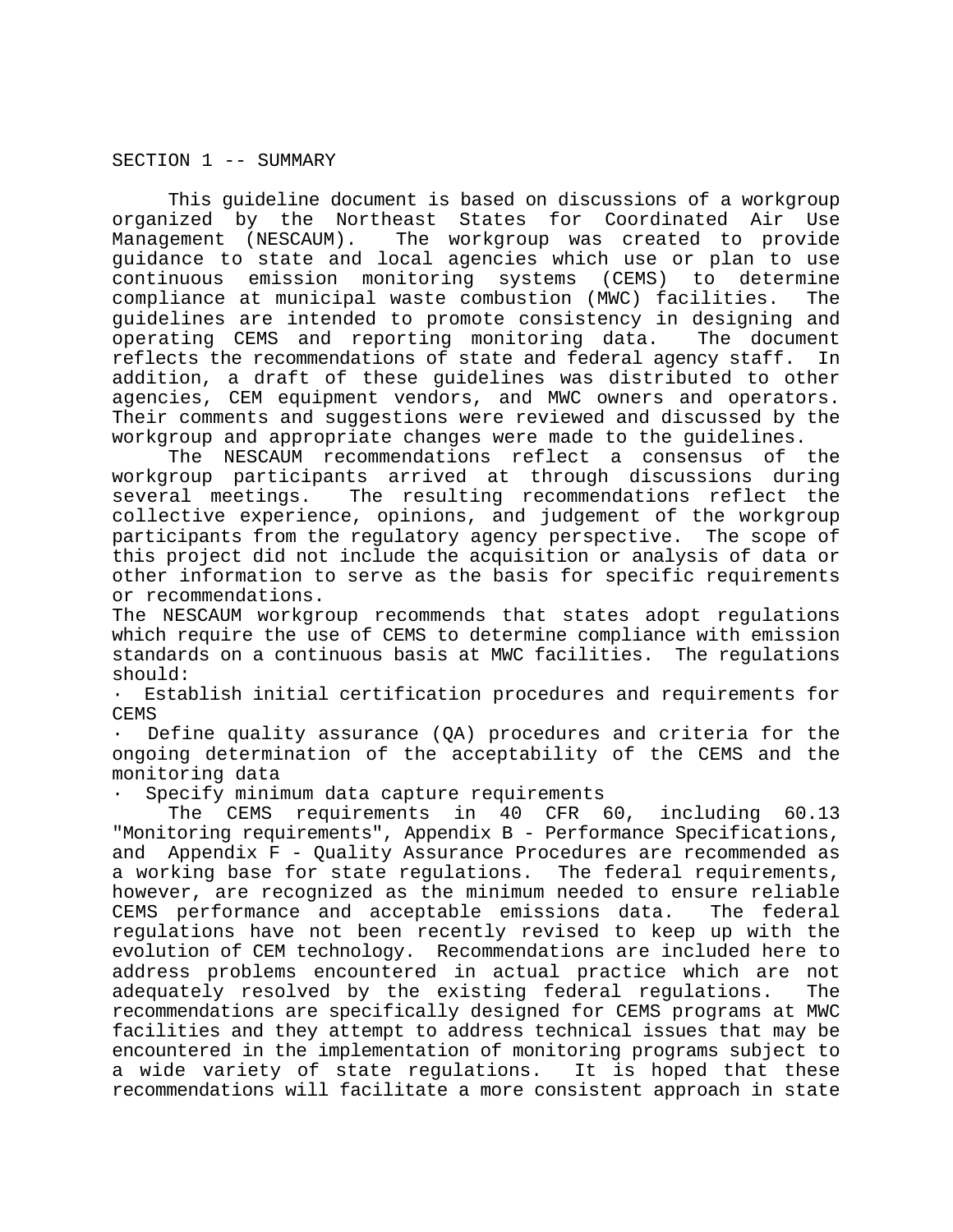CEMS programs and requirements.

State requirements for emission standards, percent removal requirements, averaging times, and reporting may differ substantially from the EPA New Source Performance Standards currently being developed. Significant differences among the various state regulations are also likely. Therefore, the NESCAUM workgroup recommendations for performance specifications and quality assurance procedures are presented in general terms rather than in specific regulatory language. States desiring to adopt these recommendations will need to make appropriate modifications to them so that they are compatible with the applicable emission standards and other existing regulations. Specific language for requirements based on the modified recommendations and the referenced federal regulations will also need to be developed by each state agency.

The following sections of this document present detailed recommendations for performance specifications and quality assurance requirements for gas and opacity CEMS. Many of the specifications are expressed in terms of "percent of span" since the actual measurement range of the instrumentation should be specified by the state agency to be compatible with the applicable regulations and enforcement policies. In specifying the span value, the agency should consider trade-offs between an expanded measurement range and more accurate data at typical emission levels or at the level of the emission standard. Some factors to consider in specifying the span value include: the applicable emission standard or percent removal requirement, the averaging time for the standard, the inherent variability of uncontrolled and controlled emissions during normal operation and during malfunctions of the facility, and the actions to be taken by the agency and the source owner or operator if emissions exceed the measurement range of the CEMS.

The recommendations presented in this document were developed for MWC facilities. Many of these recommendations could also be applied to other sources; however, no attempt was made in this project to identify or address the specific technical and regulatory issues associated with CEMS programs at other source categories. These issues include:

· procedures used to convert gas concentration measurements to units of the standard,

emissions variability associated with the process and control equipment and the corresponding averaging time for CEMS data recording and reporting and determining compliance with applicable standards,

likelihood of substances within the effluent stream causing analytical interferences with either CEMS measurements or reference measurements used for relative accuracy determinations

effluent conditions such as temperature, pressure, moisture content, and the presence of other materials within the effluent stream that may affect the operation and reliability of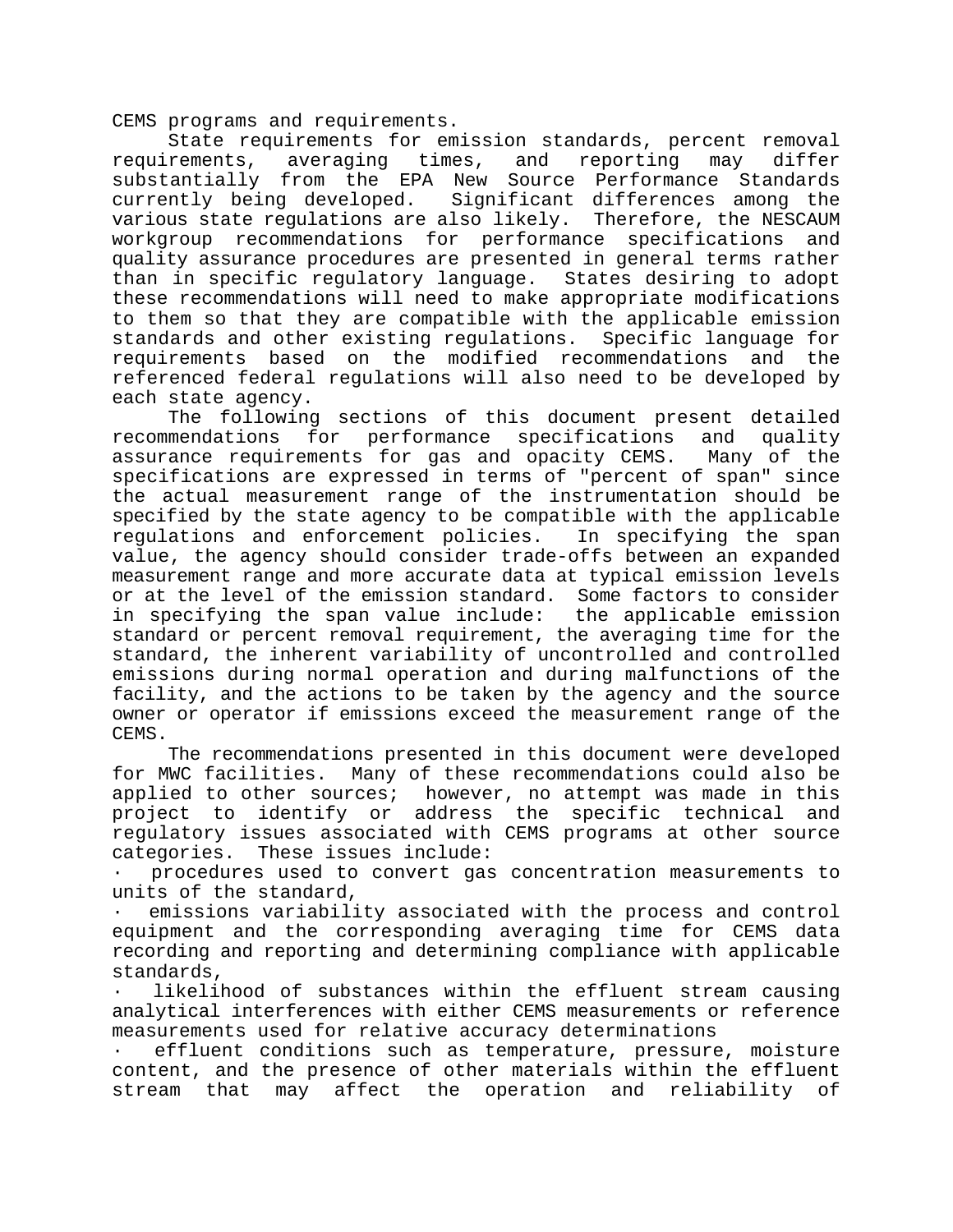instrumentation.

Careful consideration of these and other issues is warranted in applying the recommendations presented here to other source categories.

The recommended performance specifications provide the basis for determining the initial acceptability of the CEMS and the quality assurance requirements provide a basis for determining the ongoing acceptability of data and monitoring equipment. The quality assurance recommendations include criteria for deciding that a monitoring system is "out-of-control" and state that data collected during such periods cannot be used to satisfy minimum data capture (i.e., data availability) requirements. A minimum data availability requirement has been included in the quality assurance recommendations. It is recognized that some states may require higher levels of CEMS availability, or define CEMS availability in other terms.

The additional requirements associated with the workgroup recommendations will increase the costs of CEMS performance tests and quality assurance activities. However, for many sources the additional cost will be relatively small since effective CEM programs which can meet the recommended requirements have already been developed and implemented. It is hoped that the guidelines will help avoid costly misunderstandings between the source and the agency which can result in the purchase or installation of unacceptable equipment. The incremental costs attributable to the NESCAUM workgroup recommendations are believed to be a relatively small fraction of the total costs for MWC facilities.

1. Summary of Performance Specification Recommendations for Gas CEMS

NESCAUM workgroup recommendations for performance specifications for SO2 and NOx CEMS, CO CEMS, and HCl CEMS are presented in Section 2 through 4 of this document, respectively. The recommendations reference the federal regulations. Major differences include:

a. Calibration gases are required to be used for daily calibration checks, performance tests and periodic audits of all CEMS. Calibration of the entire measurement system is required. Procedures are included to allow source owners or operators to demonstrate alternate procedures and alternate methods for calibration checks and audits. These requirements are designed to eliminate use of calibration procedures that check only a portion of the measurement system and procedures that have not been evaluated and documented by the user.

b. The values of calibration gases used for drift tests and daily calibration checks must be determined quantitatively. Several procedures are provided to establish the values of the gases. These requirements are necessary to assess the accuracy of the monitoring data on a daily basis.

c. A four-point linearity test must be performed for gas monitors.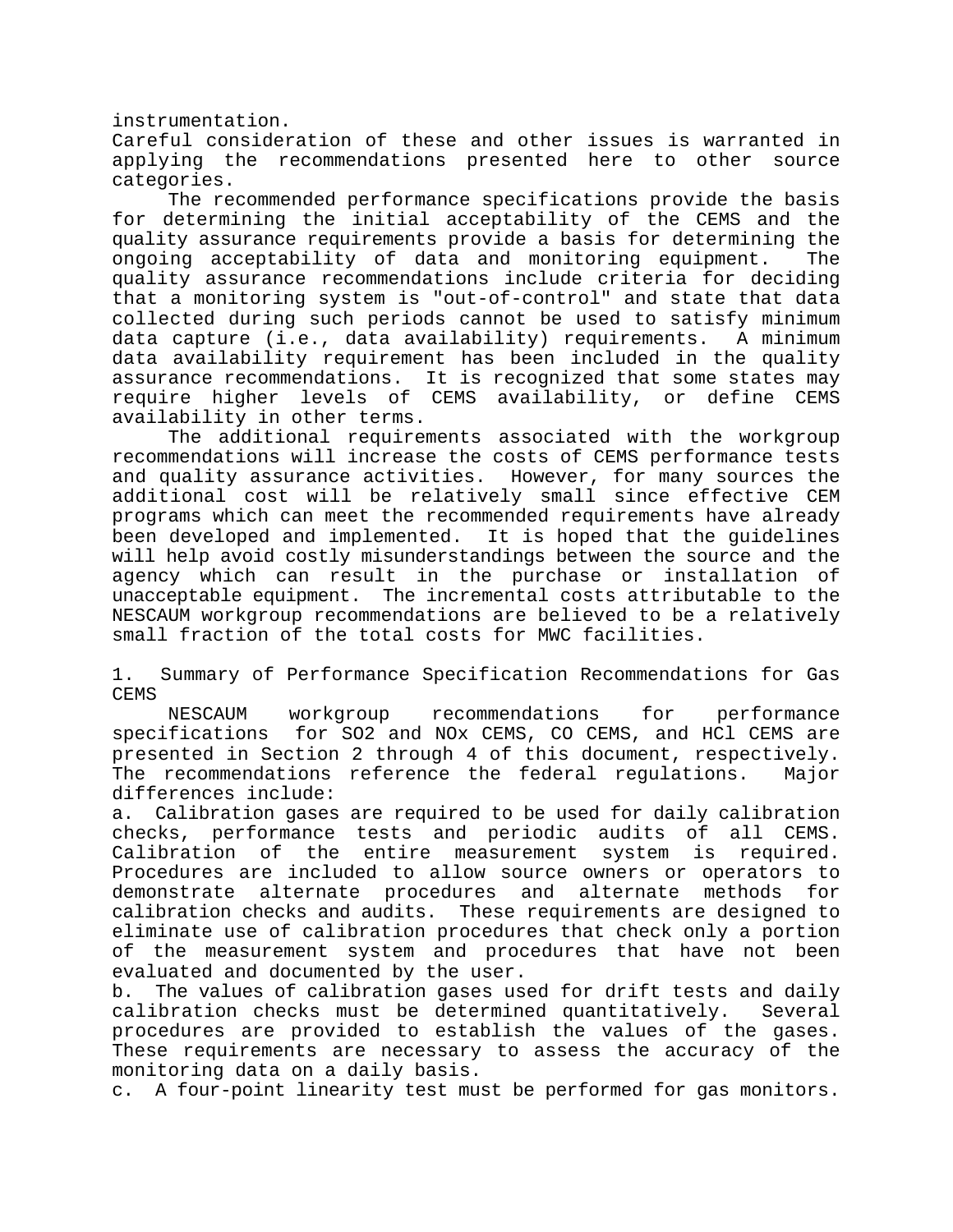This can be done with the two gases used for the daily checks and two Protocol 1 gases used for quarterly audits. (A three-point check is required for HCl monitors.) This requirement is necessary to eliminate the use of non-linear monitoring systems which may be adjusted to provide the correct response at zero and upscale calibration check points but do not necessarily provide accurate data at other concentrations.

d. An additional minimum accuracy specification e.g., mean difference not to exceed 5 ppm, or equivalent (10 ppm for CO monitors) is added to prevent the accuracy specifications from being overly restrictive for those applications where emission levels are very low. The relative accuracy test procedures are also clarified to eliminate some of problems that are encountered in conducting these tests at MWC facilities.

e. A cycle time/response time specification and test procedure is added for all monitors. The specification for SO2 , NOx, diluent, and HCl monitors is 15 minutes which is consistent with the EPA requirements in 40 CFR 60.13. A one-minute cycle time/response time specification is included for CO monitors since some states will require reporting of one-minute values for this pollutant. 2. Summary of Quality Assurance Recommendations for Gas CEMS

NESCAUM workgroup recommendations for quality assurance requirements for all gas CEMS are presented in Section 5 of this document. The recommendations reference the federal regulations. Major differences include:

a. Submission of a preliminary monitoring plan to the agency is required in most cases. The plan should set forth the basic approach that will be used to comply with the monitoring requirements. It is hoped that agency review of the plan will help resolve misunderstandings, unacceptable approaches, and confusion about the monitoring requirements before costly mistakes occur.

b. A CEMS quality assurance plan should be developed for each facility. Detailed guidance is provided with respect to the QA plan content.

c. An annual review of the QA plan and results of its implementation is required to be performed by the source owner or operator. The results of this review and changes to the QA plan are reported to the agency.

d. Routine zero and upscale calibration checks of the monitoring system must be performed on a daily basis. This requirement is equivalent to the daily calibration check in 40 CFR 60.13 except that the procedures recommended here are similar to those described for the performance specification test.

e. A cylinder gas audit consisting of the four-point linearity test described in the performance specification recommendations should be performed each calendar quarter. Only routine calibration adjustments according to the written procedures in the QA plan are permitted before the audit.

f. A relative accuracy test should be performed in one calendar quarter immediately before or after the cylinder gas audit. The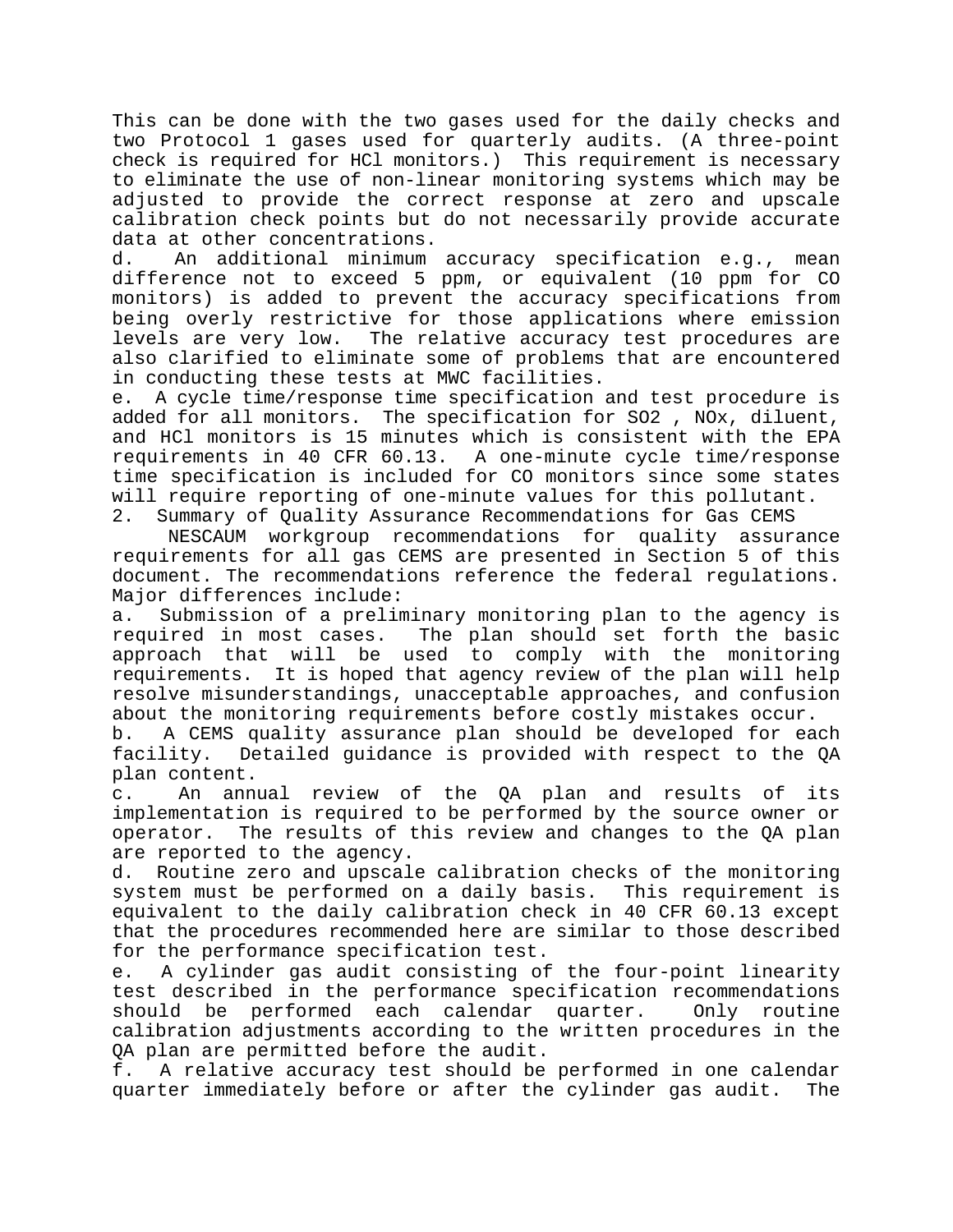CEMS must pass both tests for performance to be considered acceptable.

g. A minimum data availability specification of 90 percent of source operating hours is included. The time required for zero and upscale calibration checks, cylinder gas audits, and certain QA activities included in approved plans is not subtracted from CEMS availability.

3. Summary of Performance Specification Recommendations for Opacity CEMS

NESCAUM workgroup recommendations for performance specifications for opacity CEMS are presented in Section 6 of this document. The recommendations reference the federal regulations. Major differences include:

a. All opacity monitors must provide external calibration filter access to facilitate performance audits.

b. All opacity monitors must provide access to instantaneous or one-minute opacity measurements in addition to six-minute averages. c. Calibration error tests must be performed in the field or a performance audit must be conducted to demonstrate that test results from the manufacturer are representative of performance of the installed monitor.

4. Summary of Quality Assurance Recommendations for Opacity CEMS NESCAUM workgroup recommendations for quality assurance requirements for opacity CEMS are presented in Section 7 of this document. The recommendations are similar to the requirements for gas CEMS except:

a. A opacity monitor performance audit is conducted instead of the cylinder gas audit that is required for gas monitors.

b. A zero alignment procedure is performed for opacity monitors instead of the relative accuracy test that is required for gas CEMS.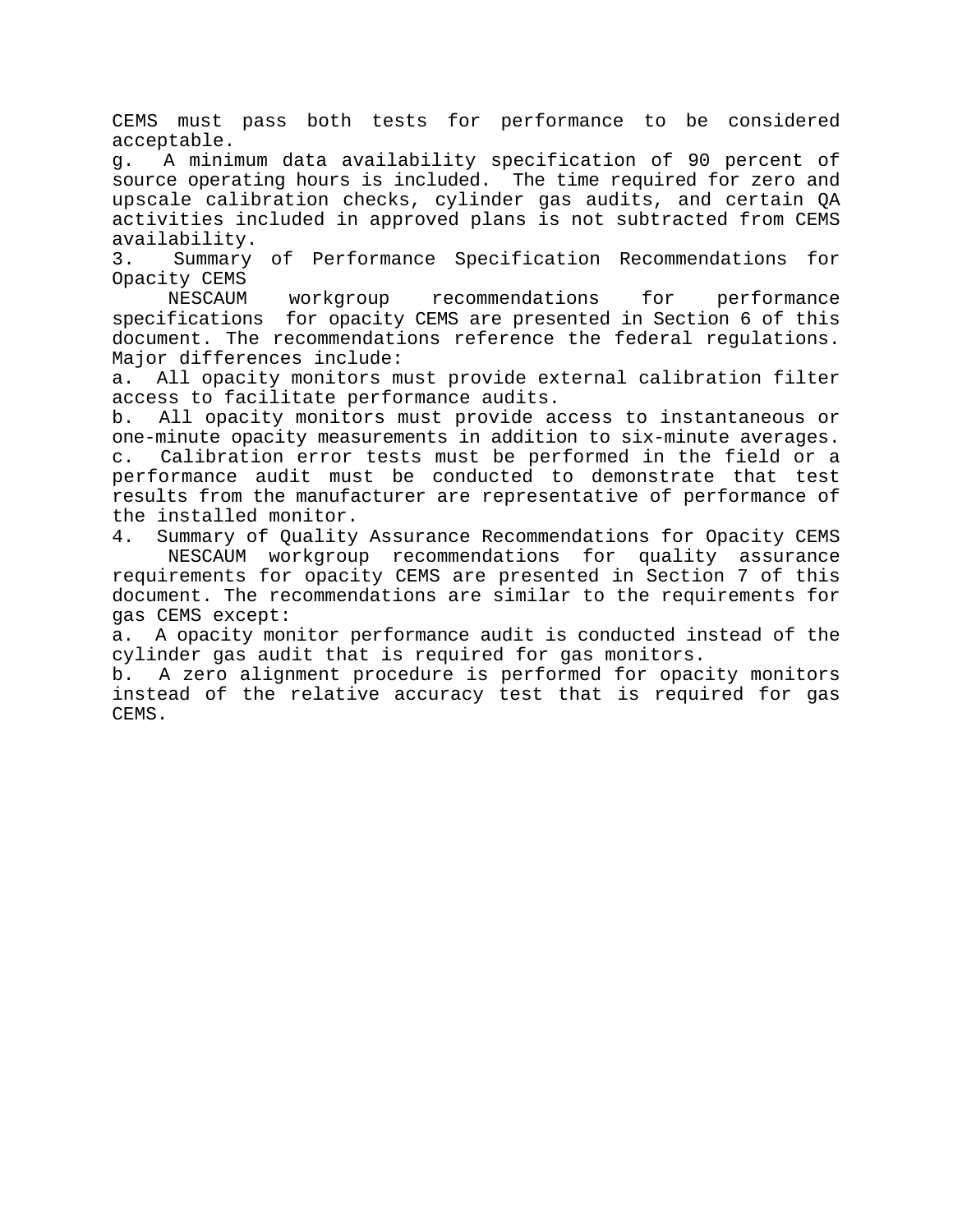SECTION<sub>2</sub> PERFORMANCE SPECIFICATIONS FOR SO2 AND NOx CEMS AT MUNICIPAL WASTE COMBUSTION FACILITIES

This section describes the NESCAUM workgroup recommendations for monitor location requirements, equipment and performance specifications, and corresponding test procedures for SO2 and NOx CEMS installed at MWC facilities. Specifically, the NESCAUM workgroup recommends that states consider adopting the EPA requirements contained in "PERFORMANCE SPECIFICATION 2 SPECIFICATION AND TEST PROCEDURES FOR SO2 AND NOx CONTINUOUS EMISSION MONITORING SYSTEMS IN STATIONARY SOURCES" of 40 CFR 60, Appendix B revised as of July 1, 1988, with the changes detailed in Items 1 through 8 below. When emission standards necessitate use of a diluent monitor (O2 or CO2) to determine emissions in units of the standard, NESCAUM recommends that states consider adopting the EPA requirements contained in "PERFORMANCE SPECIFICATION 3 - SPECIFICATIONS AND TEST PROCEDURES FOR O2 AND CO2 CONTINUOUS EMISSION MONITORING SYSTEMS IN STATIONARY SOURCES" of 40 CFR 60, Appendix B revised as of July 1, 1988, with the changes detailed below.

#### 1. Use of Calibration Gases

A design specification should be added to require that SO2, NOx and diluent monitors be able to accept calibration gases for daily calibration checks, performance specification tests, and periodic quality assurance audits. Furthermore, the design specification should require that the calibration gas injection point be in the sample probe or at the probe outlet so that the entire measurement system is checked when calibration gases are introduced to the monitoring system. For measurement systems employing dilution probes or similar devices, the calibration gases must be introduced prior to the dilution point and in such a manner that they are diluted to the same extent as the sample gases from the effluent stream. Similarly, for sample acquisition systems using aspirators or eductors, the calibration gases must be introduced prior to these devices even if these components are part of the sample probe assembly.

Source owners or operators (or instrument vendors) may demonstrate that alternate daily calibration check procedures or devices provide results comparable to those obtained by using calibration gases to check the entire measurement system. For example, a source owner or operator may elect to demonstrate the validity of an alternate calibration check procedure for (1) in-situ monitors that accept calibration gases and which also use calibration gas cells, or (2) for extractive monitors where daily calibration checks of the entire system are unnecessarily burdensome. In such cases, a demonstration can be accomplished by conducting concurrent calibration drift tests using both the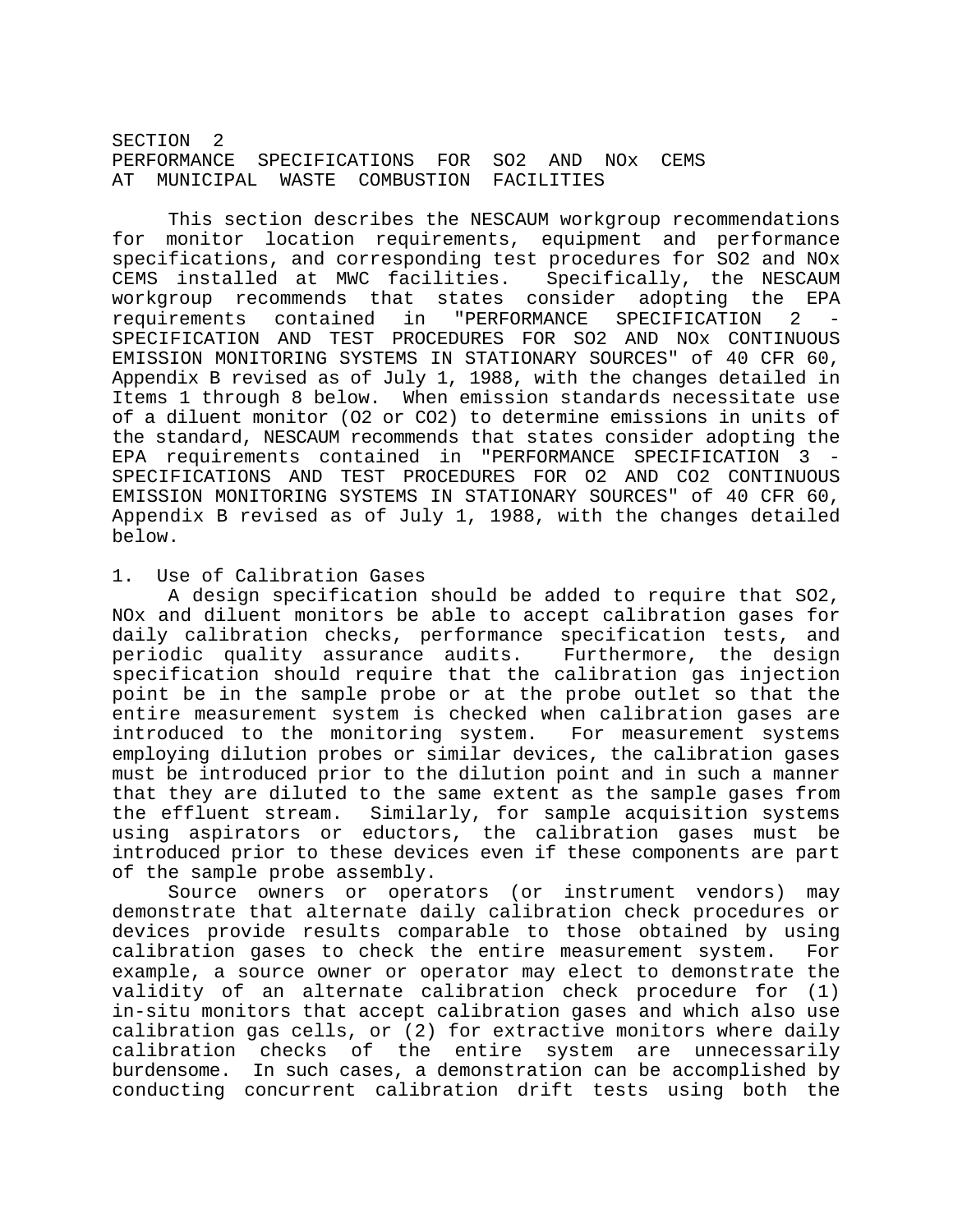specified method and the alternate method during the performance specification test. If the results indicate acceptable monitor performance with respect to the applicable drift specifications, the alternate procedure may be used for the daily zero and upscale checks of the monitor. However, the quality assurance plan must include (1) a detailed discussion of all assumptions associated with the alternate procedure, and (2) mandatory procedures for conducting periodic comparisons of the specified and alternate calibration methods. Such comparisons should be performed on a monthly or more frequent basis until the alternate procedure has been evaluated and documented to the satisfaction of the agency.

Source owners or operators may request approval of alternate routine calibration check procedures for monitors that cannot accept calibration gases and alternate procedures for conducting the linearity and response time tests for these monitors. Source owners or operators are cautioned that alternate calibration procedures need to be evaluated carefully and thoroughly and that a single relative accuracy test at one operating condition does not provide a sufficient evaluation of the validity of a particular calibration procedure. The source owner or operator should submit a written plan to the agency for conducting such a demonstration. If the plan is approved, the source owner or operator may carry out the demonstration program and submit a detailed report describing the alternate procedure, all assumptions associated with the alternate procedure, the procedures and conditions of the demonstration, the results of the tests conducted, and appropriate revisions to the CEMS quality assurance plan, as applicable. The validity of any alternate procedure would be re-examined during quarterly accuracy audits.

2. Data Availability and Back-Up Data Recording Devices

All CEMS must operate continuously without repairs, unscheduled maintenance, or non-routine adjustments during the performance specification tests to determine calibration drift, linearity, and relative accuracy. In addition, minimum data availability specifications are included as QA requirements and are applicable to the operation of the CEMS after completion of the performance specification tests. (See Section 5, Quality Assurance Requirements for SO2, NOx, CO, and HCL CEMS, 8. Minimum Data Availability Requirements of this document.)

Most CEMS at MWC facilities will include a computer data acquisition system that performs various operations including (1) recording effluent concentration measurements, (2) recording daily calibration check results, (3) compensation of effluent measurements for drift, (4) calculation of emissions in units of the standard, (5) averaging of measurement data, (6) generating excess emission reports, and (7) interfacing with telecommunication systems where required by the agency. Data acquisition systems are inherently monitor- and source-specific and may need to accommodate diverse reporting requirements of various states, therefore much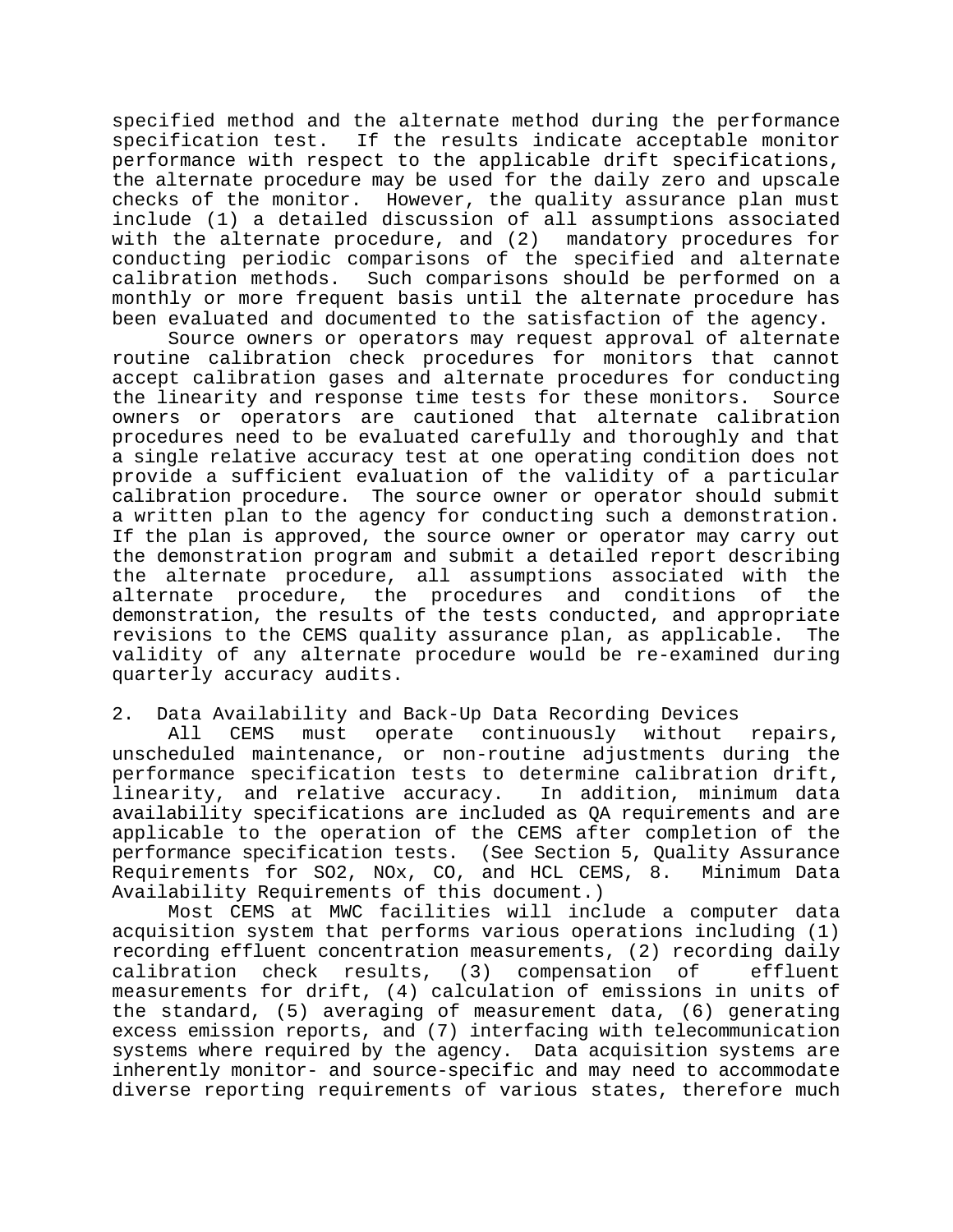flexibility in the design of these systems is needed. When the data acquisition system is inoperative, many vital CEMS functions are suspended and data availability is immediately affected. Source owners and operators are encouraged, but not required, to include a back-up recording device or other appropriate redundancy within the data acquisition system to maximize data availability. Where such devices are used, conformance with the calibration drift and linearity specifications should be determined based on results obtained from both the primary data acquisition system and the back-up recording devices in order to avoid additional testing when the back-up recording device is placed in service. However, failure of a performance specification based on data from a back-up recording device should not necessitate retesting.

## 3. Calibration Drift Test and Reference Values

The calibration drift specifications for SO2 and NOx monitors (2.5 percent of span) and O2 and CO2 monitors (0.5 percent O2 or CO2) as well as the calibration drift test procedures in Performance Specifications 2 and 3 should be maintained except that (1) the calibration drift tests must be performed using calibration gases or other prior approved alternate calibration procedure, and (2) the concentration value of the calibration gases must be known. The values of the calibration gases may be established through the use of certified reference materials (CRMS), standard reference materials (SRMS), or EPA Protocol 1 gases. Alternatively, calibration gas values determined by the gas manufacturer's certified analysis (i.e.,  $+2$  % of tag value) may be used if the concentration is checked by direct comparison with Protocol 1 gases, or by triplicate analysis using an appropriate EPA test method or an equivalent procedure. The direct comparison of tag values and Protocol 1 gases can be accomplished using the installed CEMS in most cases.

Comparison with Protocol 1 gases may be accomplished by introducing both the subject gas, a zero concentration gas and at least two Protocol 1 gases into an analyzer demonstrated previously to meet the linearity test specification in Item 4, below. (Ambient air and two Protocol 1 gases may be used for O2 monitors which cannot analyze zero gas.) The Protocol 1 gases should satisfy the audit range specifications of Appendix F, Procedure 1; however, alternate ranges including at least two Protocol 1 gases which bracket the concentration value of the subject gas may also be used, subject to the approval of the agency. The analyzer responses to all of the Protocol 1 calibration gases shall be used to construct a calibration curve for the analyzer. The analyzer response to the subject gas and the calibration curve shall be used to determine the concentration of the subject gas. If the difference between the measured concentration and the tag value of the subject gas is less than 3 percent of the tag value, use the tag value as the actual concentration. If the difference between the measured concentration and the tag value is greater than 3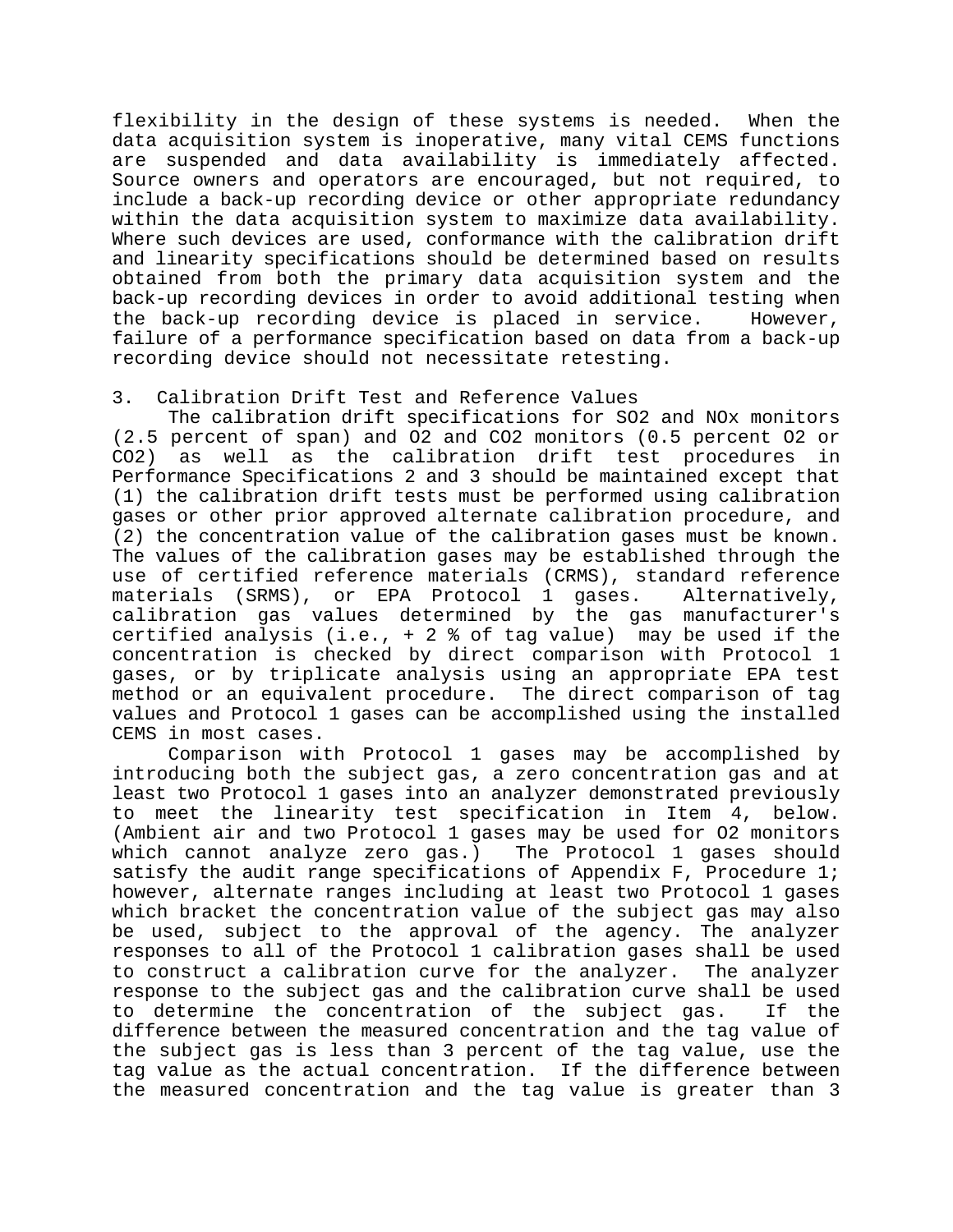percent of the tag value, repeat all gas injections and check all calculations. If the difference still exceeds 3=percent of the tag value, use the measured concentration as the actual concentration. (See 40 CFR 60, Appendix A, Method 6C, "6.1.2 Alternative Number 2" for specific requirements for the analysis of SO2 calibration gases by EPA test methods. Similar procedures may be used for the analysis of NO and diluent calibration gases. See Method 7E , Section 6.1 for analysis criteria for NO calibration gases.)

Calibration drift tests are intended to identify problems that affect the stability of the monitor calibration; however, such tests are conducted over a short period and therefore cannot represent the full range of operating conditions for the CEMS. Experience has shown that many of the problems resulting in excessive calibration drift and loss of monitoring data are related to poorly conditioned electrical power, inadequate or unsuitable compressed air supply, excessive vibration, ambient temperature changes, ambient dust loading, and other site-specific application problems. Source owners and operators are strongly encouraged to identify these and other problems that may affect CEMS performance and take appropriate actions to minimize the loss of CEMS data due to these problems.

## 4. Linearity Test

A new performance specification and test procedure should be added to require a four-point cylinder gas audit to demonstrate the linearity of each pollutant and diluent monitoring channel. The linearity specification and test procedure applies to the entire monitoring channel, including the data acquisition system, as installed and operated at the MWC facility. (A non-linear analyzer used in conjunction with appropriate adjustments by the data acquisition system is acceptable.) Source owners and operators are encouraged, but not required, to have equipment vendors demonstrate conformance with the linearity specification prior to shipment of the CEMS to the subject facility. However, the linearity test is required to be conducted for each CEMS after installation.

 The linearity test should use the zero and upscale calibration values used for the daily calibration checks and the two audit points specified for cylinder gas audits by Appendix F, Procedure 1. If the high range audit point (i.e., 50 to 60 percent of the pollutant monitor span) of Procedure 1 is used for the daily upscale checks, an audit gas of 80 to 90 percent of span should be substituted for the high range audit point. Protocol 1 gases, CRMS or SRMS should be used for the two audit points that supplement the daily calibration checks. Three non-consecutive measurements should be made for each of the calibration gases (e.g., zero, low, mid, high, zero, low, mid, high, etc.)

The linearity specification should require that the mean difference between the calibration gas value and the monitor responses at each of the four points be calculated from the three measurements. The mean difference at all four test points must be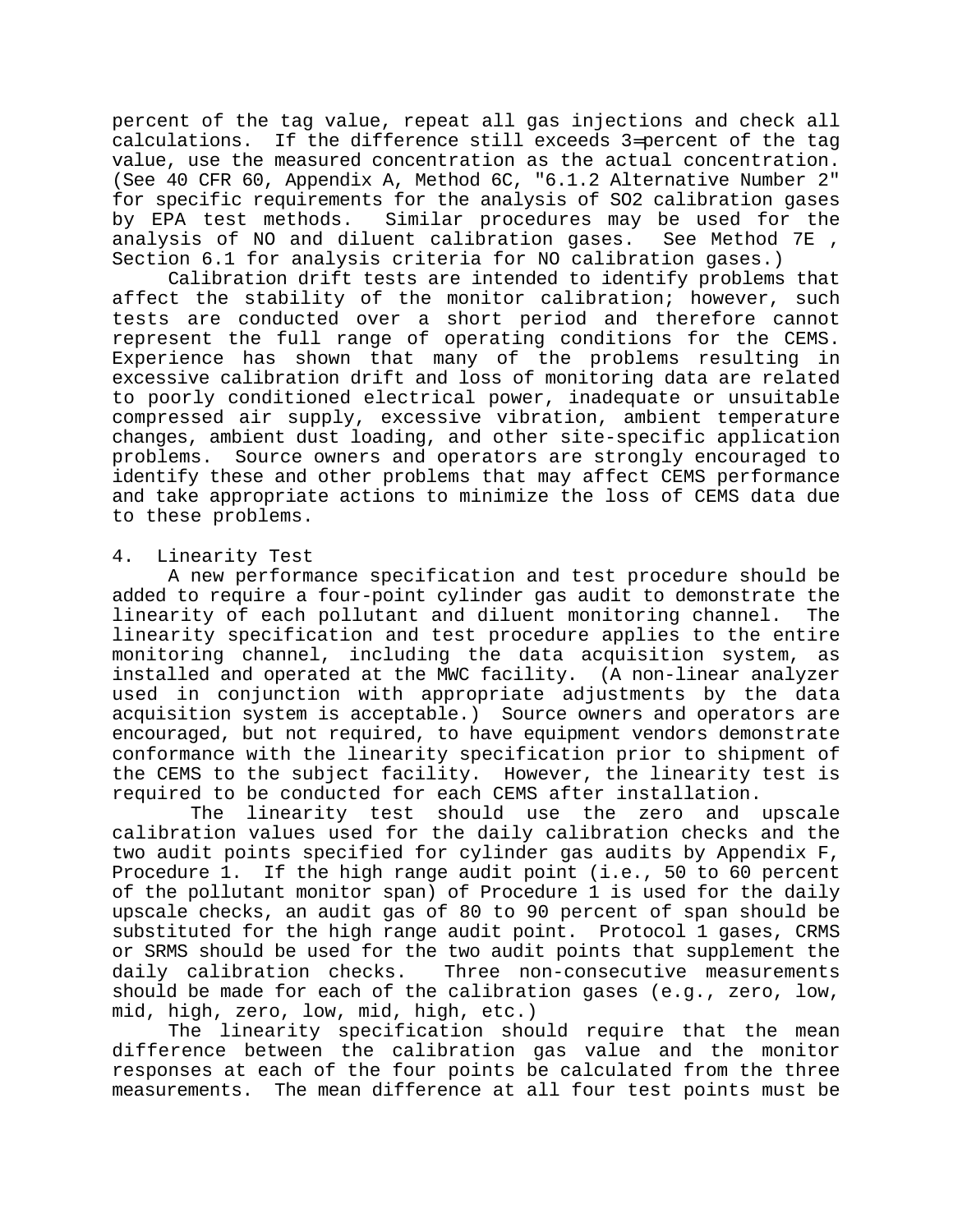less than 5 percent of span for SO2 and NOx monitors and 0.5 percent O2 or CO2 for diluent monitors.

The linearity test should be performed as soon as practical before or after the relative accuracy test. Only the routine calibration drift adjustments are allowed between the two tests. Other adjustments or repairs to the monitoring system would necessitate repeating the linearity and the accuracy test. (During subsequent quarterly audits, only calibration drift adjustments according to the written procedure contained in an approved QA plan are allowed prior to the linearity test or the relative accuracy test.)

# 5. Relative Accuracy Test

The workgroup recommends that states maintain the performance specification test procedures for the relative accuracy test in Performance Specification 2 with the clarifications described below. The daily calibration checks should be performed on each day that the relative accuracy testing is performed and that no adjustments or repairs to the monitoring system other than the routine calibration drift adjustments may be conducted. The distinction between routine adjustments and corrective action for a malfunctioning CEMS is particularly difficult for the initial relative accuracy test since there is little or no track record on which to base decisions and since the QA plan is usually incomplete. The following approach is recommended to resolve this issue. Prior to conducting the test, the source operator must establish (1) the criteria for adjustment of the monitor calibration, (2) the criteria or schedule for the performance of routine maintenance activities, and (3) the frequency or criteria for conducting additional calibration checks. This information should be made available to the agency observer. The daily calibration checks should be performed following the normal procedure before initiating the test and adjustments should only be made as indicated by the applicable criteria. During the test, the source may check the calibration at reasonable intervals and abort the test if unscheduled maintenance or adjustment are necessary. If corrective action other than routine adjustments are required, a 24-hour period should elapse to verify that the CEMS drift is within acceptable limits before a new test is begun. The new test may begin immediately, subject to the approval of the agency, if it can be shown that the corrective action or adjustment does not affect the calibration drift of the CEMS.

 Performance Specifications 2 and 3 require only that the relative accuracy test be performed for the entire measurement system (i.e., pollutant and diluent monitor) in units of the applicable standard. However, the source owner or operator is strongly encouraged, but not required, to determine also the relative accuracy for each monitoring channel in units of concentration in order to obtain a more complete evaluation of monitor performance.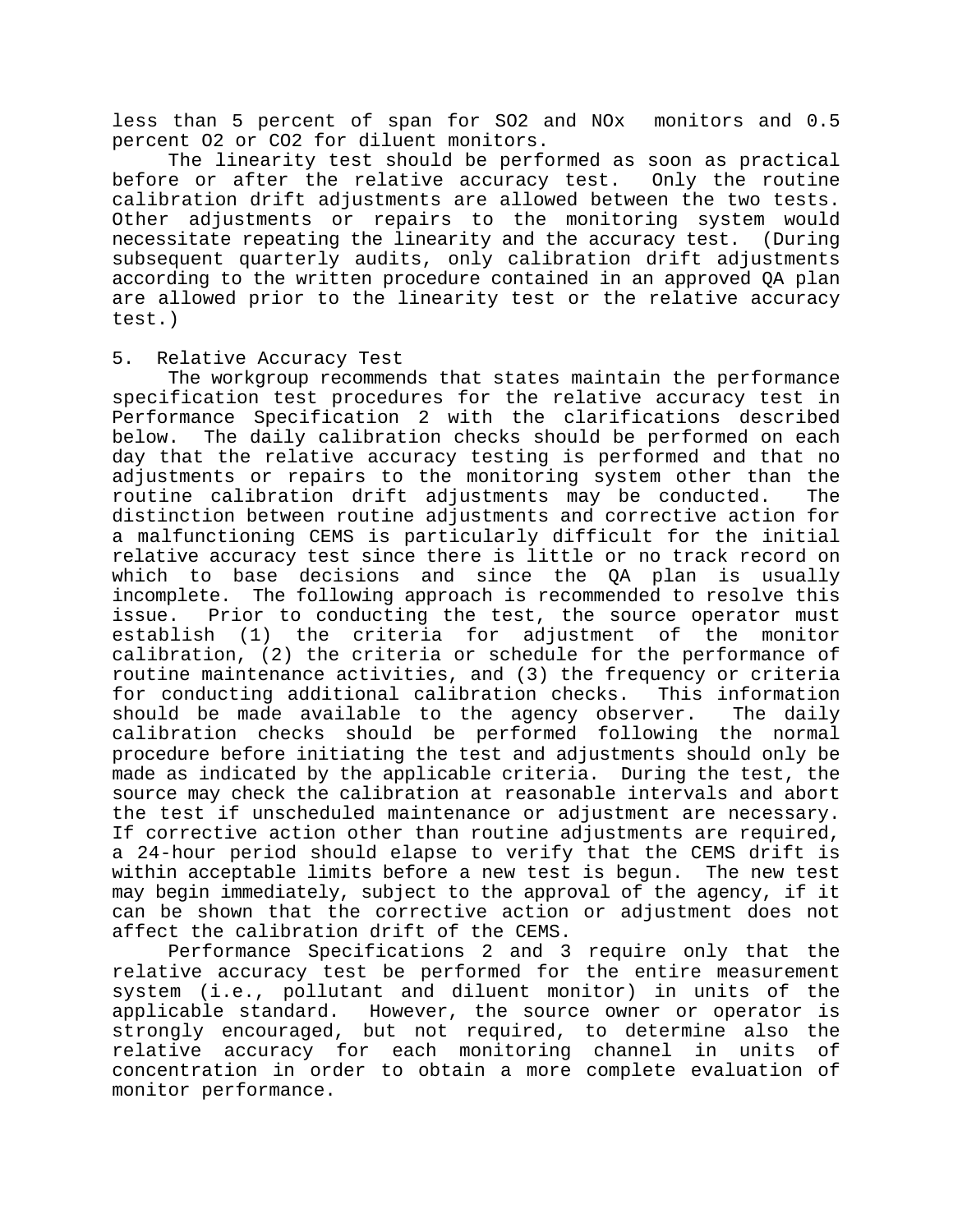Problems in conducting the relative accuracy tests may be encountered where significant fluctuations in the emission levels or very low emission levels are encountered. Therefore, both relative accuracy specifications in Performance Specification 2 (i.e., relative accuracy less than 20 percent of the mean reference value or less than 10 percent of the standard) should be retained. Also, an additional specification should be added to provide an absolute minimum accuracy specification of 5 ppm mean difference for SO2 or NOx CEMS relative to the test method. (See Appendix A for a technical discussion of the various accuracy specifications.) Thus, for a concentration standard corrected to 7 percent O2 the following accuracy specifications should apply; relative accuracy less than 20 percent of the mean reference value, relative accuracy less than 10 percent of the standard, or mean difference less than 5 ppm corrected to 7 percent O2, whichever is least restrictive. For cases where the emission standard is expressed in units of lb/MM=Btu, an equivalent absolute accuracy specification may be calculated using an average or typical diluent concentration. For example, it can be shown that 5 ppm SO2 at 7 percent O2 is approximately equivalent to 0.01 lb/MM=Btu using the F-Factors and conversion values in EPA Method 19.

For sources subject to an SO2 or NOx percent removal standard that is more restrictive than the emission standard (or where there is no absolute emission standard) an implicit emission standard should be determined as:

Implicit Standard = [1-Percent Removal/100] x Avg. Uncontrolled Emissions

The implicit emission standard should be used to calculate the relative accuracy result as "10 percent of the standard." For this determination, the uncontrolled emissions may be obtained by averaging all of the reference test data from the relative accuracy test of the CEMS at the inlet to the control device.

The relative accuracy test procedures should be clarified to explicitly prohibit modification of the operation of time-shared CEMS during the test to increase the sampling frequency, to minimize the frequency of sample system cleaning (blow-back) operations or, to reduce the number of locations from which CEMS samples are obtained. In order to minimize the effects of fluctuating emission levels, the source owner or operator may choose (1) to extend the sampling time to at least 1 hour for integrated sampling methods, or (2) to increase the number of samples that are obtained during a run for grab sampling methods. Alternate relative accuracy test procedures for time-shared CEMS that reduce the number of locations for which reference samples are obtained may be approved by the agency on a case-by-case basis.

The source owner or operator may use EPA Method 6 or instrumental Method 6C for SO2 concentration measurements for relative accuracy tests. Methods 7, 7A, 7C, or 7D or instrumental Method 7E may be used for NOx concentration measurements, and Method 3 or=instrumental Method 3A may be used for O2 or CO2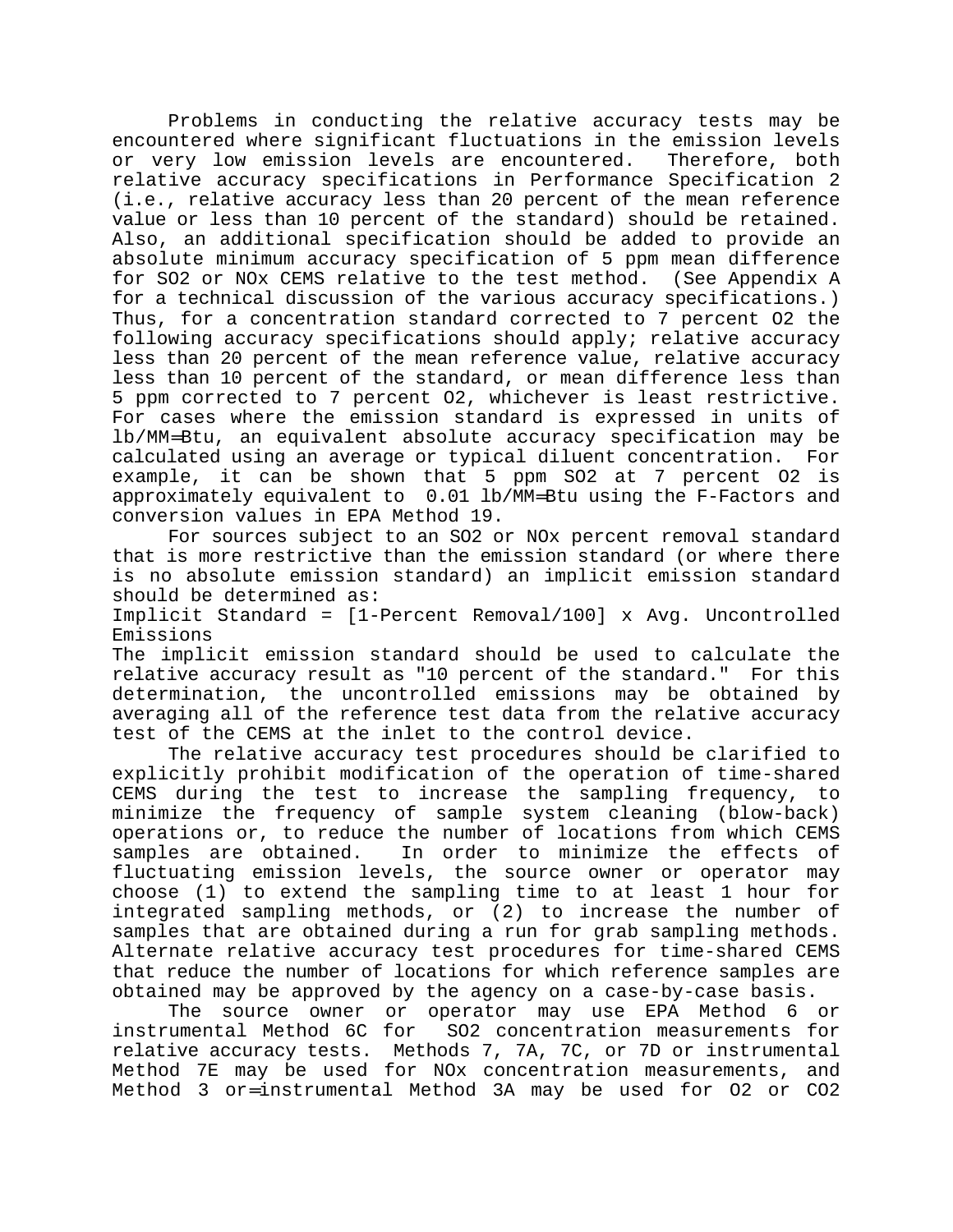concentration concentration measurements for relative accuracy tests. NOTE: Methods 7C and 7D may be subject to analytical interferences when used at MWC sources; the applicability of these methods has not been established by field testing at this time.

# 6. Alternate Accuracy Test Procedure

Section 10. Alternative Procedures of Performance Specification 2 contains procedures for conducting a cylinder gas audit in place of a relative accuracy test when a waiver of the relative accuracy test requirement is granted under the conditions specified in 60.13 (j). According to these regulations, a source owner or operator may petition the Administrator for a waiver of the relative accuracy test requirement when the CEMS is not the compliance method and when the emissions are less than 50=percent of the standard as determined by a source performance test. The regulations specify the content of the petition, the conditions when it may be applied for, and the conditions under which the waiver may be rescinded.

The Performance Specification 2 cylinder gas audit procedures are not needed because the same audit test points are already included as part of the more elaborate linearity test that is recommended for all CEMS installed at MWC facilities. (See Item 4 above.) As with any requirement, the agency may waive the relative accuracy test requirement in cases where the emission levels are very low as indicated by the results of source performance tests or other independent effluent measurements regardless of whether the CEMS are used as the compliance method. However, no general guidance or criteria is provided here for waiving the relative accuracy test requirement.

# 7. Cycle Time and Response Time Test

A specification should be added that requires all SO2, NOx, and diluent CEMS to complete at least one cycle of operation (sampling, analyzing, and data recording) for each successive 15-minute period, (i.e., a minimum of four samples per hour). Extractive monitoring systems may be time-shared between two measurement locations; however, the cycle time requirement must be met for both measurement locations. (Some states have adopted regulations or policies prohibiting any time-sharing of monitors at MWC facilities, and some states will allow time-sharing only as an emergency backup provision.)

Source owners and operators are encouraged to install monitoring systems fully capable of representing emissions from the facility. The agency should not excuse apparent excess emissions that may be due to nonrepresentative sampling because of long CEMS cycle times or minimum CEMS sampling frequencies. In addition, sources required to install and operate NOx control equipment may be subject to shorter measurement cycle time specifications in the future.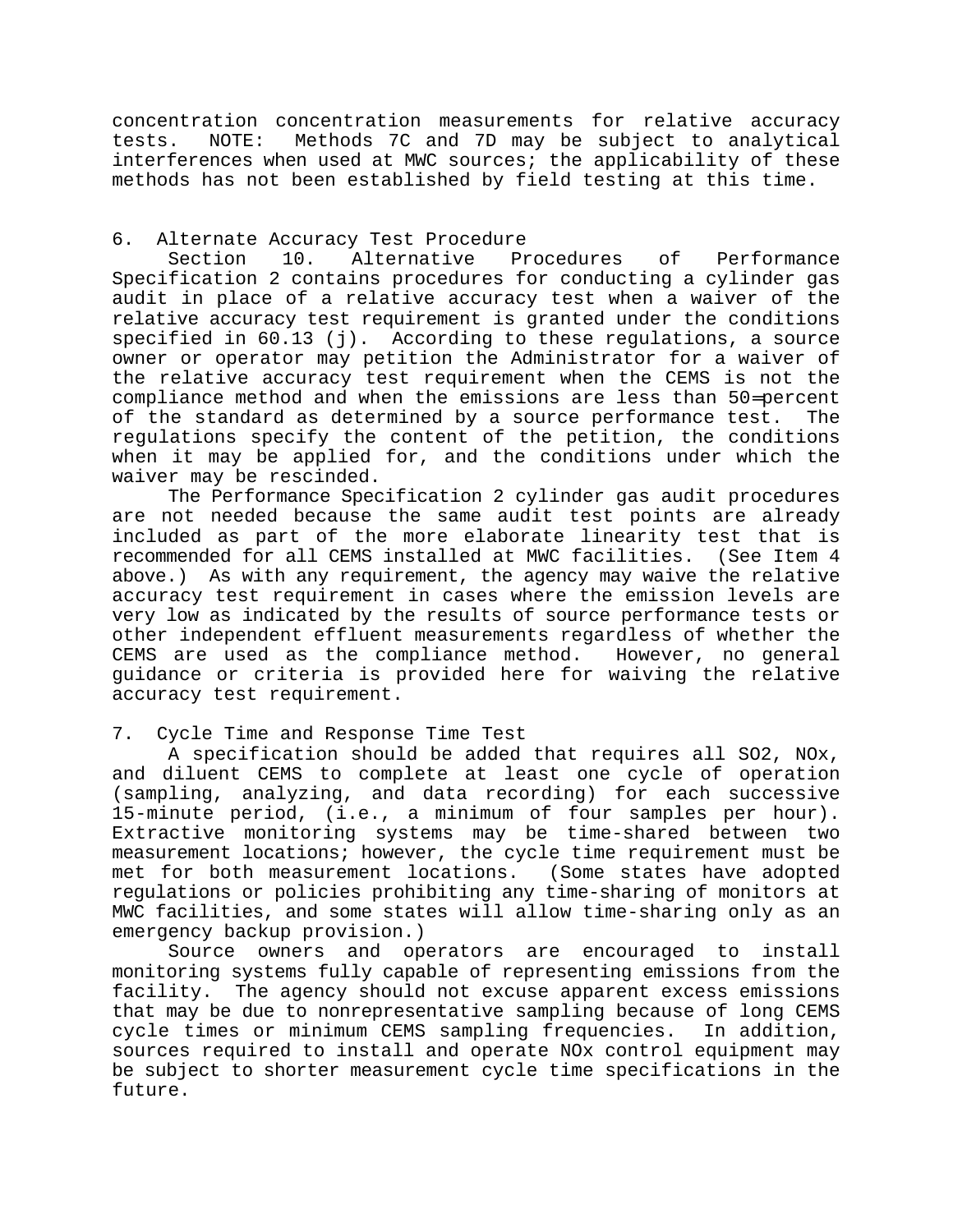A response time test should be added to determine if each monitoring channel of the CEMS complies with the cycle time/sampling frequency specification. The average upscale and downscale response times should be determined from three repetitions of each test. The greater of the average upscale or average downscale response times should be reported as the response time for the system.

 The upscale response time should be determined by injecting zero gas into the measurement system and then recording the amount of time required for the system to return to the effluent concentration after the zero gas injection has been stopped. Similarly, the downscale response time should be determined by injecting a high range calibration gas and then recording the amount of time required for the monitoring system to return to the effluent concentration after the gas injection is stopped. Specifically, the response time may be measured as the time required for the monitor to complete 95 percent of the concentration step-change occurring after the gas injection is stopped during each test. For monitoring systems that perform a series of operations, (purge-blow back, sample, analyze, etc.) the injection of calibration gases should be timed to produce the longest response time.

In many cases, the actual response time of the measurement system is only a few seconds as compared to several minutes to perform the necessary cycle of operations. In these cases, it is often possible to establish conformance with the cycle time requirement by inspection of the system rather than by injection of calibration gases. Such determinations are subject to the approval of the agency.

#### 8. Data Reporting Equipment Specifications

Additional equipment or design specifications may be added by states to facilitate the specific record keeping and reporting requirements that may apply. Various state agencies are currently considering a wide range of alternatives including: automated data reporting using magnetic media, telecommunication systems that allow agency representatives to obtain or review data on-demand from remote locations, and real-time or intermittent telemetry systems for CEM data and information. No additional guidance is included because of the diversity of state requirements and approaches.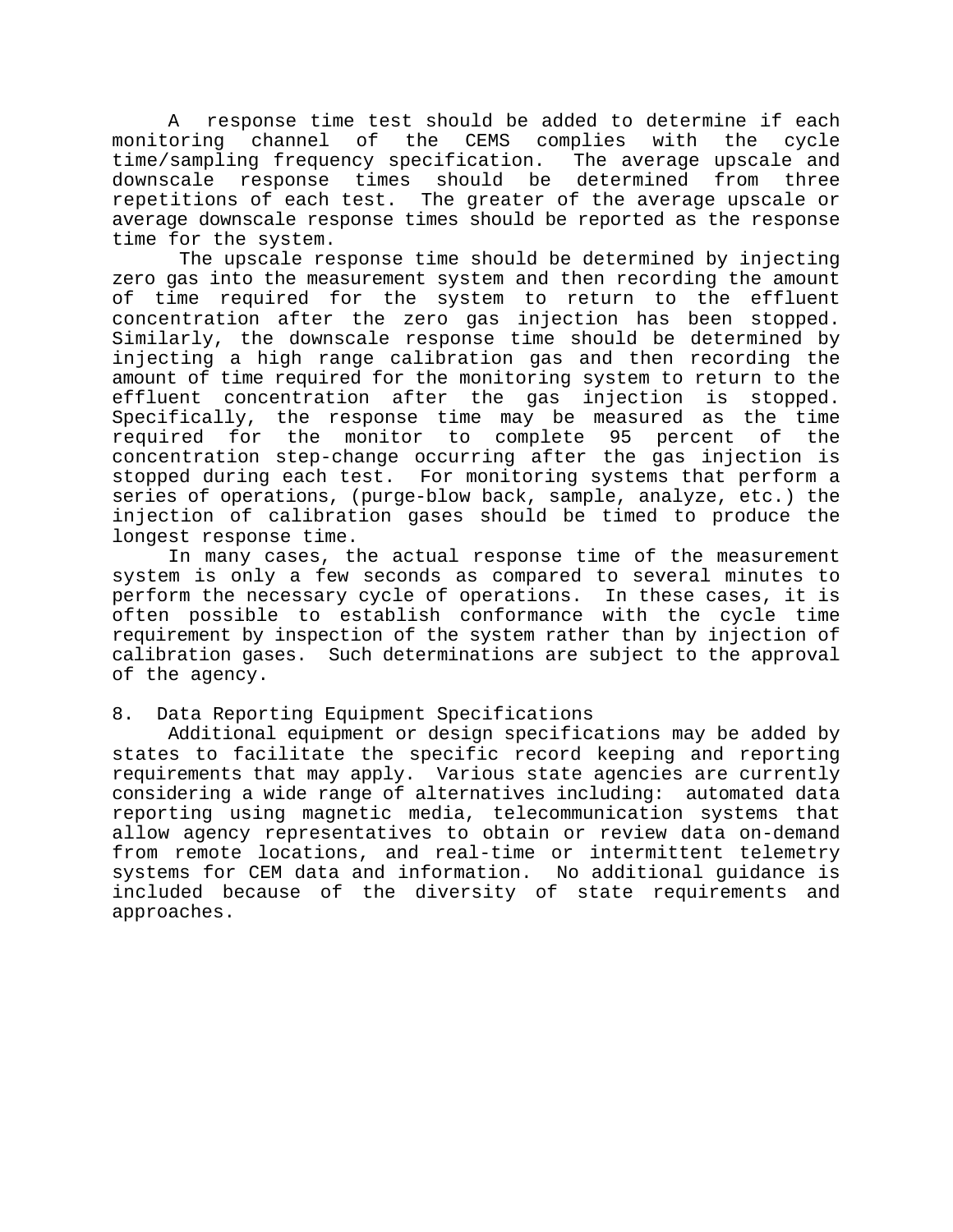SECTION 3 PERFORMANCE SPECIFICATIONS FOR CARBON MONOXIDE CEMS AT MUNICIPAL WASTE COMBUSTION FACILITIES

This section describes the NESCAUM workgroup recommendations for monitor location requirements, equipment and performance specifications, and corresponding test procedures for CO CEMS installed at MWC facilities. Specifically, the NESCAUM workgroup recommends that states consider adopting the EPA requirements contained in "PERFORMANCE SPECIFICATION 4 - SPECIFICATION AND TEST PROCEDURES FOR CARBON MONOXIDE CONTINUOUS EMISSION MONITORING SYSTEMS IN STATIONARY SOURCES" of 40 CFR 60, Appendix B revised as of July 1, 1988, the Federal Register Vol. 53, No. 204, October 21,1988, and the changes detailed in Items 1 through 8 below.

Many of the changes that are recommended for CO monitors are the same as those recommended for SO2 and NOx CEMS. For the purposes of these discussions it is assumed that the CO monitor is used to measure emission levels in units of concentration (ppm). Where a diluent monitor is used to adjust the data to a consistent basis (e.g., 7 percent O2 or 12 percent CO2) or where data is to be reported in terms of combustion efficiency, appropriate adjustments to the recommended requirements should be made. It is assumed that the upper limit of the CO measurement range (span value) would be approximately 300 to 500 ppm. Greater measurement ranges may be needed for facilities using refuse-derived-fuels particularly during start-up. Alternate measurement ranges may be used subject to the approval of the agency when emission levels are consistently much lower than the standard.

#### 1. Use of Calibration Gases

A design specification should be added to require that CO monitors be able to accept calibration gases for daily calibration checks, performance specification tests, and periodic quality assurance audits. In addition, the recommendations regarding where the gases are introduced to the measurement system, the application to dilution sampling systems, and the requirements for demonstrating the adequacy of alternate calibration techniques are the same as described in Section 2 for SO2 CEMS.

Special considerations may apply to CO monitors which utilize a correction procedure to eliminate the influence of CO2. It may be necessary to use CO calibration gases with a specific concentration of CO2 to assess monitor performance. Additional monitor-specific procedures would be needed to verify the accuracy of the correction procedure. These procedures should be evaluated and approved by the agency on a case-by-case basis.

#### 2. Data Availability and Back-Up Data Recording Devices

All CEMS must operate continuously without repairs, unscheduled maintenance, or non-routine adjustments during the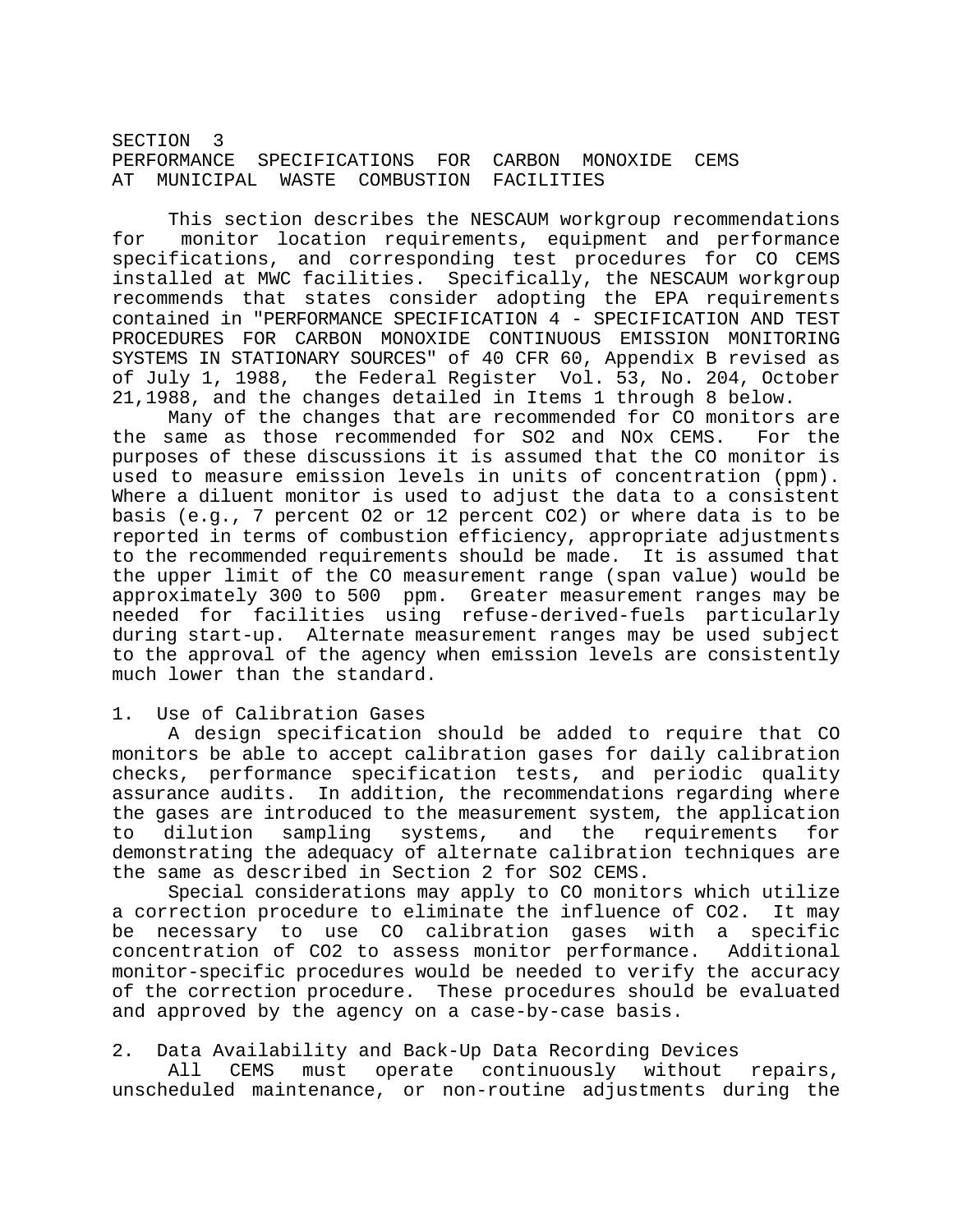performance specification tests to determine calibration drift, linearity, and relative accuracy. In addition, minimum data availability specifications are included as QA requirements and are applicable to the operation of the CEMS after completion of the performance specification tests. (See Section 5, Quality Assurance Requirements for SO2, NOx, CO, and HCL CEMS, 8. Minimum Data Availability Requirements.)

Recommendations and suggestions regarding the use and performance testing of back-up recording devices for CO CEMS are the same as described in Section 2 for SO2 CEMS.

## 3. Calibration Drift Test and Reference Values

In many cases, the daily upscale calibration check value required by Performance Specification 4 (i.e., 50 to 90 percent of span) is very much greater than both the normal CO operating level and the level of the emission standard. Calibration checks at these levels may not represent actual performance of the monitor. The requirement should be revised to allow the use of an upscale calibration check value that either (a) approximates the CO concentration equivalent to the applicable emission limit, or (b) is within 50 to 90 percent of the span value. Other upscale calibration check values may be used subject to the approval of the agency. Source operators may elect to conduct additional checks of the CO monitor calibration to evaluate the monitoring data for their own uses.

The calibration drift specification for CO monitors in Performance Specification 4 (drift not to exceed 5 percent of span for 6 out of 7 test days) should be changed to restrict drift to 3 percent of span for 7 consecutive days. The more restrictive limit is consistent with the capabilities of contemporary instrumentation. Also, the expression of the limit not to be exceeded for 7 consecutive days is necessary for the implementation of Appendix F, Procedure 1 control limits.

The drift test procedures in Performance Specification 4 should be maintained except that (1) the calibration drift tests must be performed using calibration gases or other prior approved alternate calibration procedure, and (2) the concentration value of the calibration gases must be known. The specifications and procedures that may be used for establishing the values of the calibration gases are the same as described in Section 2 for SO2 CEMS. The suggestion that the source owner or operator identify application problems that may affect the stability of the CO CEMS is also the same as for SO2 CEMS.

# 4. Linearity Test

A new performance specification and test procedure should be added to require a four-point cylinder gas audit to demonstrate the linearity of CO monitors. The linearity specification and test procedures apply to the entire monitoring channel, including the data acquisition system, as installed and operated at the MWC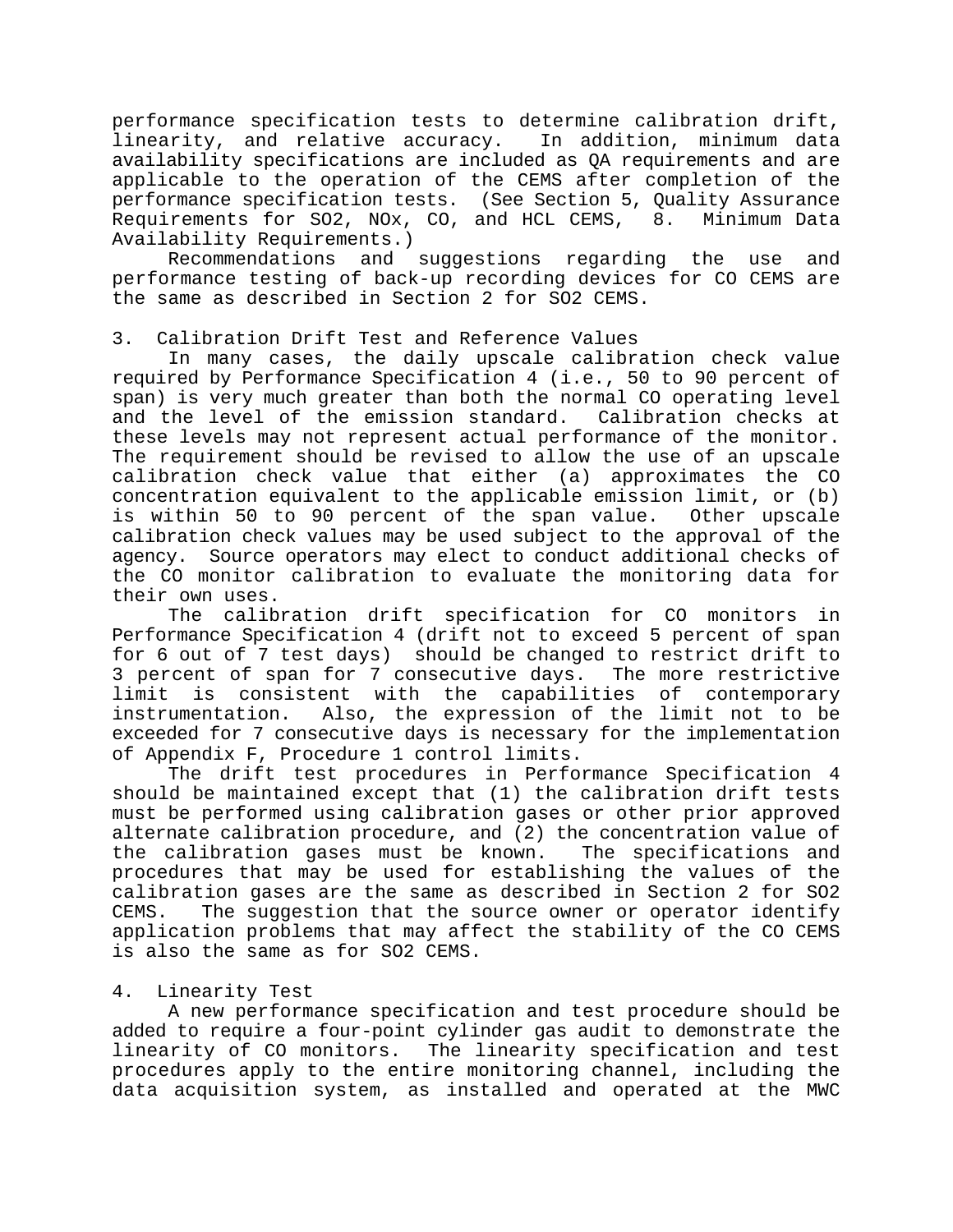facility. (A non-linear analyzer used in conjunction with appropriate adjustments by the data acquisition system is acceptable.) Source owners and operators are encouraged, but not required, to have equipment vendors demonstrate conformance with the linearity specification prior to shipment of the CEMS to the facility. However, the linearity test is required to be conducted for each CEMS after installation.

 The requirements for the selection of the audit points for the linearity test and the test procedures for CO monitors are the same as described in Section 2 for SO2 CEMS. The linearity specification should require that the mean difference between the calibration gas value and the monitor responses at each of the four points be calculated from the three measurements. The mean difference at all four test points must be less than 5 percent of span for CO monitors.

The linearity test should be performed as soon as practical before or after the relative accuracy test. Only the routine calibration drift adjustments are allowed between the two tests. Other adjustments or repairs to the monitoring system would necessitate repeating the linearity and the accuracy test. (During subsequent quarterly audits, only calibration drift adjustments according to the written procedure contained in an approved QA plan are allowed prior to the linearity test or the relative accuracy test.)

# 5. Relative Accuracy Test

The recommended procedures and conditions for the relative accuracy test are the same as those described above for SO2 CEMS. In addition, the workgroup recommends that both of the relative accuracy specifications in Performance Specification 4 (i.e., relative accuracy less than 10 percent of the mean reference value or less than 5 percent of the standard) be retained. Also, an additional specification should be added to provide an absolute minimum accuracy specification of 10 ppm mean difference for CO CEMS relative to the reference test method. Thus, for a concentration standard the following accuracy specifications should apply: relative accuracy less than 10=percent of the mean reference value, relative accuracy less than 5 percent of the standard, or mean difference less than 10 ppm, whichever is least restrictive. Where necessary, the 10 ppm mean difference limit may be converted to an equivalent limit expressed in units of the applicable standard using the average diluent concentration measured during the relative accuracy test and applicable conversion factors.

The relative accuracy test should be performed using Method 10. When the installed CEMS uses a nondispersive infrared (NDIR) analyzer, Method 10 shall use the alternative interference trap specified in section 10.1 of the method. Method 10B is an acceptable alternative to Method 10. The following alternatives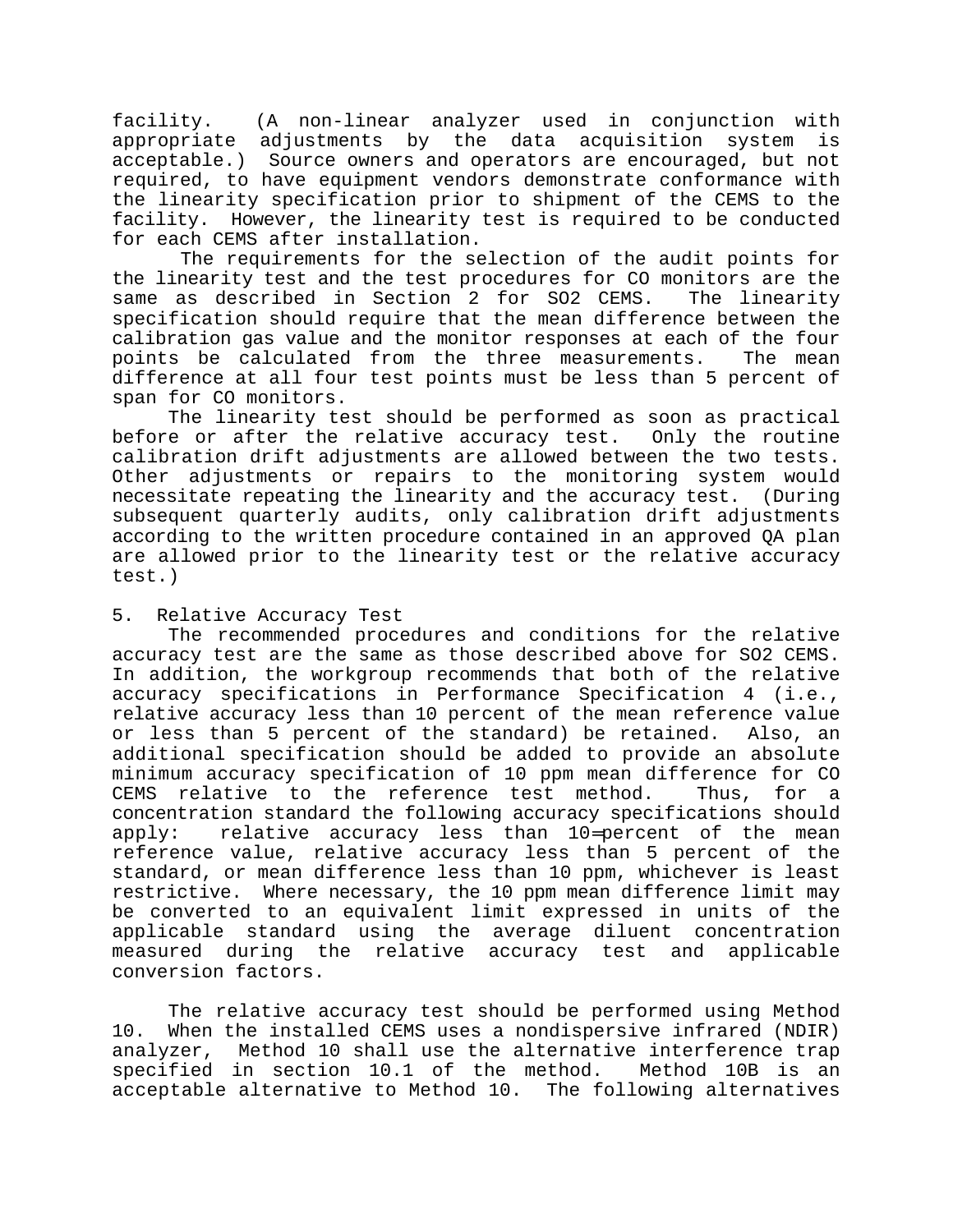may be approved by the agency in specific cases.

 Alternative 1 - The test may be conducted using Method 10 without the interference trap if a laboratory interference test is performed for the analyzer prior to the field test. The laboratory interference test should include the analysis of SO2, NO, and CO2 calibration gases representing the range of expected effluent concentrations. Acceptable performance is indicated if the CO analyzer response to each of the gases is less than 1 percent of the applicable measurement range of the analyzer.

Alternative 2 - The test may be conducted using Method 10 without an interference trap, and without a CO2 trap, subject to the approval of the agency, based on the submission of information demonstrating the absence of CO2 interference for the test analyzer. (If this option is chosen, any interferences that are present will cause the test analyzer to be biased high. There is also a possibility that the installed monitor would be subject to the same interference which would not be detected during the relative accuracy test. The potential for the high bias may be acceptable to the agency provided that the source owner or operator accepts the potential bias and cannot later challenge the accuracy of the data.)

#### 6. Alternate Accuracy Test Procedure

As described in Section 2 for SO2 CEMS, the alternate accuracy test procedure for CO monitor are not needed since the more elaborate linearity test is required for all CO monitors installed at MWC facilities. The agency may waive the relative accuracy test requirement if the emissions are consistently very low (e.g., less than 20 ppm) based on source performance test results (i.e., "compliance tests") or other independent effluent measurements. The agency should be cautious in waiving the relative accuracy test requirement based solely on CEMS data since some analyzers have been found to respond poorly to low concentrations of CO.

#### 7. Cycle Time and Response Time Test

For sources subject to an emission limit with a one-hour or shorter averaging period, an additional specification should be included that requires the CO CEMS to complete at least one cycle of operation (sampling, analyzing,

and data recording) for each successive one-minute period, (i.e., 60 samples per hour) with an allowance of 10=minutes per hour for cleaning and calibration operations. For sources subject to limits with longer averaging periods, alternate cycle time specifications may be established by the agency. A response time test should be added to determine if the CO monitor meets the cycle time/sampling frequency specification. The response time test should be conducted according to the procedures described above for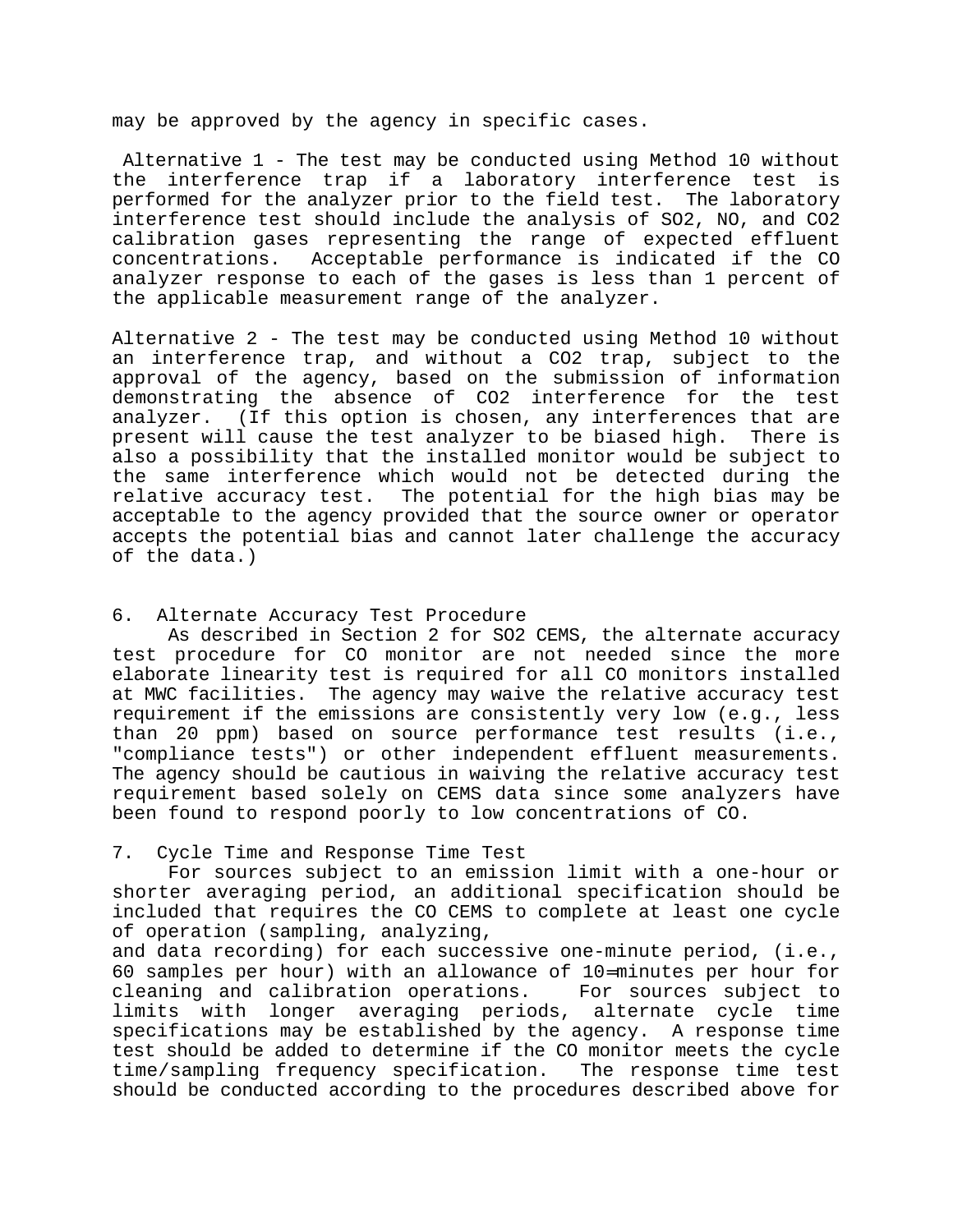SO2 CEMS.

CO monitors with response times exceeding the applicable cycle time specification are acceptable if the longer response time is due to delay or "lag" time attributable to the sample acquisition equipment. For these monitors, performance is acceptable if the time between the analyzer's initial response and the response equivalent to 95 percent of the actual concentration change is less than the cycle time specification (regardless of the delay between the analyzer's initial response and the time that the gas injection is stopped during the response time test) provided that the total response time does not exceed 15 minutes.

## 8. Data Reporting Equipment Specifications

Additional equipment or design specifications may be added by states to facilitate the specific record keeping and reporting requirements that may apply. Various state agencies are currently considering a wide range of alternatives including: automated data reporting using magnetic media, telecommunication systems that allow agency representatives to obtain or review data on-demand from remote locations, and real-time or intermittent telemetry systems for CEM data and information. No additional guidance is included because of the diversity of state requirements and approaches.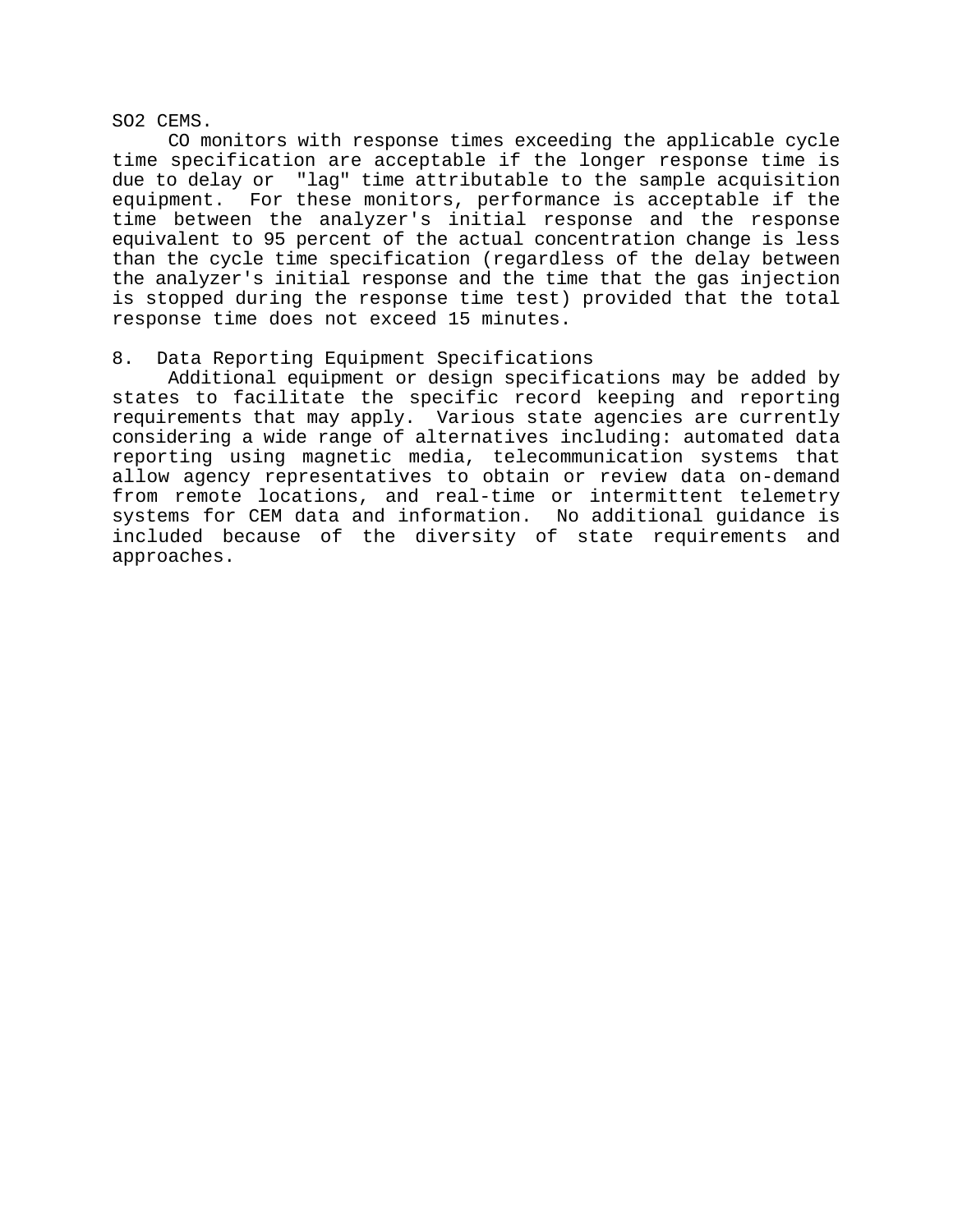SECTION 4 PERFORMANCE SPECIFICATIONS FOR HCl CEMS AT MUNICIPAL WASTE COMBUSTION FACILITIES

Some states may require that HCl CEMS be used to monitor emissions and/or determine HCl control efficiency at MWC facilities. The NESCAUM workgroup did not address nor attempt to determine whether HCl CEMS should be installed at MWC facilities. It is noted that the EPA has not adopted performance specifications for HCl monitors in Part 60 and has not announced plans to require HCl monitors at MWC facilities or any other sources regulated under the New Source Performance Standards. Nevertheless, the NESCAUM workgroup recommends appropriate monitor location requirements, equipment and performance specifications, and corresponding test procedures for HCl CEMS installed at MWC facilities. This section describes the NESCAUM workgroup recommendations for HCl CEMS performance specifications based on currently available information. Changes to these specifications may be appropriate as additional information and operational experience with HCl CEMS is obtained.

For the purposes of these discussions it is assumed that Performance Specification 2 would serve as a basic model for HCl requirements. Also, many of the changes that are recommended above for SO2 and NOx CEMS are also appropriate for HCl CEMS. It is assumed that HCl monitors would be used to measure emission levels in units of concentration (ppm). Where a diluent monitor is used to adjust the data to a consistent basis (e.g., lb/MM=Btu, 7 percent O2, or 12 percent CO2) appropriate adjustments to the recommended requirements should be made. It is assumed that the HCl measurement range for controlled emissions would be approximately 250 ppm and that the measurement range for uncontrolled emissions would be approximately 1500=ppm.

#### 1. Use of Calibration Gases

A design specification should be added to require that HCL monitors be able to accept calibration gases for daily calibration checks, performance specification tests, and periodic quality assurance audits. In addition, the recommendations regarding where the gases are introduced to the measurement system, the application to dilution sampling systems, and the requirements for demonstrating the adequacy of alternate calibration techniques are the same as described above for SO2 CEMS. Because of the higher cost for HCl calibration gases and the amount of gas used by some of the currently available monitors, it is expected that a demonstration of an alternate calibration technique would be attempted for most HCL CEMS applications.

2. Data Availability and Back-Up Data Recording Devices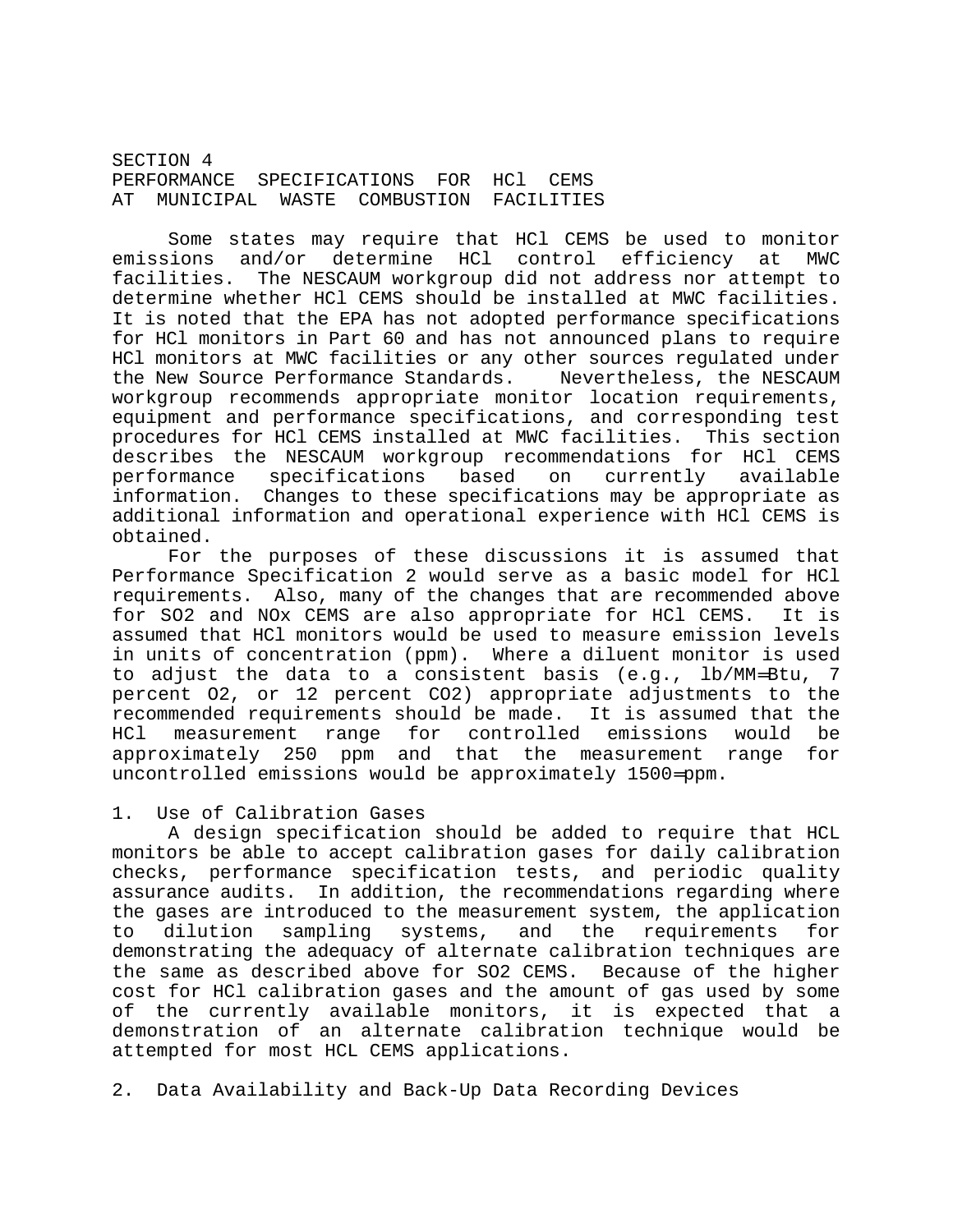All CEMS must operate continuously without repairs, unscheduled maintenance, or non-routine adjustments during the performance specification tests to determine calibration drift, linearity, and relative accuracy. In addition, minimum data availability specifications are included as QA requirements and are applicable to the operation of the CEMS after completion of the performance specification tests. (See Section 5, Quality Assurance Requirements for SO2, NOx, CO, and HCL CEMS, 8. Minimum Data Availability Requirements of this document.)

Recommendations and suggestions regarding the use and performance testing of back-up recording devices for HCl CEMS are the same as described in Section 2 for SO2 CEMS.

## 3. Calibration Drift Test and Reference Values

A calibration drift specification for HCl monitors restricting drift to 5 percent of span for 7 consecutive days should be established. The drift test procedures in Performance Specification 2 should be used except that (1) the calibration drift tests must be performed using calibration gases or other prior approved alternate calibration procedure, and (2) the value of the calibration gases must be obtained from the vendors certified analysis (within three months of the performance test) or by performing triplicate analysis of the gases using proposed EPA Method 26. The suggestion that the source owner or operator identify application problems that may affect the stability of the monitor is also the same as for SO2 CEMS.

#### 4. Linearity Test

A performance specification and test procedure should be added to require a three-point cylinder gas audit to demonstrate the linearity of each HCl monitor. The linearity specification and test procedure apply to the entire monitoring channel, including the data acquisition system, as installed and operated at the particular facility. (A non-linear analyzer used in conjunction with appropriate adjustments by the data acquisition system is acceptable.) This test should use the zero and upscale calibration gas used for the daily calibration checks and an additional audit point at 20 to 30 percent of span. The recommended procedures for performing the test are the same as described above for SO2 CEMS except that Protocol 1 gases are not available for HCl. Therefore, the concentration value of all three calibration gases should be determined as described above in Item 3. The linearity specification should require that the mean difference between the calibration gas value and the monitor responses at each of the three points be calculated from the three measurements. The mean difference at all three test points must be less than 5 percent of span for HCl monitors.

5. Relative Accuracy Test The recommended procedures and conditions for the relative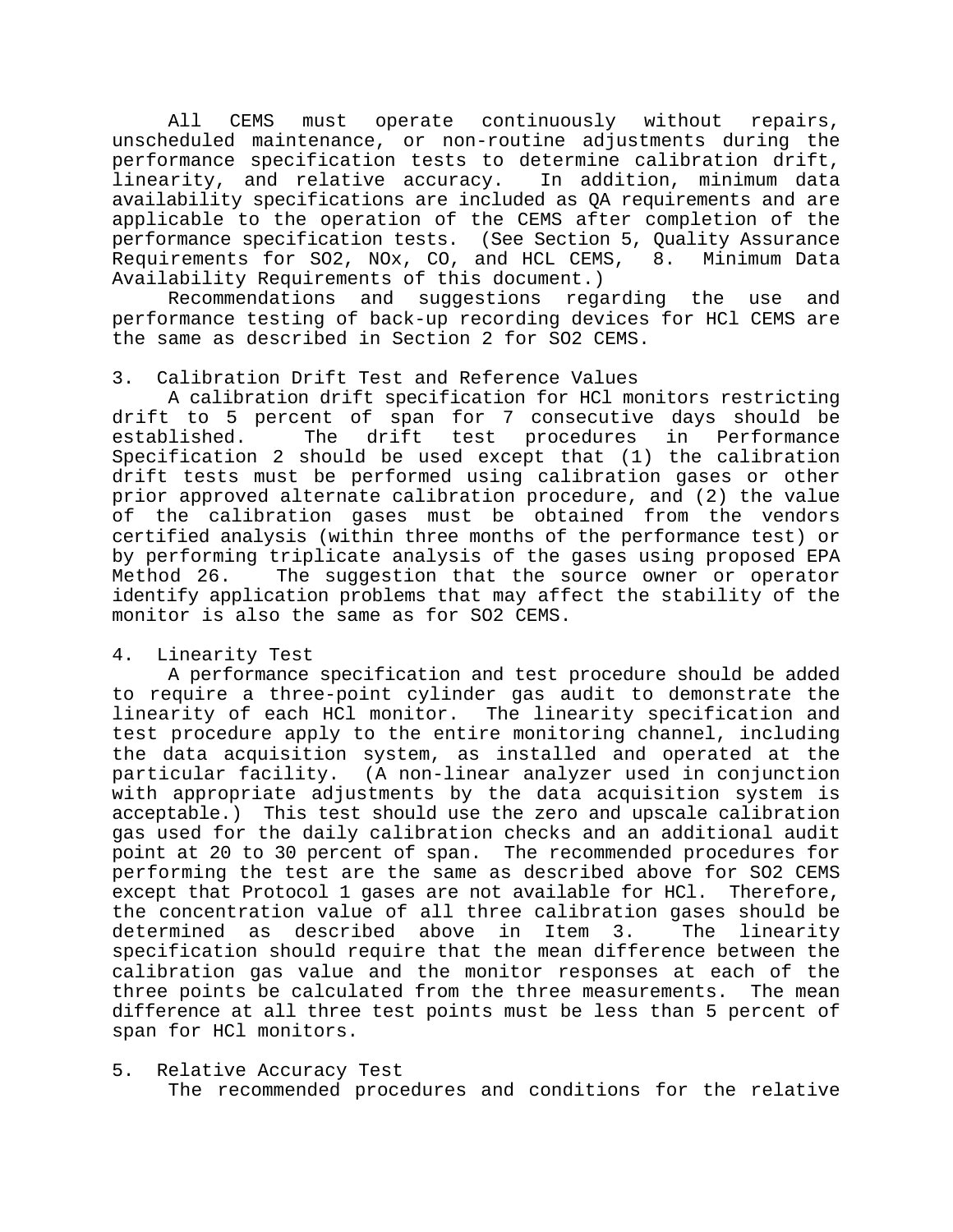accuracy test are the same as those described above for SO2 CEMS. The following accuracy specifications are also recommended: relative accuracy less than 20 percent of the mean reference value, relative accuracy less than 10 percent of the standard, or mean difference less than 5 ppm, whichever is least restrictive. For cases where the emission standard is expressed in units of lb/MM Btu or corrected to a specified O2 or CO2 concentration, an absolute accuracy specification equivalent to 5 ppm should be calculated using an average or typical diluent concentration and applicable conversion factors. The appropriate procedures for use in cases where a percent removal standard is more restrictive than the emission standard are the same as for SO2 CEMS. The relative accuracy test should be performed using proposed EPA Method=26. 6. Alternate Accuracy Test Procedure

The same considerations apply to the alternate accuracy test procedure for HCl monitors as were described above for SO2 CEMS. In essence, the alternate accuracy test procedure is not needed since the more elaborate linearity test is required for all HCl CEMS installed at MWC facilities. The agency may decide to waive the relative accuracy test requirement if the emissions are consistently very low as indicated by source performance test results (i.e., "compliance tests") or other independent effluent measurements. However, the relative accuracy test should not be waived based on low concentrations indicated by the HCl CEMS because of the possibility of significant or total loss of HCl in the effluent samples within the sample acquisition/sample conditioning equipment.

#### 7. Cycle Time and Response Time Test

A specification should be included that requires all HCl CEMS to complete at least one cycle of operation (sampling, analyzing, and data recording) for each successive 15-minute period, (i.e., a minimum of four samples per hour). The same considerations apply to time-sharing of HCl monitors as are described above for SO2 CEMS. A response time test should be conducted according to the procedures described above for SO2 CEMS.

# 8. Data Reporting Equipment Specifications

Additional equipment or design specifications may be added by states to facilitate the specific record keeping and reporting requirements that may apply. Various state agencies are currently considering a wide range of alternatives including: automated data reporting using magnetic media, telecommunication systems that allow agency representatives to obtain or review data on-demand from remote locations, and real-time or intermittent telemetry systems for CEM data and information. No additional guidance is included because of the diversity of state requirements and approaches.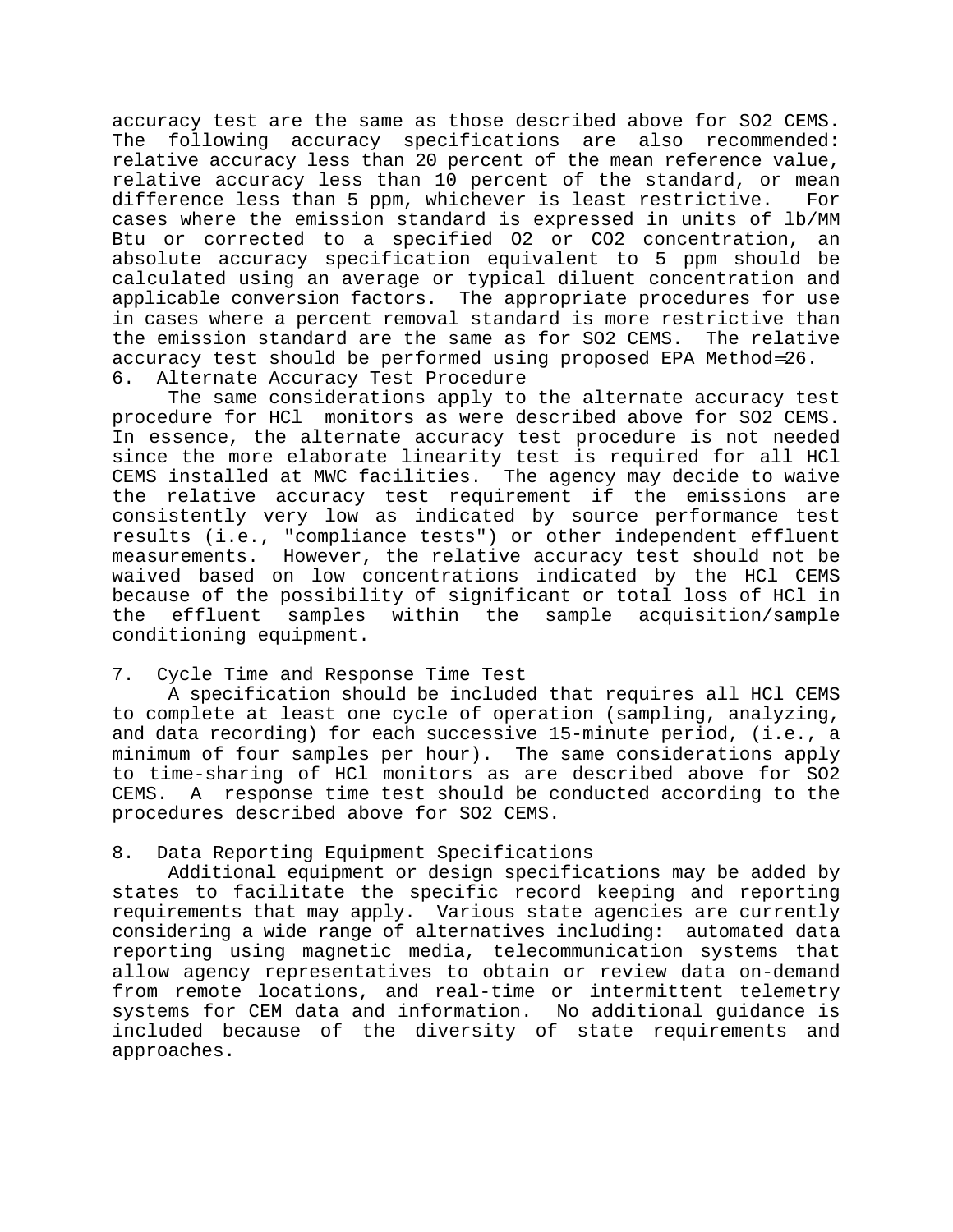SECTION 5 QUALITY ASSURANCE REQUIREMENTS FOR SO2, NOx, CO, HCl CEMS

This section describes the NESCAUM workgroup recommendations for quality assurance requirements applicable to SO2, NOx, CO, and HCl CEMS installed at MWC facilities. The NESCAUM workgroup recommendations are similar to and adopt specific parts of 40 CFR 60, APPENDIX F, PROCEDURE 1. QUALITY ASSURANCE REQUIREMENTS FOR GAS CONTINUOUS MONITORING SYSTEMS USED FOR COMPLIANCE DETERMINATION revised July 1, 1988. The QA requirements that are adopted must also be consistent with the applicable performance specifications and test procedures. Therefore, the specific NESCAUM workgroup recommendations for QA requirements and procedures described in Items 1 through 8 below reference the corresponding performance specification recommendations in Sections 2, 3, and 4 of this document.

The following definition is used:

Quality assurance consists of the activities and procedures that are performed by the source owner or operator to ensure that CEM data meet certain criteria with respect to accuracy, precision, availability, and representativeness after the successful completion of the initial performance specification test. Specific QA requirements for gas CEMS installed at MWC facilities for the measurement of SO2, NOx, CO, and HCl emission levels and percent removal are presented in Items 1 through 7 below.

1. Preliminary Monitoring Plan

Each source owner or operator required to install a CEMS for the measurement of one or more gaseous pollutants or diluent concentrations should submit a preliminary monitoring plan to the agency prior to the installation of the monitoring equipment. The preliminary monitoring plan need not be submitted if a draft CEMS QA plan is submitted to the agency prior to the installation of the monitoring equipment.

Submission of the preliminary monitoring plan is required to provide an opportunity for identification of misunderstandings between the agency and the source owners or operators with respect to the applicable CEMS requirements and acceptable monitoring approaches during the planning phase of the monitoring program. It is hoped that the submission of such a plan and review by the agency will (1) resolve problems attributable to ambiguous regulations, (2) minimize the likelihood of the purchase and installation of unacceptable monitoring equipment, and (3) avoid the need for development of a detailed quality assurance plan before actual operating experience with the monitoring equipment is obtained.

The preliminary monitoring plan should very briefly set forth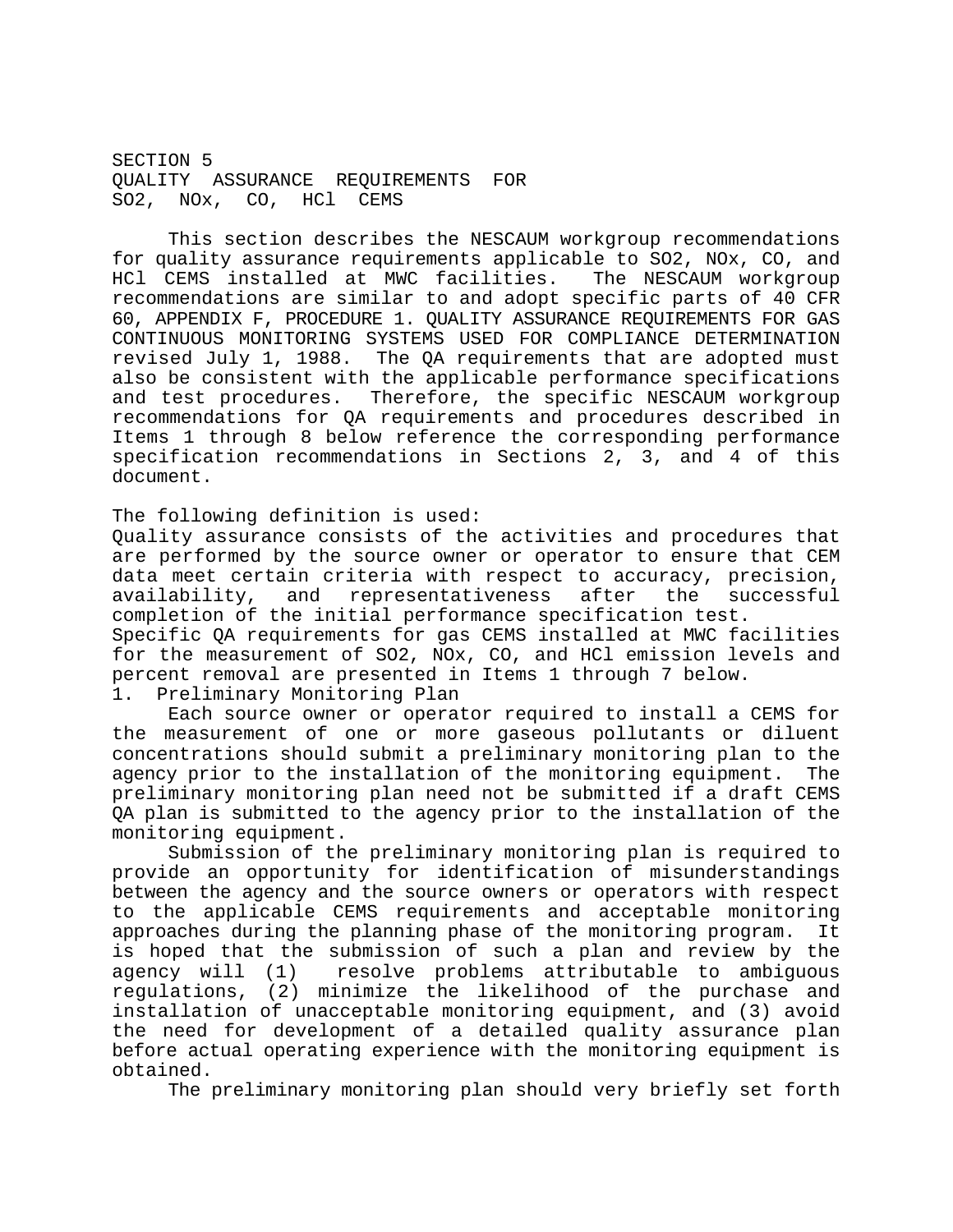the basic approach that will be used to comply with the applicable CEMS requirements. It should include:

a. The identification, location, and description of the specific combustor unit(s) (e.g., plant name, unit number, unit size or capacity, general type of control system, etc.)

b. Identification of the applicable regulations and continuous monitoring requirements (e.g., EPA NSPS, state regulations, permit requirements, etc.)

c. Identification of the type of monitor (e.g., extractive, point in-situ, etc.) the CEMS manufacturer or vendor, and the model number or other identifying feature of the equipment to be installed

d. Identification of the analytical technique for each analyzer that will be used (e.g., NDIR, UV absorption, chemiluminescence, etc.)

e. Identification and description of the proposed monitoring location(s) (i.e., position along the effluent path) and identification of the specific measurement point(s) at each monitoring location from which samples will be obtained

f. Discussion of plans for time-sharing of extractive monitoring systems between two or more monitoring locations either as a permanent installation or as a back-up provision when a particular monitor is inoperative

g. Identification of the procedures that will be used to convert measurement data to units of the standard, including specific conversion factors, assumptions, and equations as applicable

h. Description of any mathematical procedures that will be used to correct emission measurement data for calibration drift, interference of other constituents, quenching, or other measurement phenomena applicable to the proposed measurement system

i. Brief description of the data acquisition system and data recording devices

j. Identification of any exceptions to the performance specifications or other applicable monitoring requirements and any alternate procedures that may require the approval of the agency

#### 2. CEMS Quality Assurance Plan

Each source owner or operator should develop a CEMS quality assurance plan for each facility. The quality assurance plan should be submitted to the agency no later than 90=days after completing the initial successful performance specification test of the CEMS. At a minimum the quality assurance plan must address the following specified quality control and quality assessment subjects:

a. Background information. - - This should include:

Identification and description of the specific combustor unit(s)

Identification of the applicable regulations and monitoring requirements

· Identification and description of the monitoring instrumentation

· Description of the measurement location(s) and sampling points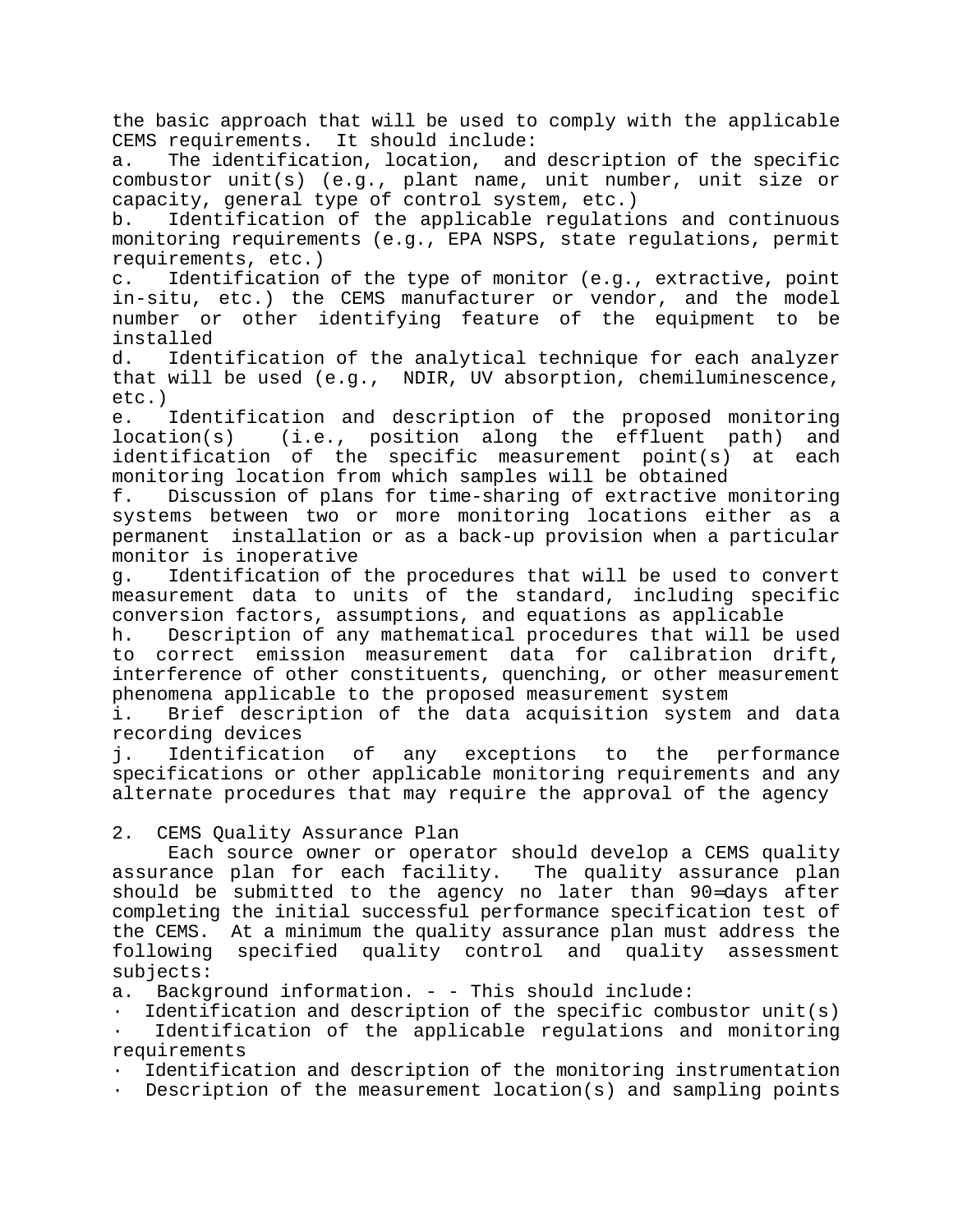Description of the data recording devices and data handling system

This information is a reiteration and update of information contained in the preliminary monitoring plan and information that is usually included in the performance specification test report(s). It is included to assure that both the user and the agency are aware of changes to the original plan and the current status of the monitoring program at the facility.

b. Procedures used to establish proper calibration of the CEMS. - - These procedures should explain how the monitoring equipment is adjusted to provide the correct responses both initially and after repairs or corrective action. The procedures should address the calibration of both the components and the overall measurement system. The procedures should also identify assumed parameters (i.e., conversion factors, effluent moisture content, etc.) that are important to the fundamental calibration of the monitoring equipment. Procedures for verifying the validity of mathematical procedures used to correct or adjust the monitoring data should also be included.

c. Procedures used for the routine (daily) zero and upscale calibration checks and criteria for adjustment of the CEMS for excessive drift. - - For monitoring systems that use calibration gases for the daily checks, these procedures should describe:

· Where the gases are introduced to the measurement system

How the correct flow rate and pressure for the gas injections are determined and maintained

The length of time the gases are injected

The data display device(s) used to determine the monitor response

· Any procedures necessary for the interpretation of the data

The criteria for deciding if adjustments to the monitoring system are necessary

· The action to be taken when adjustments are needed

These procedures should include specification of the supplier and type of calibration materials used for the daily calibration checks and the method used to establish the concentration values of these materials.

For monitoring systems that use an alternate method for performing the routine zero and upscale checks, similar information describing the procedures is required. The specific requirements should be addressed in the written plan submitted when applying for approval of the alternate procedure during the performance specification test [See also "Item 1. Use of Calibration Gases" in the recommended performance specifications.]

d. Procedures used for cylinder gas audits (linearity tests) and relative accuracy tests.  $-$  - These procedures should detail how the accuracy assessments are conducted at the specific facility. The values of the two Protocol 1 calibration gases used for the linearity test, the supplier, and the steps taken to ensure that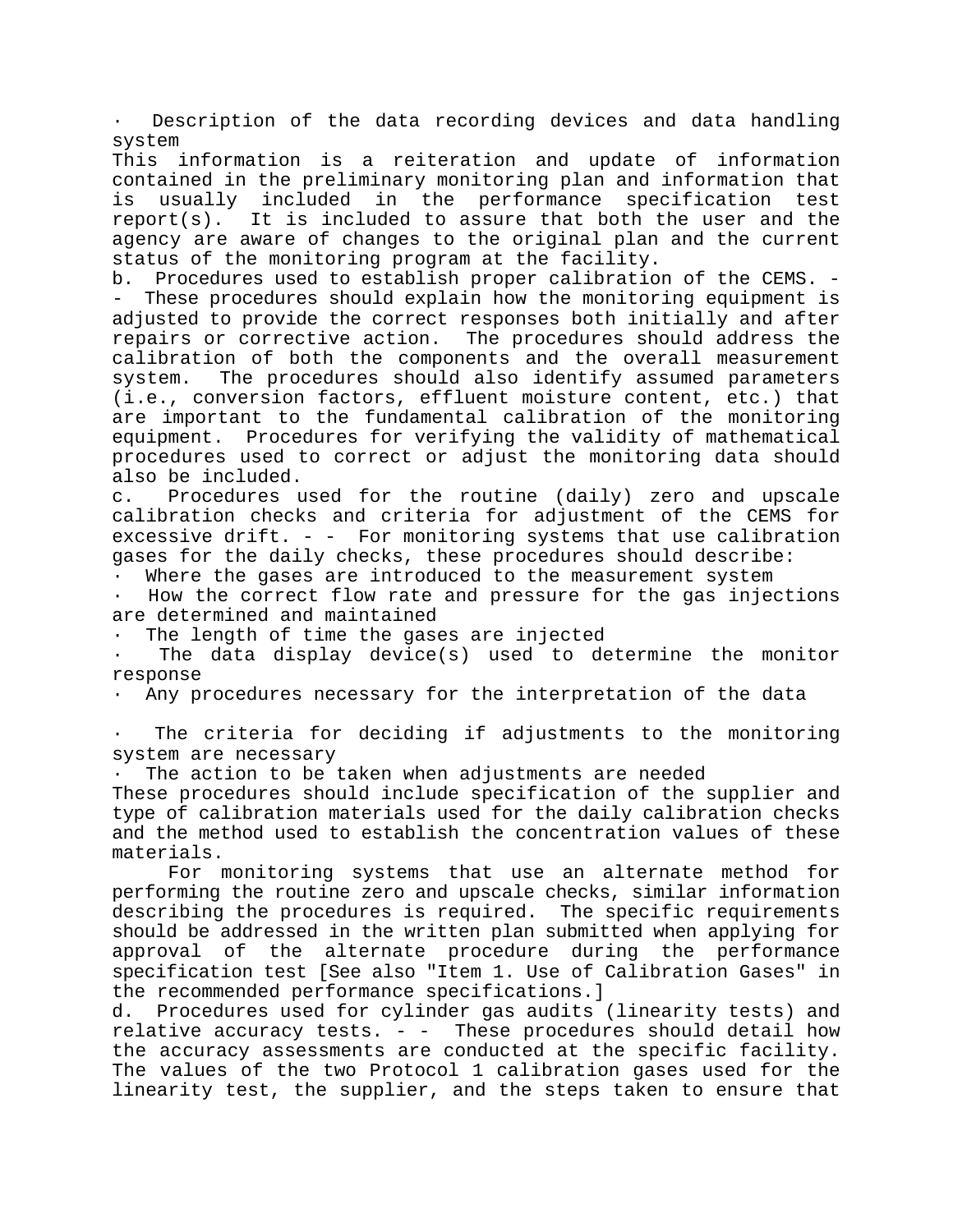the certification is current should be described. The specific procedures for introducing the gases to the monitoring system as described in Item 2. c (above) for the daily checks should also be included. For relative accuracy tests, the test methods to be used, sampling location/sampling points, duration of sampling runs, procedures for converting the reference data to units of the standard, and CEMS data interpretation/calculation procedures should be specified.

e. Quality control procedures including daily and periodic checks of system or component performance, preventive maintenance procedures, spare parts inventory, etc. - - These types of procedures are inherently monitor- and source-specific. However, detailed written procedures and corresponding data forms have been found to be effective for identifying developing problems and promoting consistency and thoroughness in performing daily and periodic checks of CEMS. Minimum preventive maintenance procedures are usually specified by the monitor manufacturer and should be included in the quality assurance plan. The spare parts that should be available on site depends on the data availability requirements, delivery time from suppliers or other sources, and the likelihood of failure of individual components; historical performance is the best indicator of the parts that may be needed. The quality control procedures should explain the organization of QA responsibilities among the various departments/groups or individuals at the facility.

f. Corrective action procedures for repair, adjustment, or replacement of the CEMS or its components. - - Corrective action procedures are often trouble-shooting efforts and are therefore difficult to describe in sufficient detail to be useful. However, clear objective criteria for determining when corrective action is needed based on the results of the required daily checks and periodic accuracy tests should be included. Additional criteria related to procedures or checks included as quality control procedures may also be helpful in resolving developing problems. This section should also include alternative monitoring procedures for use when minimum data availability requirements cannot be met by the CEMS.

g. Procedures used for data reduction, record keeping, and reporting of CEMS information. - - These procedures should detail exactly how the CEMS data is handled including:

methods for correcting data for calibration drift

specific averaging procedures

methods of excluding invalid data and calibration data from emission averages

equations, constants, and assumptions used to convert concentration measurements to units of the standard

provisions for recording process/control system data and reasons for excess emissions

· provisions for recording CEMS downtime, adjustments, and repairs

procedures for review and editing of data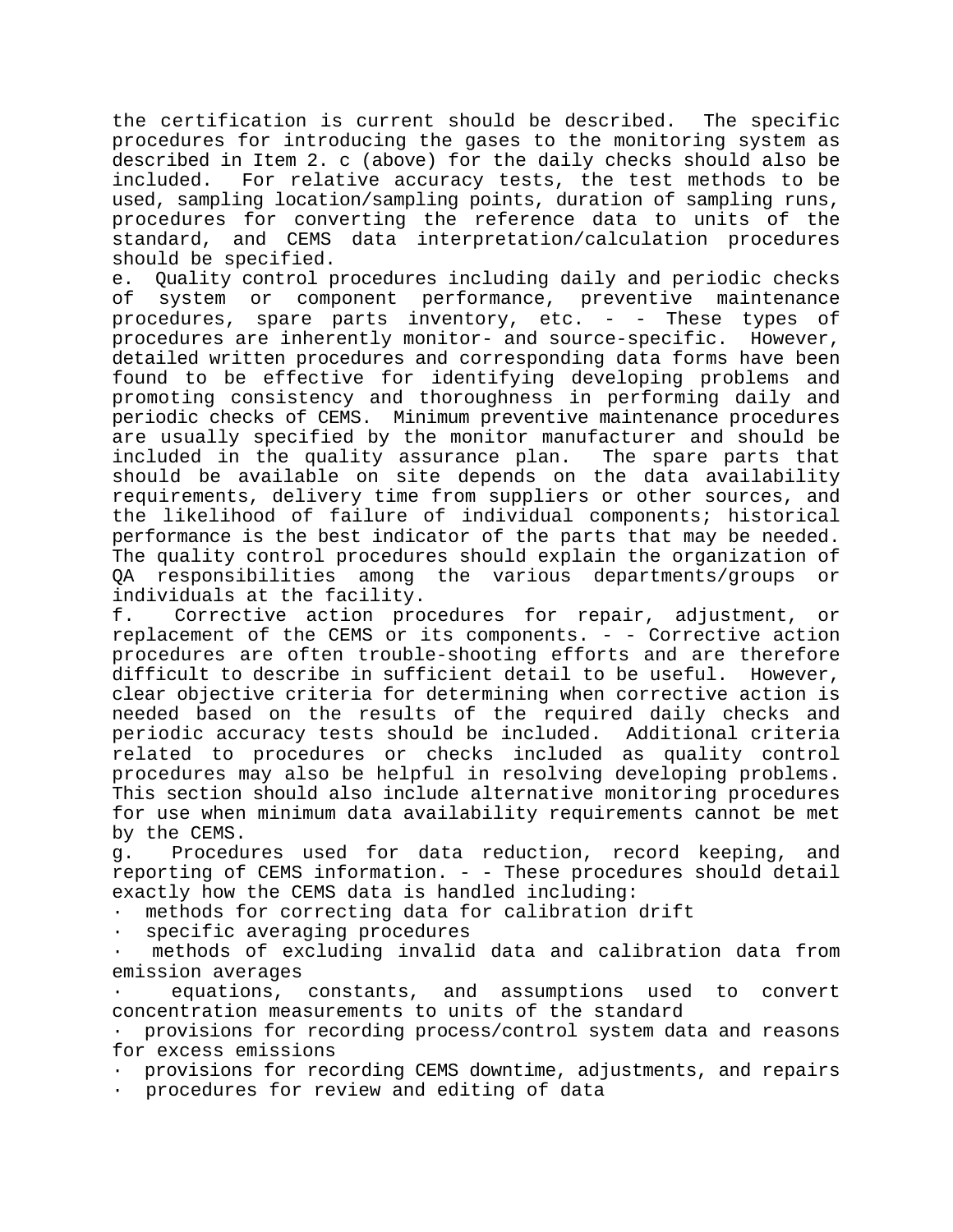The media, format, and location of all records and all reports to be submitted to the agency should be specified. The individuals or groups responsible for maintenance of records, development of reports, and review of reports should be identified.

# 3. Quality Assurance Plan Revision

Each source owner or operator should review the QA plan and all data generated by its implementation at least once each year and revise or update the plan, as necessary, based on the results of the annual review. The revised plan must be available for on-site review by the agency at any time. Within thirty days of completion of the annual QA plan review, the source owner or operator must submit a written explanation of all changes (or lack of changes) to the agency.

The agency may request revision of the QA plan at any time based on the results of emission report reviews, inspections, audits, review of the QA plan, or any other information available to the agency.

## 4. Routine Zero and Upscale Calibration Checks

Each source owner or operator should perform a zero (or low-level value between 0=and 20 percent of span) and upscale (50 to 90 percent of span) calibration drift check at least once daily in accordance with a written procedure contained in the CEMS QA plan. The daily check procedure must provide a check of the entire measurement system including sample acquisition equipment, sample lines, conditioning systems, analyzers, and data recording devices. The procedure must be accomplished by introducing calibration gases of the required concentrations in the sampling probe or at the sampling probe outlet. For measurement systems employing dilution probes or similar devices, the calibration gases must be introduced prior to the dilution point and in such a manner that they are diluted to the same extent as the sample gases from the effluent stream. Similarly, for sample acquisition systems using aspirators or eductors, the calibration gases must be introduced prior to these devices even if these components are part of the sample probe assembly. The values of the calibration gases may be established through the use of certified reference materials (CRMS), standard reference materials (SRMS), or EPA Protocol 1 gases. Alternatively, calibration gas values determined by the gas manufacturer's certified analysis (i.e., + 2 % of tag value) may be used if the concentration is checked by direct comparison with Protocol 1 gases, or by triplicate analysis using an appropriate EPA test method or an equivalent procedure. (See recommended Performance Specifications for SO2 CEMS, Item 3 for specific procedures for establishing the gas concentrations.)

Source owners or operators may conduct a demonstration of an alternate calibration check procedure subject to the approval of the agency. This demonstration may be conducted during the initial performance specification test or at a later time. (See Section 2,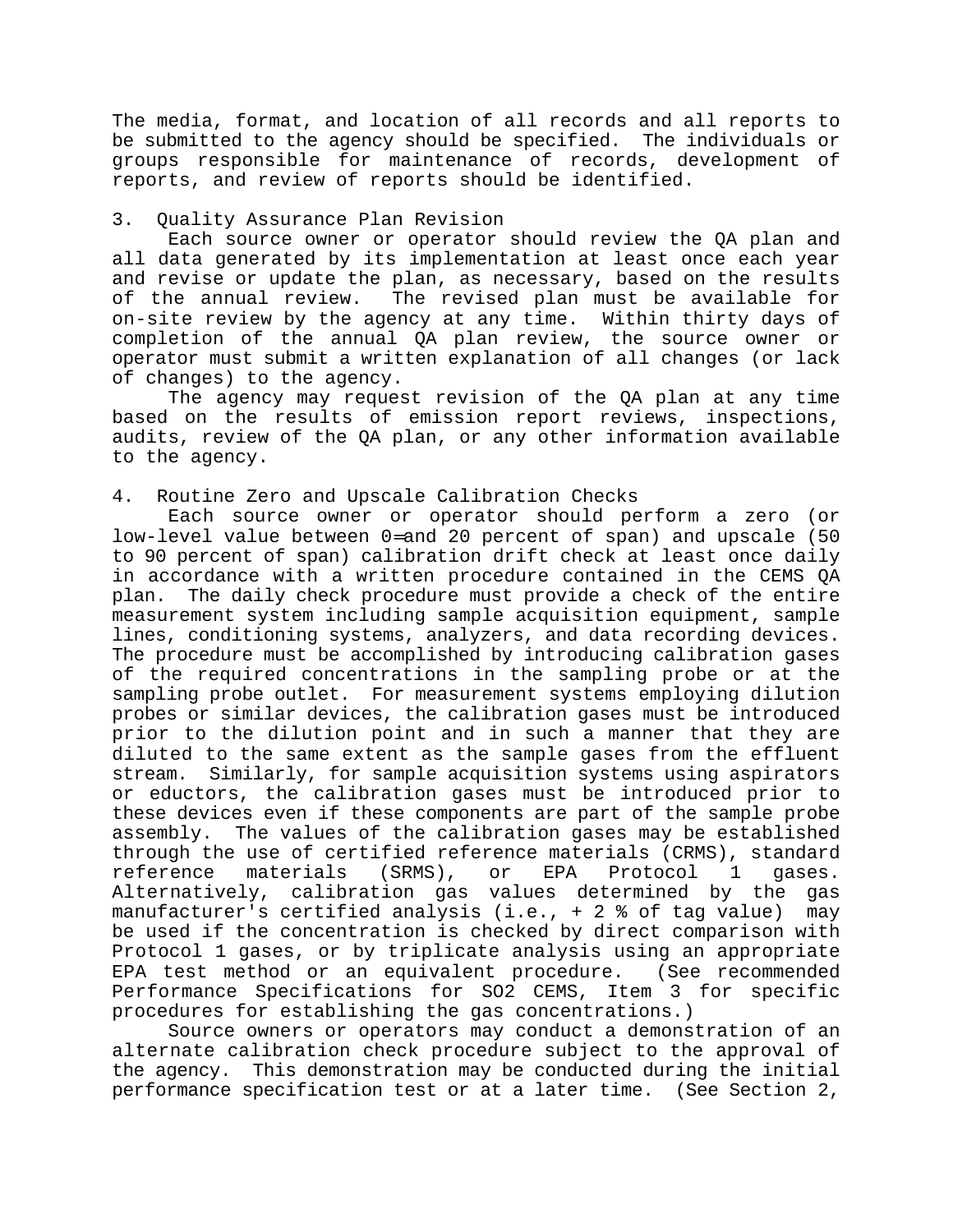Performance Specifications for SO2 and NOx CEMS6, "Item 1. Use of Calibration Gases" for guidance on demonstration of an alternate method.)

The monitoring system must allow the amount of positive and negative drift (difference between the analyzer response and correct value of the calibration gas) to be quantified. At a minimum, the monitoring system shall be adjusted when the drift exceeds two times the performance specification limit. (The recommended calibration drift performance specifications are 2.5 percent of span for SO2 and NOx monitors, 0.5=percent O2 or CO2 for diluent monitors, 3 percent of span for CO monitors, and 5=percent of span for HCl monitors.) When adjustments are made, the drift check should be repeated after the adjustments are completed to verify that the monitor responds correctly.

The data acquisition system software in some monitoring systems automatically applies a mathematical correction to the CEMS emissions data based on the routine zero and span check results. Some other CEMS utilize an automatic control system for calibration drift adjustments. Manual adjustment of systems using automatic adjustments is not required until the drift based on the unadjusted responses is equivalent to 10 percent of span for the monitoring channel. These systems must allow determination of (1) the amount of drift in the unadjusted values, (2) the magnitude of the correction factor or adjustment that is applied, and (3) the adjusted system response to the daily zero and upscale calibration values.

# 5. Cylinder Gas Audit

A cylinder gas audit (linearity test) should be performed each calendar quarter using the same procedures and gas specifications that were used during the initial performance specification test. The audit should use the two audit points specified by Appendix  $F$ , Procedure 1 in conjunction with the zero and upscale calibration points used for the daily checks. If the high range audit point (i.e., 50 to 60 percent of the pollutant monitor span) of Procedure 1 is used for the daily upscale checks, an audit gas of 80 to 90 percent of span should be substituted for the high range audit point. A three-point audit check is required for HCl monitors. The same specification used in the performance specification test should also apply for the quarterly audits. Acceptable performance is indicated if the mean difference between the monitor responses and the value of the calibration gas is less than 5 percent of span at each of the four audit points for SO2, NOx, CO, and HCl monitors. The acceptance criteria for diluent monitors is 0.5 percent O2 or CO2. If the system fails the cylinder gas audit, take corrective action and repeat the audit until successful. The results of the cylinder gas audit should be reported to the agency with the emissions report for the period during which the audit is conducted.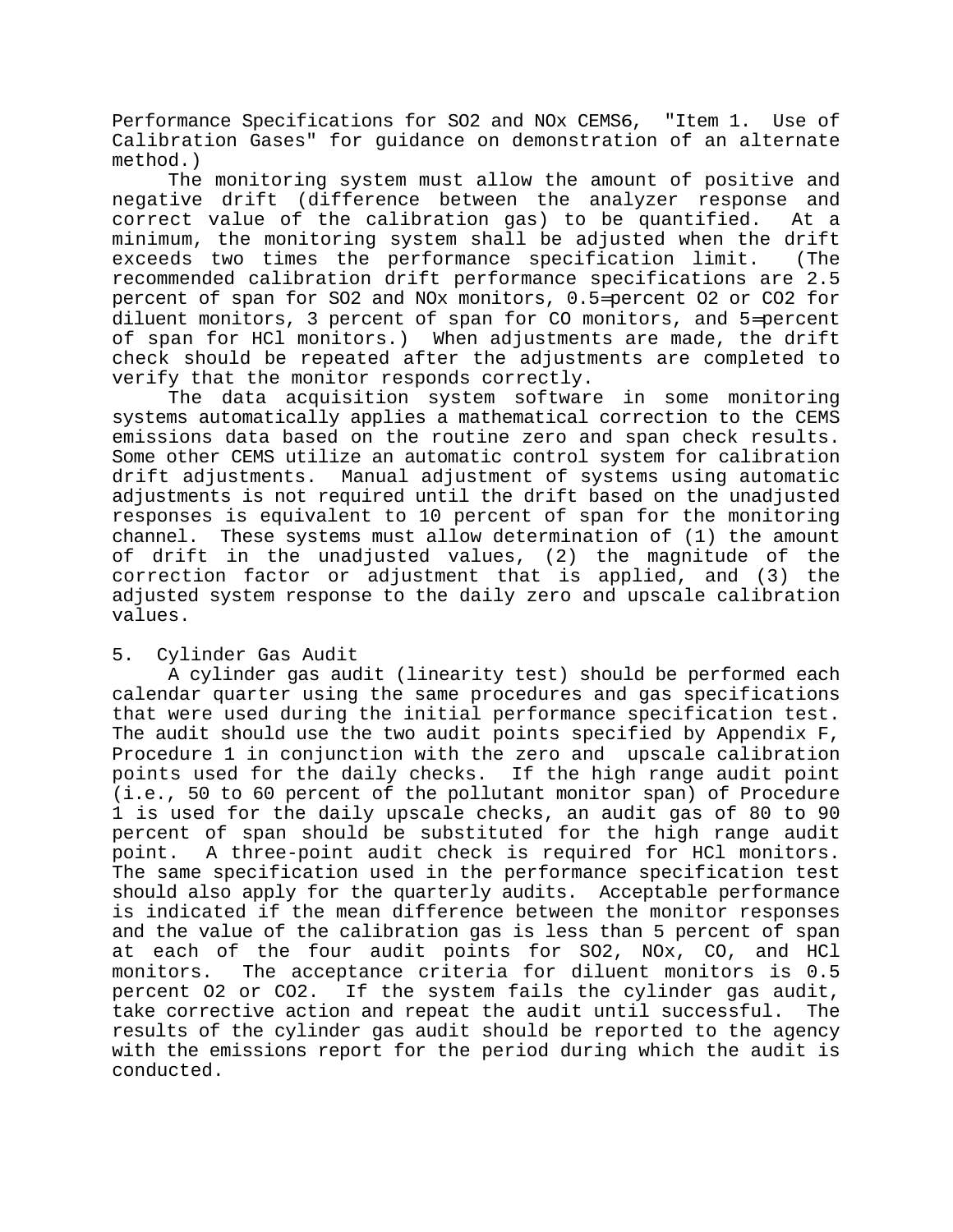#### 6. Relative Accuracy Tests

A relative accuracy test (minimum of nine sampling runs) should be performed at least once per year using the same procedures and specifications used in the initial performance specification test. The relative accuracy test should be conducted as soon as practical before or after one of the quarterly cylinder gas audits to demonstrate the validity of the gas calibration technique and verify assumptions about the calibration procedure. No adjustments or repairs to the monitoring system other than the routine calibration drift adjustment according to the written procedure contained in the QA plan can occur between the cylinder gas audit and the relative accuracy test. To be considered working properly, the CEMS must satisfy both the relative accuracy and cylinder gas audit specifications. If the system fails to meet either specification, take corrective action and repeat both tests until successful. The results of the relative accuracy test should be reported to the agency with the emissions report for the period during which the test is conducted.

## 7. Out-of-Control Periods

Criteria for "out-of-control" periods are similar to those defined in Appendix F, Procedure 1. Specifically, the monitor is out-of-control if (a) the calibration drift exceeds two times the performance specification drift limit for five consecutive days, (b)=the calibration drift exceeds five times the performance specification limit on any day, (c) the system fails a relative accuracy test, or (d) the monitor fails a cylinder gas audit described above in Item 5. Data collected during out-of-control periods cannot be used to satisfy minimum data availability requirements.

# 8. Minimum Data Availability Requirements

Source owners and operators subject to continuous monitoring requirements should properly operate and maintain all monitoring equipment at all times that the source is operational. For sources where gas CEMS are required for the measurement of controlled or uncontrolled emissions of SO2, NOx, CO, or HCl, continuous monitoring data in units of the standard should be available for a minimum of 90 percent of the source operating hours for each reporting period (e.g., quarterly). For the purpose of determining conformance with this requirement, the time required to perform routine (e.g., daily) zero and upscale calibration checks, and quarterly linearity tests is included as CEM operating time. The time required for scheduled or unscheduled CEMS maintenance or other quality assurance activities is not included as operating time in the determination of CEMS availability except as may be specifically allowed in a QA plan approved by the agency. Some states may require higher levels of CEMS data availability or may require the use of redundant monitoring devices for all or some monitoring parameters.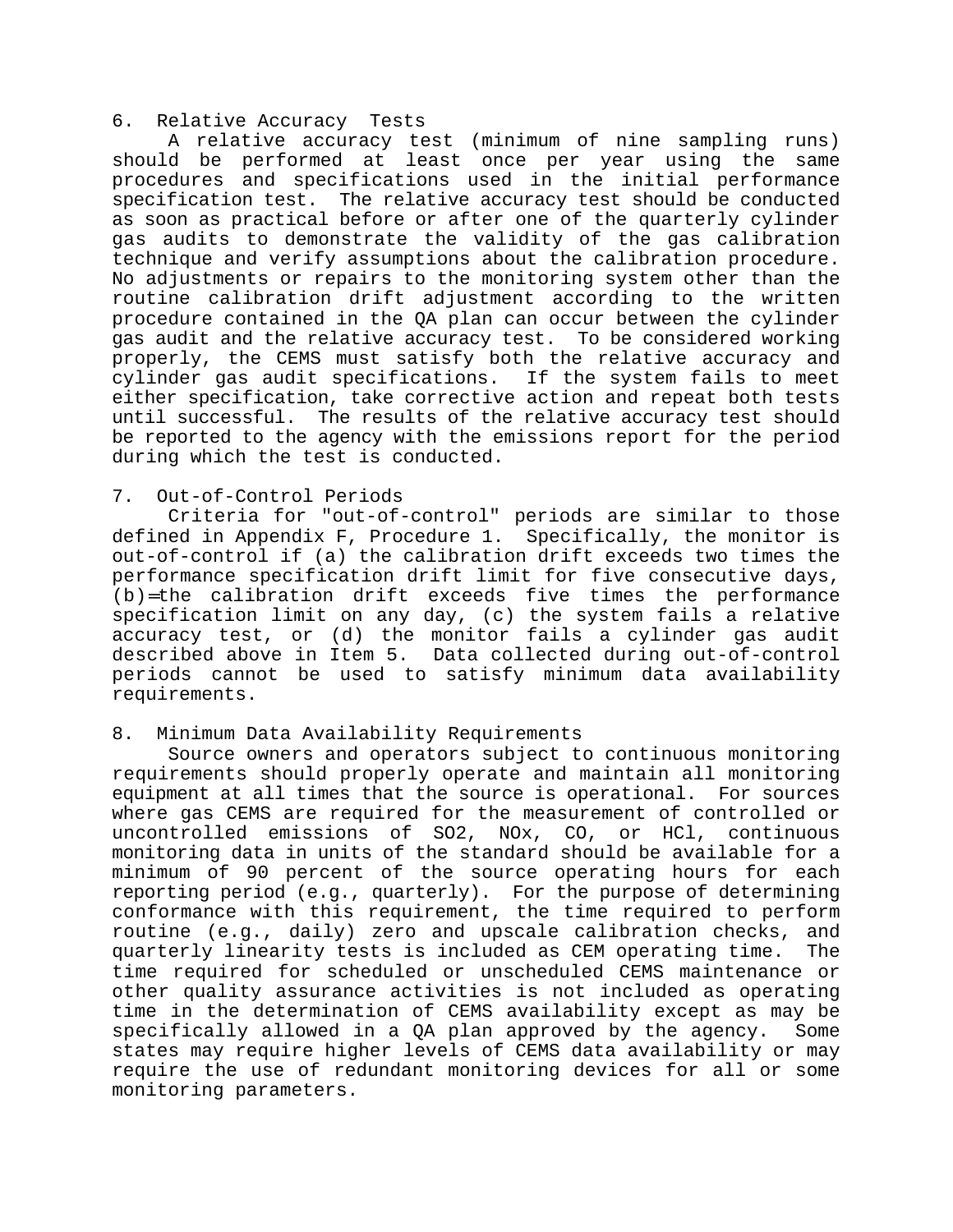In the event that the installed CEMS can not achieve the minimum data availability requirement, the source owner or operator should use alternate monitoring procedures (e.g., back-up monitors, parameter monitoring, performance testing, etc.) subject to the approval of the agency. The alternate monitoring procedures are required to be described in the QA plan. (See Section 5, 2 Quality Assurance Plan Item f.)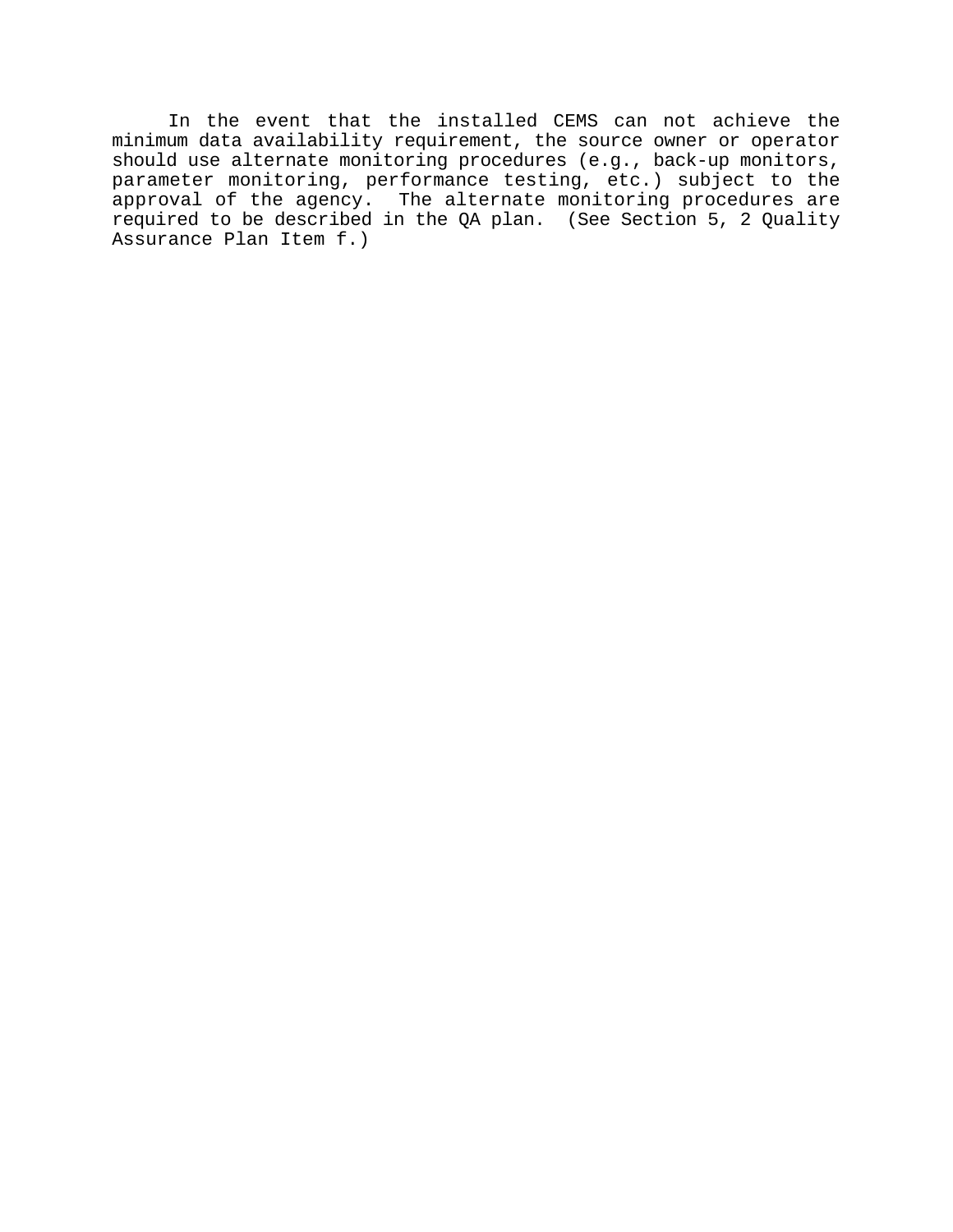SECTION<sub>6</sub> EQUIPMENT AND PERFORMANCE SPECIFICATIONS FOR OPACITY CEMS AT MUNICIPAL WASTE COMBUSTION FACILITIES

This section describes the NESCAUM workgroup recommendations for monitor location requirements, design specifications, performance specifications, and corresponding test procedures for opacity CEMS installed at MWC facilities. Specifically, the NESCAUM workgroup recommends that states consider adopting the EPA requirements contained in "PERFORMANCE SPECIFICATION 1 SPECIFICATION AND TEST PROCEDURES FOR OPACITY CONTINUOUS EMISSION MONITORING SYSTEMS IN STATIONARY SOURCES" of 40 CFR 60, Appendix B revised July 1, 1988, with the changes detailed in Items 1 through 5 below.

1. Performance Specification 1 Design Specifications

The design specifications in Performance Specification 1 should be adopted for: peak and mean spectral response, angle of view, angle of projection, optical alignment sight, simulated zero and upscale calibration checks, access to external optics, and automatic zero compensation indicator. In addition, "Section 6. Design Specification Verification Procedure" of Performance Specification 1 should be used to determine conformance with the above design requirements. The optional requirement in Performance Specification 1, "Section=5.1.9 External Calibration Filter Access" should be changed to a mandatory requirement to ensure the capability of auditing the monitor using external calibration attenuators.

(Note: The EPA Atmospheric Research and Exposure Assessment Laboratory, Quality Assurance Division has initiated an evaluation of the procedures used for the manufacturer's certification of conformance with the design specifications for opacity monitors. Revision of Performance Specification 1 requirements or test procedures may also result from this effort. Among others, future revisions may include (1) test procedure clarifications, (2) specifications for uniformity of light beam, (3) specific procedures for checking the photopic response.)

2. Cycle Time and Measurement Frequency

An additional design specification should be added to require that all opacity monitors complete a minimum of one cycle of sampling and analyzing for each successive 10-second period and one cycle of data recording for each successive 6-minute period or other period as specified in applicable regulations during normal operation. This requirement is similar to the

requirement in 40 CFR 60.13 (e ) (1) and is also consistent with the response time specification in Performance Specification 1. The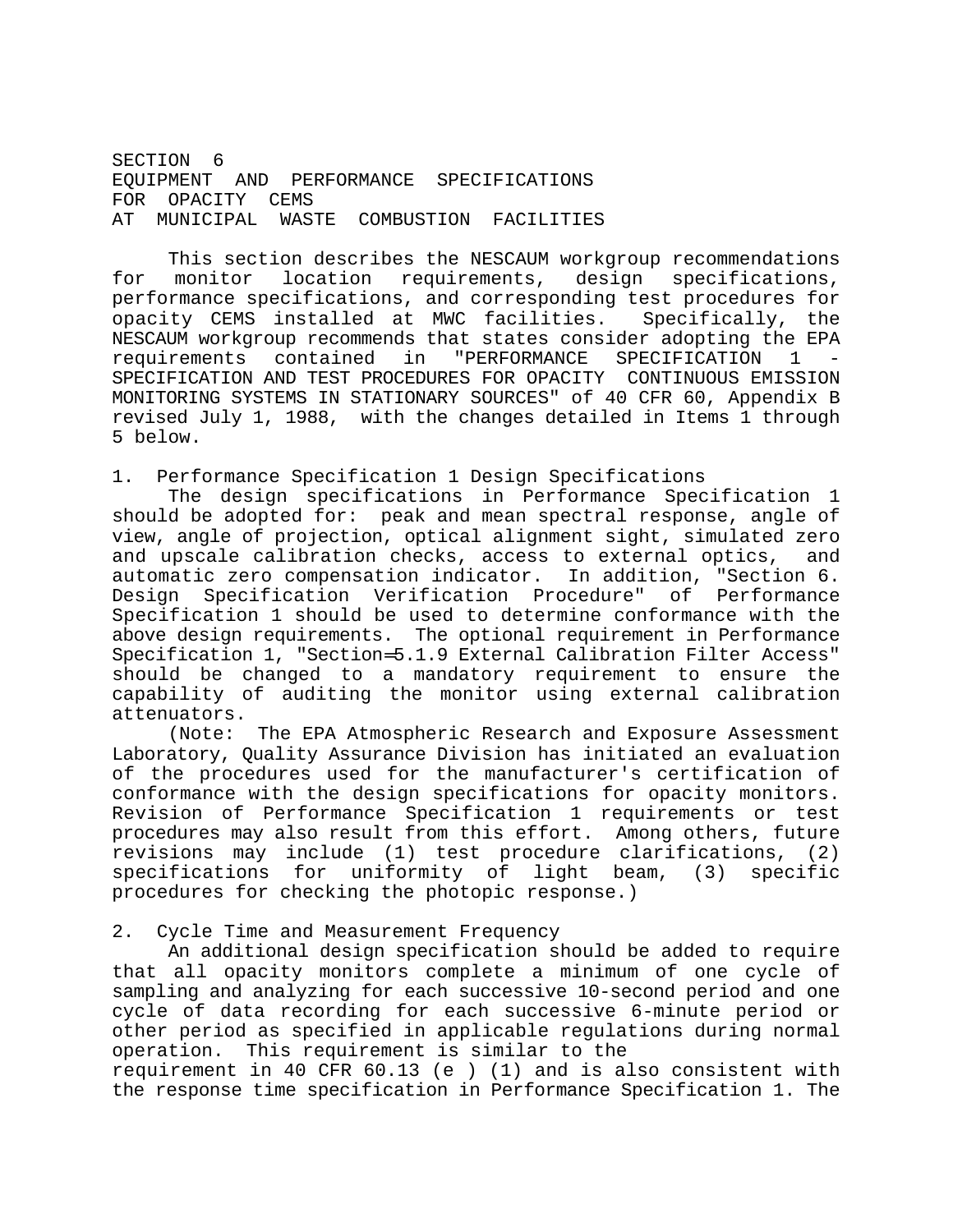specification should require that the opacity monitoring system have the capability to display measurements for 1-minute periods or shorter intervals to facilitate monitor performance evaluations.

# 3. Data Availability and Back-Up Data Recording Devices

All opacity CEMS must operate continuously without repairs, unscheduled maintenance, or non-routine adjustments during the performance specification tests. In addition, minimum data availability specifications are included as a quality assurance requirements and are applicable to the operation of the CEMS after completion of the performance specification tests. (See Section 7, Quality Assurance Requirements for Opacity CEMS, 8. Minimum Data Availability Requirements.)

It is recognized that most MWC CEMS will include a computer data acquisition system and that when the data acquisition system is inoperative, many vital CEMS functions are suspended and data availability is immediately affected. Source owners and operators are encouraged, but not required, to include a back-up recording device or other appropriate redundancy within the data acquisition system in order to maximize data availability.

4. Performance Specification 1 Performance Test Procedures and Acceptance Criteria

The Performance Specification 1 criteria should be adopted for calibration error, response time, conditioning period, operational test period, and zero and calibration drift. In addition, Section 7,. Performance Specification Verification Procedure should be used to determine conformance with these criteria. However, the requirement that allows the calibration error test to be performed either at the manufacturer's facility or in the field should be changed. The regulation should allow the source owner or operator to choose either (1) to conduct the calibration error tests in the field, or (2) to conduct a performance audit of the monitor during the operational test period to ensure that calibration error test results obtained at the manufacturer's facility are representative of installed CEMS performance. Procedures for conducting a performance audit are included with the opacity monitor quality assurance requirements.

# 5. Data Reporting Equipment Specifications

Additional equipment or design specifications may be added by states to facilitate the specific record keeping and reporting requirements that may apply. Various state agencies are currently considering a wide range of

alternatives including: automated data reporting using magnetic media, telecommunication systems that allow agency representatives to obtain or review data on-demand from remote locations, and real-time or intermittent telemetry systems for CEM data and information. No additional guidance is included because of the diversity of state requirements and approaches.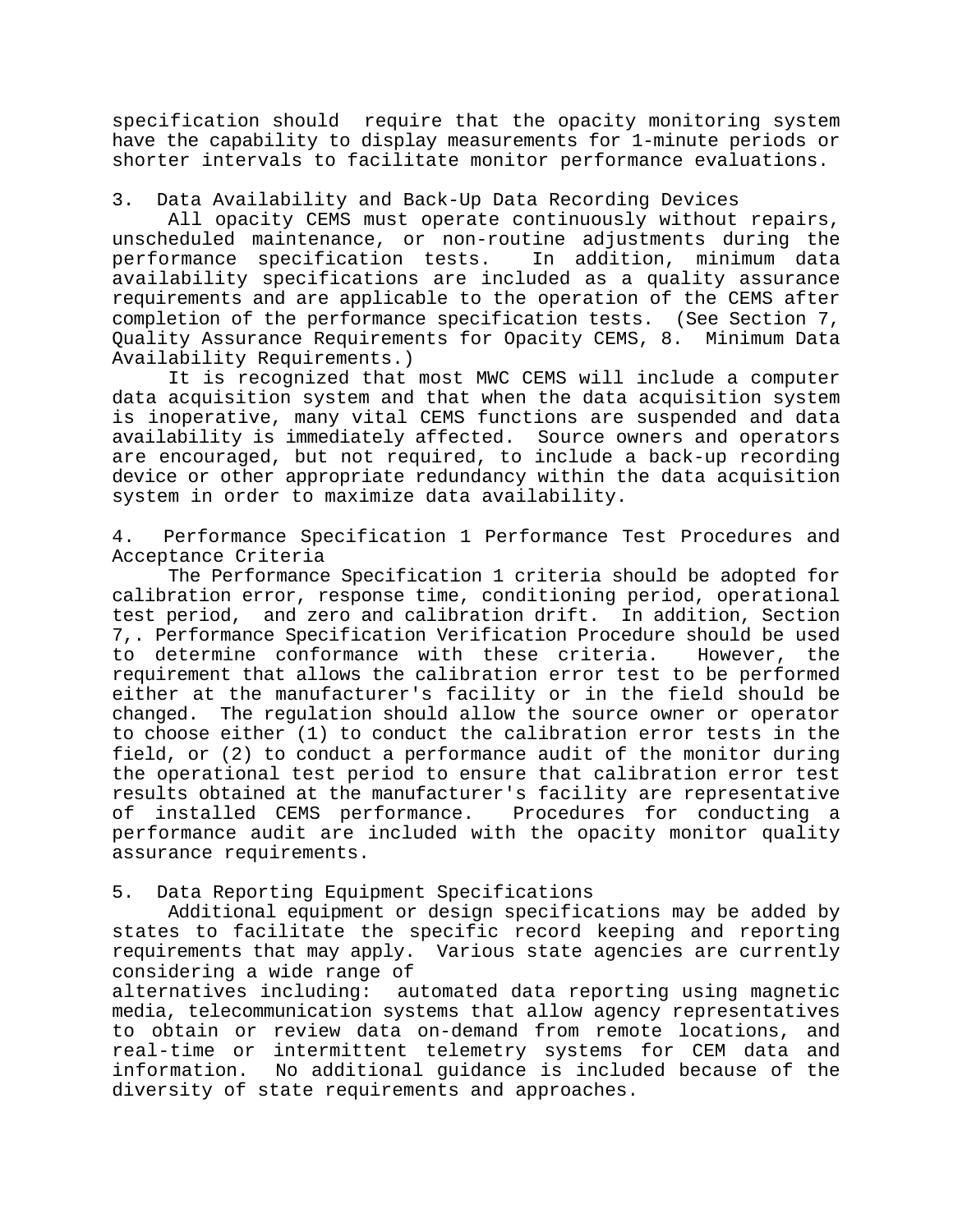SECTION 7 QUALITY ASSURANCE REQUIREMENTS OPACITY CEMS

This section describes the NESCAUM workgroup recommendations for QA requirements applicable to opacity CEMS installed at MWC facilities. The QA requirements that are adopted should be consistent with the applicable performance specifications and test procedures. Therefore, the specific NESCAUM workgroup recommendations for QA requirements and procedures described in Items 1 through 7 below reference the performance specification recommendations in Section 6 of this document.

The following definition is used:

Quality assurance consists of the activities and procedures that are performed by the source owner or operator to ensure that CEM data meet certain criteria with respect to accuracy, precision, availability, and representativeness after the successful completion of the initial performance specification test.

The following QA requirements are recommended for opacity CEMS: 1. Preliminary Monitoring Plan

Each source owner or operator required to install an opacity CEMS should submit a preliminary monitoring plan to the agency prior to the installation of the monitoring equipment. The preliminary monitoring plan need not be submitted if a draft CEMS quality assurance plan is submitted to the agency prior to the installation of the monitoring equipment.

Submission of the preliminary monitoring plan is required to provide an opportunity for identification of misunderstandings between the agency and the source owners or operators with respect to the applicable CEMS requirements and acceptable monitoring approaches during the planning phase of the monitoring program. It is hoped that the submission of such a plan and review by the agency will (1) resolve problems attributable to ambiguous regulations, (2) minimize the likelihood of the purchase and installation of unacceptable monitoring equipment, and (3) avoid the need for development of a detailed quality assurance plan before actual operating experience with the monitoring equipment is obtained.

The plan should very briefly set forth the basic approach that will be used to comply with the applicable monitoring requirements. It should include:

a. The identification, location, and description of the specific combustor unit(s) (e.g., plant name, unit number, unit size or capacity, general type of control system, etc.)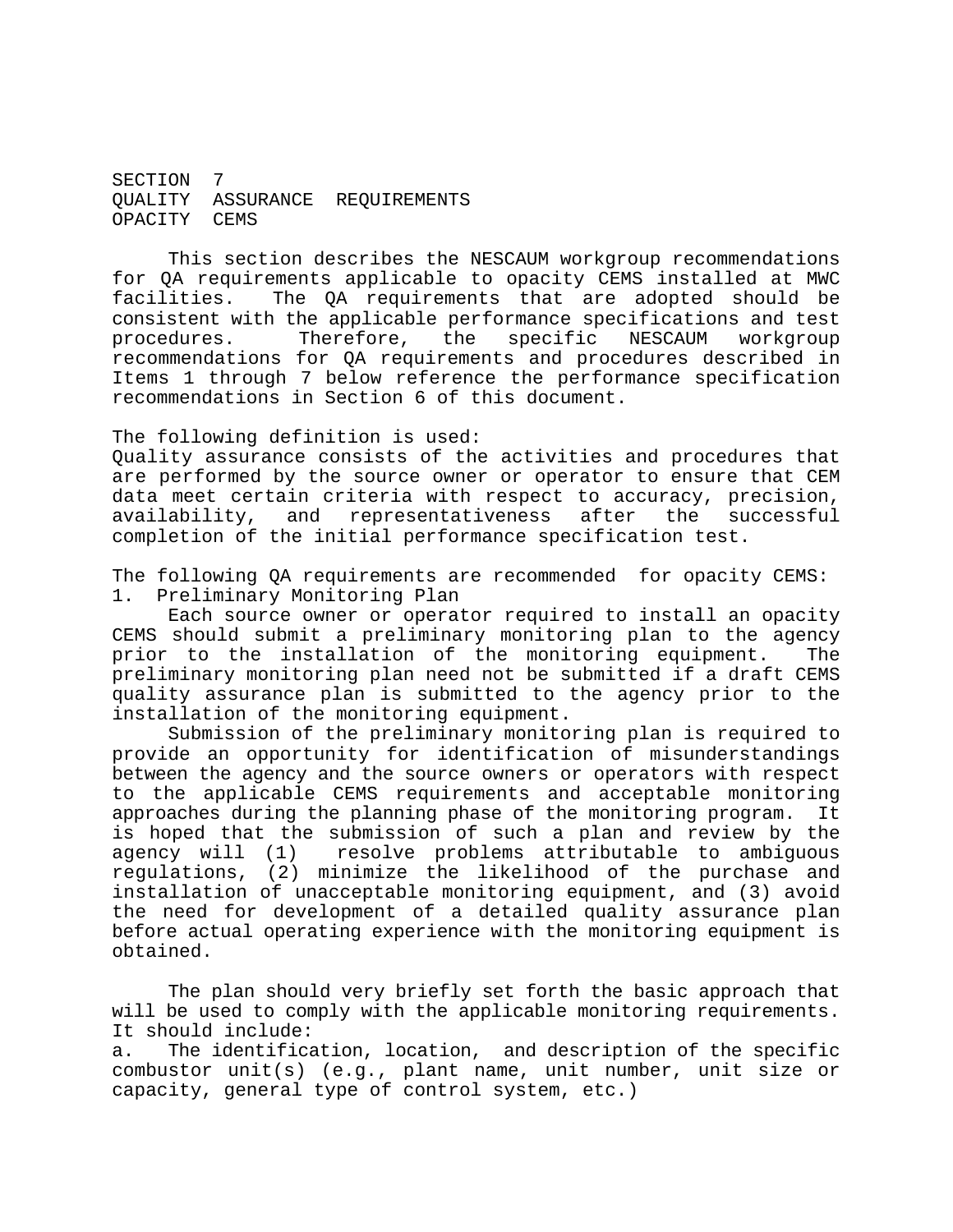b. Identification of the applicable regulations and continuous monitoring requirements (e.g., EPA NSPS, state regulations, permit requirements, etc.)

c. Identification of the CEMS manufacturer or vendor, the model number or other identifying feature of the equipment to be installed

d. Identification of the proposed monitoring location(s) (i.e., position along the effluent path), description of the transmissometer measurement path orientation at each monitoring location, measurement path length, and stack exit diameter

e. Discussion of procedures and equipment that will be used to calculate the opacity of emissions discharged to the atmosphere where two or more transmissometers are installed in multiple ducts for a single unit or where emissions from multiple units are exhausted through a common stack

f. Description of any automatic procedures that will be used to correct or adjust opacity measurement results for calibration drift g. Description of the data recording devices that will be used h. Identification of any exceptions to the performance specifications or other applicable monitoring requirements and any alternate procedures that may require the approval of the agency

2. CEMS Quality Assurance Plan

Each source owner or operator should develop a CEMS QA plan for each facility. The QA plan should be submitted to the agency not later than 90=days after completing the initial successful performance specification test of the CEMS. At a minimum the QA plan must address the following quality control and quality assessment subjects:

a. Background information. - - This should include:

Identification and description of the specific combustor unit(s)

Identification of the applicable regulations and monitoring requirements

Identification and description of the monitoring instrumentation

Description of the measurement location(s) and monitor paths

Description of the data recording devices and data handling system.

This information is a reiteration and update of information contained in the preliminary monitoring plan and information that is usually included in the performance specification test report(s). It is included to assure that both the user and the agency are aware of changes to the original plan and the current status of the monitoring program at the facility.

b. Procedures used to establish proper calibration of the CEMS. - - These procedures should explain how the monitoring equipment is adjusted to provide the correct responses both initially and after repairs or corrective action. The procedures should address the calibration of the transmissometer(s), the data recording devices, and the overall measurement system. Procedures for verifying the validity of mathematical corrections or other automatic adjustments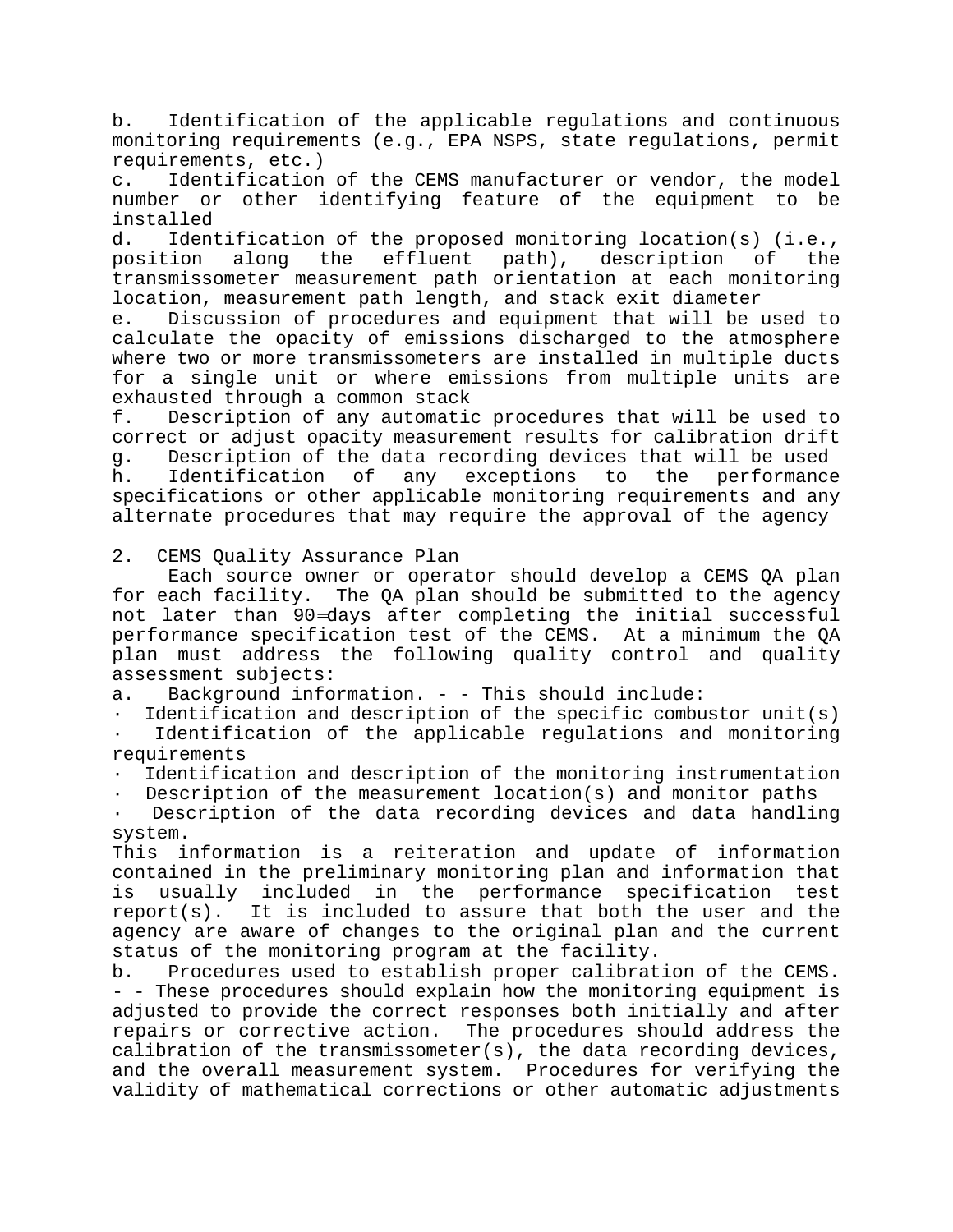to the monitoring data should be included.

c. Procedures used for the routine (daily) zero and upscale calibration checks and criteria for adjustment of the CEMS for excessive drift. - - These procedures should explain:

How the daily calibration checks are initiated

The data display device(s) used to determine the monitor responses,

The criteria for deciding if adjustments to the monitoring system are necessary

The action to be taken when adjustments are needed

It is particularly important that any assumptions associated with the calibration check procedure be understood and that any auxiliary monitor parameters necessary to assess monitor performance be identified.

d. Procedures for performance audits and zero alignment checks. - These procedures should provide any special information necessary for the conduct of performance audits or the interpretation of the audit results. Zero alignment procedures should explain how the monitor is removed from the stack and set up under clear path conditions or how the test is performed on the installed monitor during source outages. The specific procedures used to adjust the simulated zero device and the records of the zero alignment results and adjustments should be explained.

e. Quality control procedures including daily and periodic checks of system or component performance, preventive maintenance procedures, spare parts inventory, etc. - - These procedures are inherently monitor- and source-specific. However, detailed written procedures and corresponding data forms have been found to be effective for identifying developing problems and promoting consistency and thoroughness in performing daily and periodic checks of monitoring systems. Minimum preventive maintenance procedures are usually specified by the monitor manufacturer and should be included in the quality assurance plan. The spare parts that should be available on site depends on the data availability requirements, delivery time from suppliers or other sources, and the likelihood of failure of individual components; historical performance is the best indicator of the parts that may be needed. The quality control procedures should explain the organization of QA responsibilities among the various departments/groups or individuals at the facility.

f. Corrective action procedures for repair, adjustment, or replacement of the CEMS or its components. - - Corrective action procedures are often trouble-shooting efforts and are therefore difficult to describe in sufficient detail to be useful. However, clear objective criteria for determining when corrective action is needed based on the results of the required daily checks and periodic audits should be included.

g. Procedures used for data reduction, record keeping, and reporting of CEMS information. - - These procedures should detail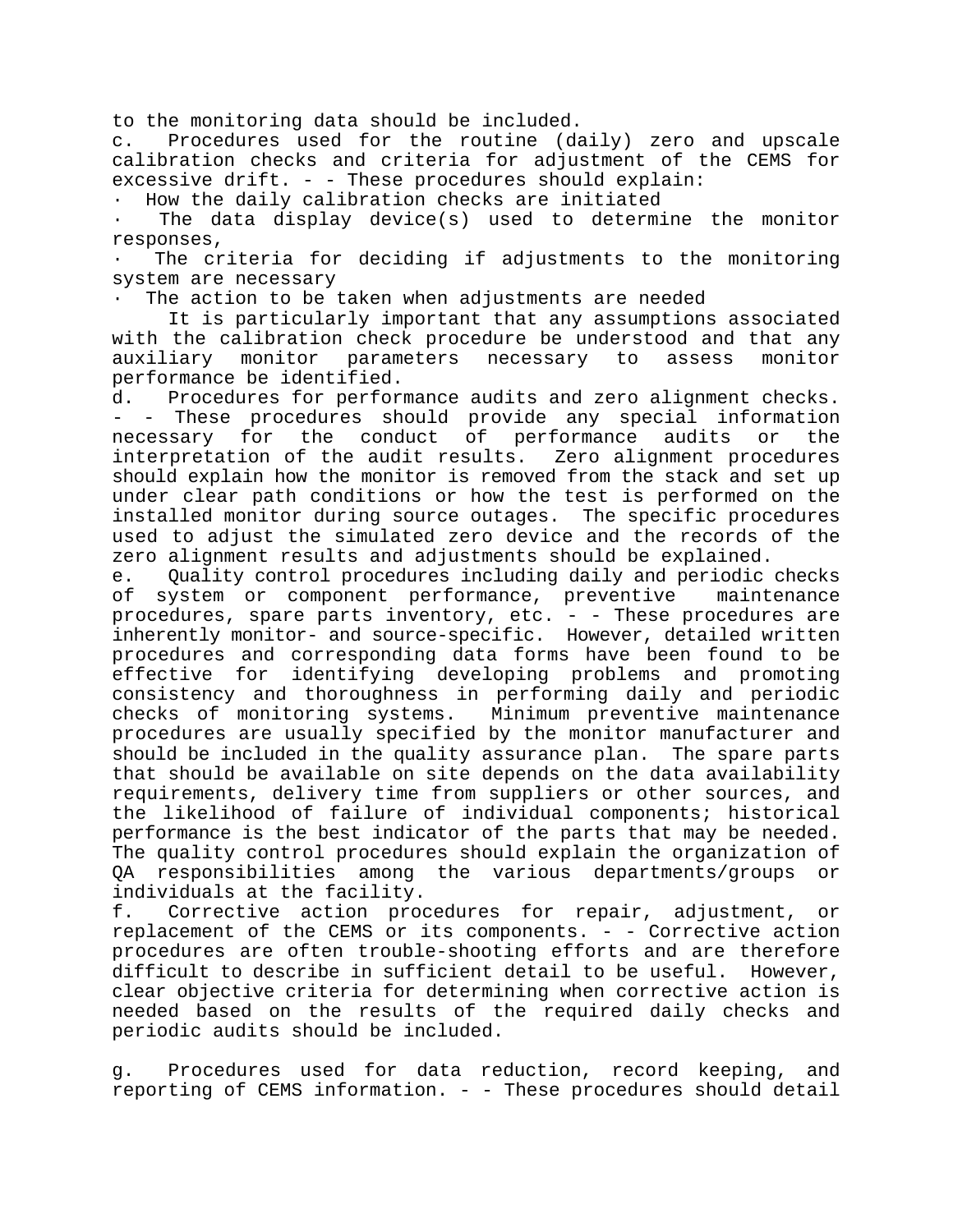exactly how the CEMS data is handled including:

· methods for correcting data for calibration drift, if applicable · criteria for identifying invalid data

provisions for recording process/control system data and reasons for excess emissions;

provisions for recording and tracking CEMS downtime adjustments and repairs.

The media, format, and location of all records and all reports to be submitted to the agency should be specified. The individuals or groups responsible for maintenance of records, development of reports, and review of reports should be identified.

3. Quality Assurance Plan Revision

Each source owner or operator should review the QA plan and all data generated by its implementation at least once each year and revise or update the plan, as necessary, based on the results of the annual review. The revised plan must be available for on-site review by the agency at any time. Within thirty days of completion of the annual QA plan review, the source owner or operator must submit a written explanation of all changes (or lack of changes) to the agency.

The agency may request revision of the QA plan at any time based on the results of emission report reviews, inspections, audits, review of the QA plan, or any other information available to the agency.

#### 4. Routine Zero and Upscale Calibration Checks

Each source owner or operator should perform a zero (or low-level value between 0=and 20 percent of span) and upscale (50 to 90 percent of span) calibration drift check at least once daily in accordance with a written procedure contained in the CEMS QA plan. (This requirement is the same as that contained in 40 CFR 60.13  $(d)=(1)$ .) The daily check procedure must provide a system check of the analyzer internal optical surfaces and all electronic circuitry including the lamp and photodetector assembly.

The monitoring system must allow the amount of positive and negative drift (difference between the analyzer response and correct value of the calibration check devices) to be quantified. At a minimum, the monitoring system shall be adjusted when the drift exceeds the performance specification limit, i.e., 2 percent opacity. (This criteria is twice as restrictive as the criteria in 40 CFR 60.13.) The transmissometer optical surfaces exposed to the effluent should be cleaned prior to performing the zero and calibration drift adjustments except for systems using automatic zero adjustments. When calibration adjustments are made, the drift check should be repeated after the adjustments are completed to verify that the monitor responds correctly.

Some opacity monitors use an automatic zero compensation device to offset dust accumulation on the optical surfaces or other changes in the electro-optical components. Also, the data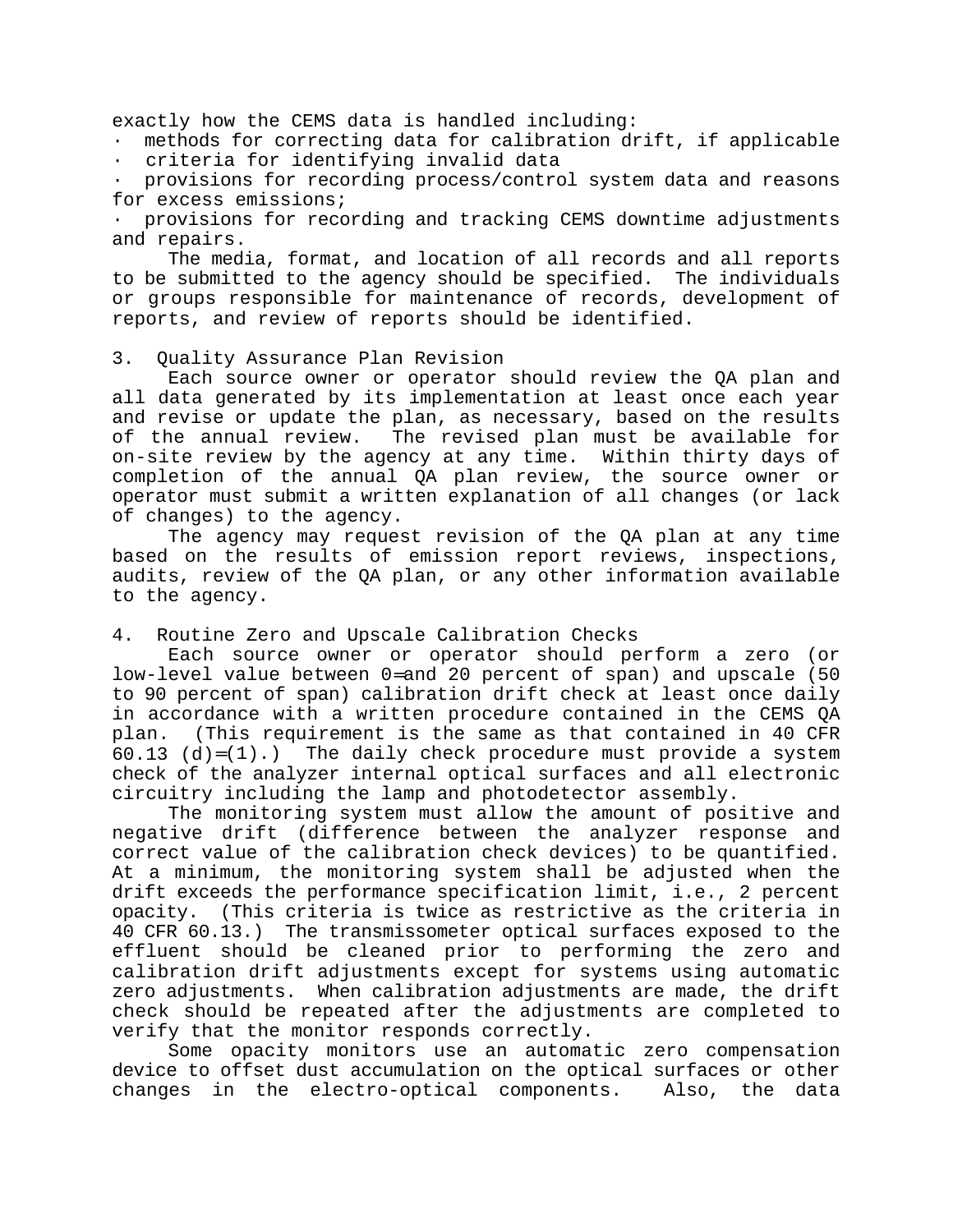acquisition system software in some monitoring systems automatically applies a mathematical correction to the monitoring data based on the zero and upscale calibration check results. Manual adjustment of systems using automatic adjustments should be performed when the drift based on the unadjusted responses (or the magnitude of the adjustment) is equivalent to 4 percent opacity. These systems must allow determination of the amount of drift in the unadjusted values or the magnitude of the correction factor/adjustment that is applied.

#### 5. Performance Audit

A performance audit of each opacity CEMS should be performed each calendar quarter according to the procedures contained in "Performance Audit Procedures for Opacity Monitors" EPA-600/8-87-025, April 1987, or equivalent procedures subject to the approval of the agency. The criteria contained in the referenced document for stack exit correlation error, system faults, zero and span errors, monitor alignment, dust accumulation, and calibration error should be used to determine acceptable performance. The results of the performance audit should be reported to the agency with the emissions report for the period during which the audit is conducted.

The values of the optical filters used in performance audits should be checked at least once per year according to the procedures in Performance Specification 1.

#### 6. Zero Alignment

A zero alignment should be performed at least once per year unless a particular facility can submit data showing that a different frequency is appropriate. The zero alignment procedure involves adjustment of the monitor so that the response to the simulated zero device coincides with the monitor response to clear path conditions. The check may be accomplished if clear path conditions are present during a source outage or by removing the transmissometer from the stack and setting up the instrument at the operating pathlength in a clean environment. (General procedures for performing zero alignment checks are described in Section 9 of "Performance Audit Procedures for Opacity Monitors.") The amount of adjustment necessary to accomplish the zero alignment (expressed as percent opacity) should be reported to the agency with the emissions report for the period during which the procedure is conducted.

An external, removable, zero-jig may be used as an alternate procedure to the zero alignment provided that (1) the zero-jig setting is established for the specific monitor by comparison of monitor responses to the zero-jig and to the clear path condition, (2) the zero-jig is demonstrated to be capable of producing a consistent zero response when it is repeatedly reinstalled on the monitor, and (3) the zero-jig is protected when not in use to ensure that the setting equivalent to the zero condition does not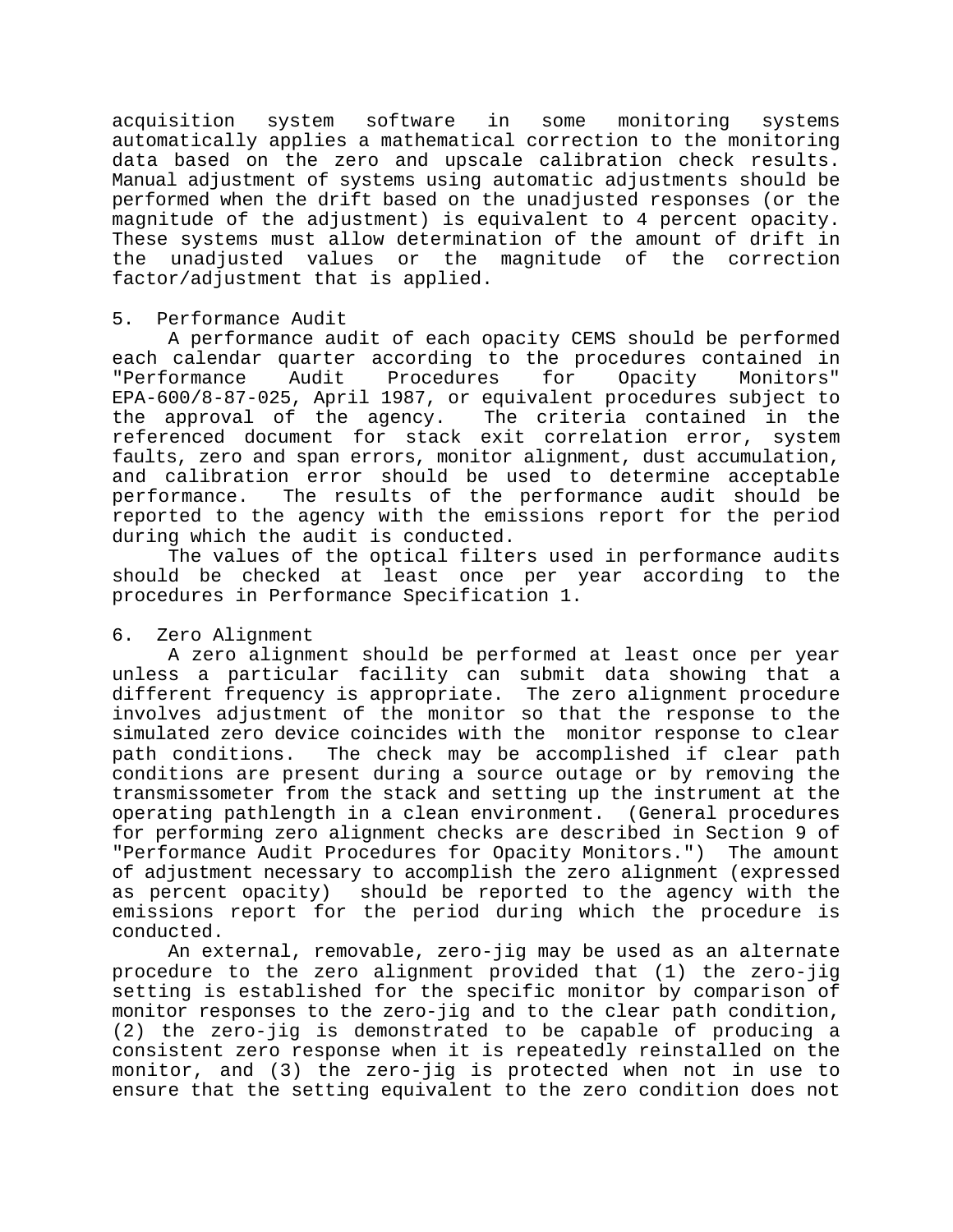change. Source owners or operators that use a zero-jig should perform a zero alignment and check of the zero-jig at least once every three years.

#### 7. Out-of-Control Periods

Criteria for "out-of-control" periods are similar to those defined for gas CEMS. Specifically, an opacity monitor should be considered out-of-control if (a) the calibration drift exceeds the performance specification drift limit (i.e., 2 percent opacity) for five consecutive days, (b) the calibration drift exceeds five percent opacity on any day, or (c) the opacity monitoring system fails a performance audit. Data collected during out-of-control periods cannot be used to satisfy minimum data availability requirements.

## 8. Minimum Data Availability Requirements

Source owners and operators subject to continuous monitoring requirements should properly operate and maintain all monitoring equipment at all times that the source is operational. For sources where opacity CEMS are required, continuous monitoring data should be available for a minimum of 90 percent of the source operating hours for each reporting period (e.g., quarterly). For the purpose of determining conformance with this requirement, the time required to perform routine (e.g., daily) zero and upscale calibration checks, and quarterly performance audits is included as CEM operating time. The time required for scheduled or unscheduled CEMS maintenance or other QA activities is not included as operating time in the determination of CEMS availability except as may be specifically allowed in a QA plan approved by the agency. Some states may require higher levels of CEMS data availability.

In the event that the installed CEMS can not achieve the minimum data availability requirement, the source owner or operator should use alternate monitoring procedures subject to the approval of the agency.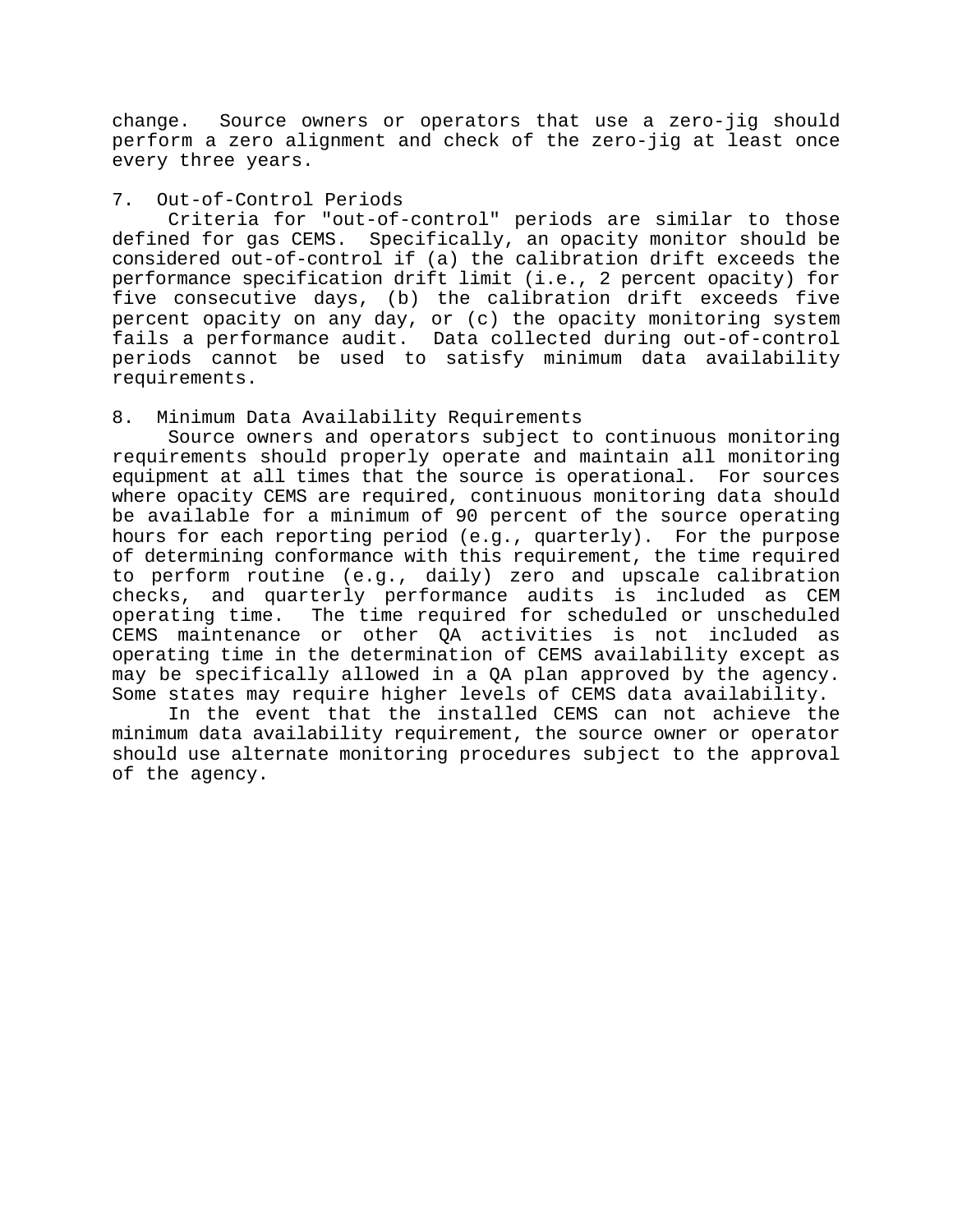#### APPENDIX

Comparison of Accuracy Specifications

The two basic relative accuracy specifications of Performance Specification 2 are illustrated in Figure 1. It can be seen that "20 percent of the reference value" is the least restrictive criterion when the emission level is greater than 50 percent of the standard; "10 percent of the standard" becomes the less restrictive criterion when the emissions are below 50 percent of the standard. For both of these specifications, the relative accuracy calculation includes the sum of the mean difference plus 95% confidence coefficient.

The recommended 5 ppm mean difference criterion is an absolute accuracy specification similar to the "10 percent of the standard" specification. The 5 ppm criterion is less restrictive than the "10 percent of the standard" criterion when the emission standard is 50 ppm because the confidence coefficient is eliminated. At lower emission standards the difference between the two criteria becomes more significant and the 5 ppm criterion is the less restrictive. The various relative accuracy specifications are illustrated in Figure 2 for emission standards of 50=ppm and 30 ppm. The recommended 5 ppm mean difference accuracy specification attempts to reflect the limitations associated with the reference test procedures, the CEMS measurement capability, and the relative accuracy tests at sources with fluctuating emission levels. These technical limitations are independent of the level of the emission standard. Similarly, the 5 ppm criterion is also independent of the level of the emission standard.

It can be shown that the proposed NSPS MWC SO2 emission limit of 30 ppm corrected to 7 percent O2 corresponds to about 0.07 lbs. SO2/MM Btu. Thus, the alternate "20 percent of the standard" accuracy specification of Performance Specification 2 could be applied. However for the proposed NSPS standard, this limit corresponds to 6 ppm and includes the confidence coefficient. This is probably more restrictive than the recommended 5 ppm mean difference criterion without the confidence coefficient and it is also dependent on the emission standard. The "average" or "typical" contribution of the confidence coefficient to the relative accuracy result could be determined by statistical analysis of test results at MWC facilities. However, it seems unlikely that the confidence coefficient contribution is less than 1 ppm. Thus, the 5 ppm mean difference limit is less restrictive than the "20 percent of the standard" criteria.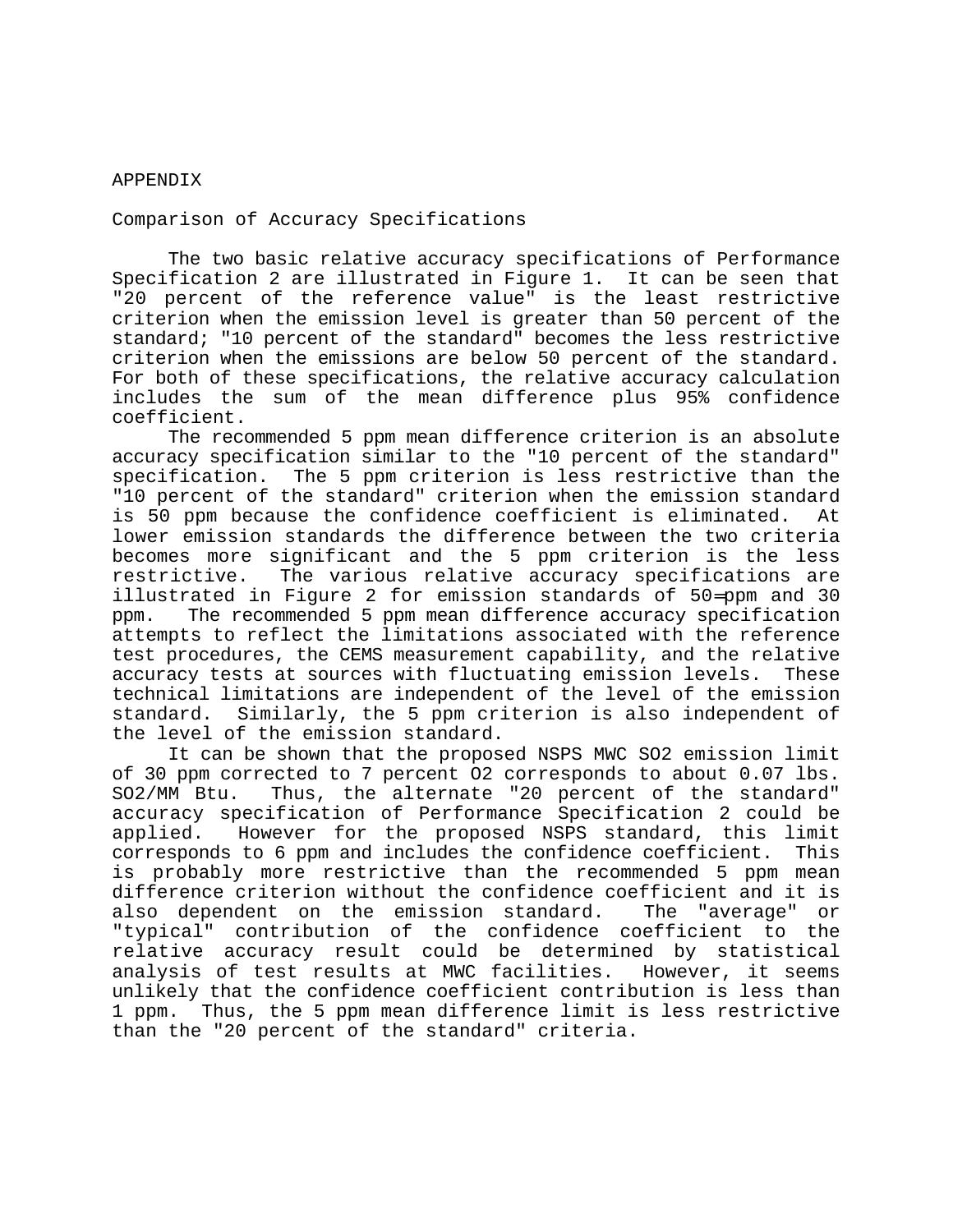

**Figure 1**Redrawn to be compatible with Wordperfect file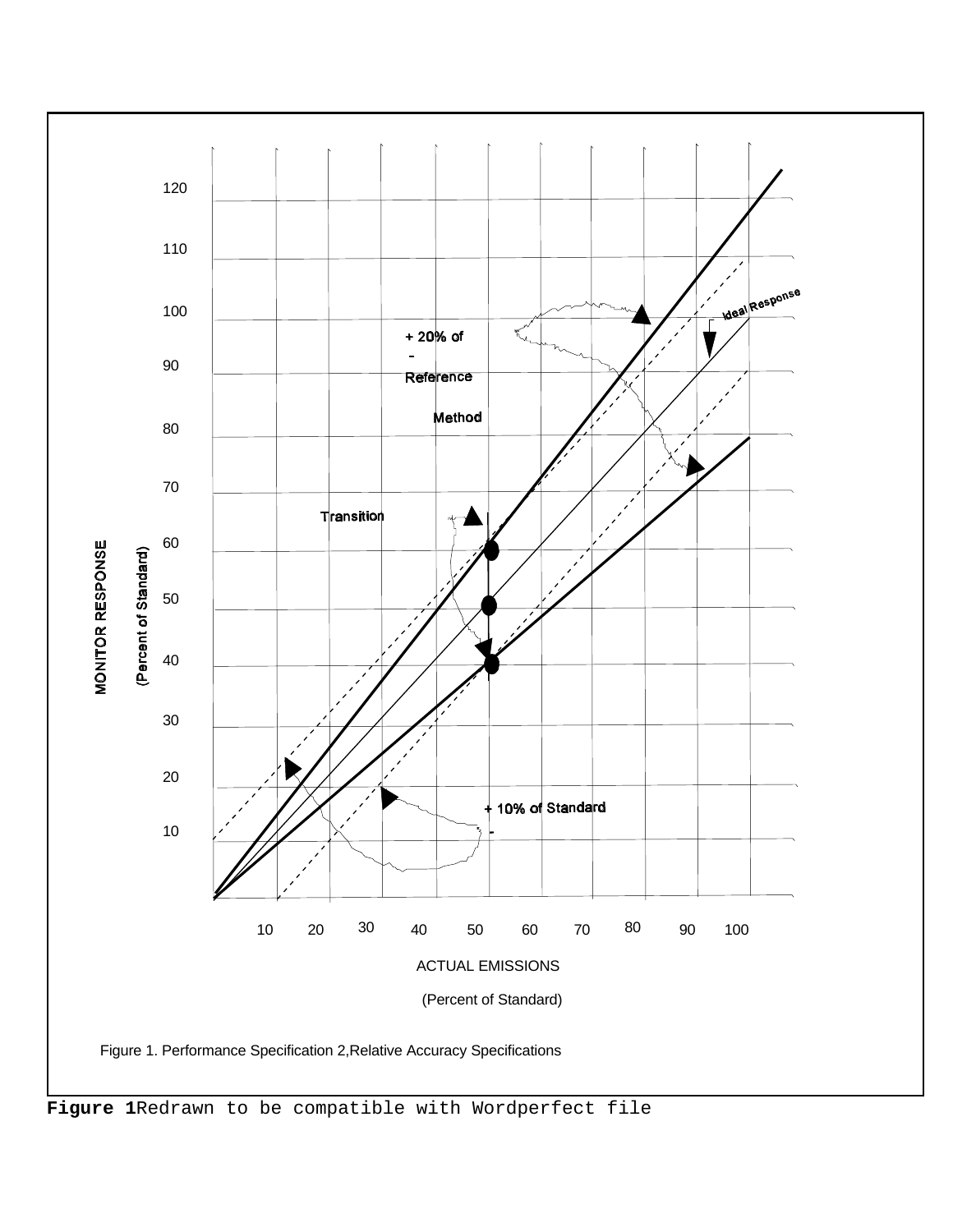NOTE: I had to redraw the following figures because they were done orginally on a MAC. They are not quite as precise as they should be. If you want a hard copy of the orginals, send me a Message on the BBS . Terry Harrison